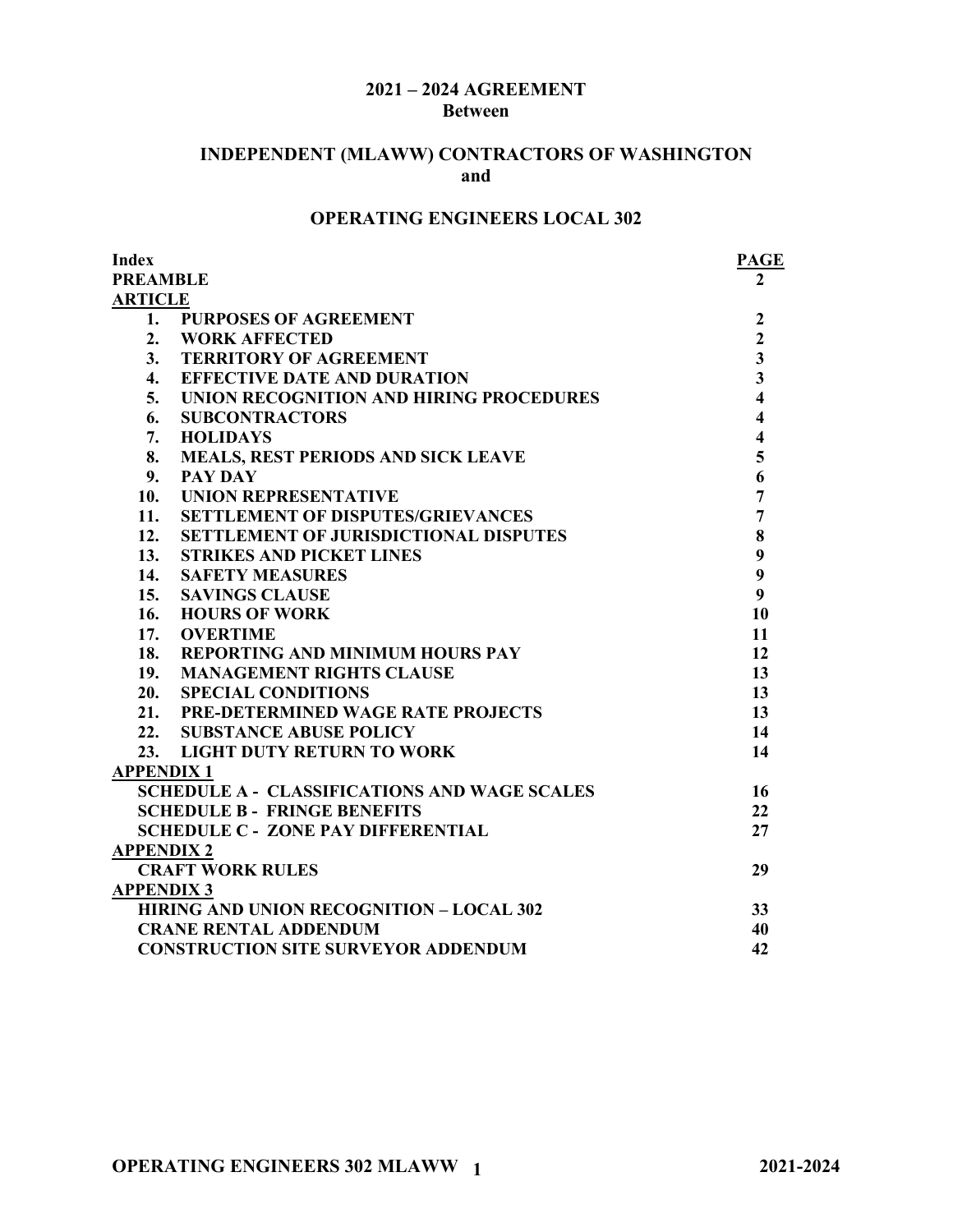### **2021-2024 AGREEMENT**

#### **between**

### **INDEPENDENT CONTRACTORS OF WASHINGTON**

#### **and**

### **OPERATING ENGINEERS LOCAL 302**

### **PREAMBLE**

This Agreement is a Collective Bargaining Agreement between the Employer listed on the cover sheet (hereinafter referred to as the "Employer") and Local 302 International Union of Operating Engineers.

This is a collective bargaining Agreement between Employer and Local 302 International Union of Operating Engineers, (hereinafter referred to as the "Union"), and shall constitute an Agreement between the parties hereto for the work, conditions and wage rates provided for herein in the territory outlined in Article 3.

### **ARTICLE 1 PURPOSES OF AGREEMENT**

SECTION 1. The purposes of this Agreement is to promote the settlement of labor disagreements by conference, to prevent strikes and lockouts and to stabilize wages and working conditions in building, heavy highway construction and engineering work in the area affected.

SECTION 2. Bylaws of either party are not a part of this Agreement. It is agreed and understood between the parties hereto that this Agreement contains all the covenants, stipulations and provisions agreed upon by the parties hereto. No agent or representative of either party has authority to make any promise, inducement or agreement contrary to the provisions herein.

SECTION 3. The individual member firms, having received a demand for recognition by the Union and having been presented with and accepting proof that the Union represents a majority of its employees, acknowledges and affirms that the Union is the sole and exclusive bargaining representative of its employees covered by the Principal Agreements under Section 9(a) of the National Labor Relations Act.

### **ARTICLE 2 WORK AFFECTED**

SECTION 1. This Agreement shall cover all Highway, Building, Heavy Construction and Engineering projects including the loading and unloading of barges or other carriers of the Employer's materials and equipment at loading facilities for the contractor's work performed by Employer parties to this Agreement in the counties outlined in Article 3.

**2**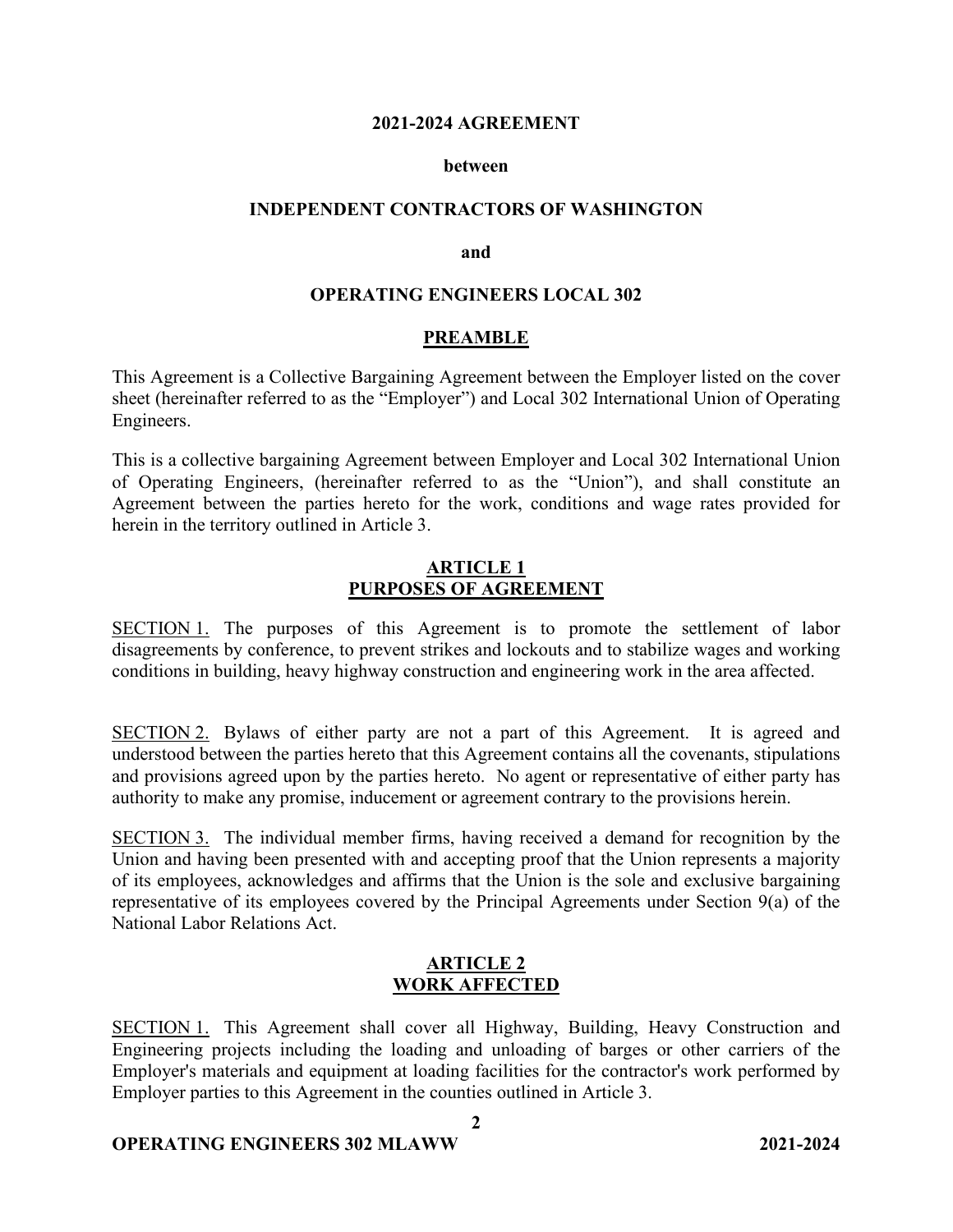SECTION 2. For clarification, Heavy, Highway and Engineering projects are defined as follows: Construction of railroads, street railways, roads, highways, streets, alleys, sidewalks, curbs and gutters, paving, (portland cement or asphaltic concrete), airports, bridges, overpasses, sewers, water mains, sanitation projects, irrigation projects, flood control projects, reclamation projects, reservoirs, dams, dikes, levees, revetments, channels, aqueducts, channel cutoffs, jetties, breakwaters, harbor developments, docks, dry docks, piers, abutments, retaining walls, transmission lines, duct lines, subways, shafts, tunnels, excavation of earth and rock, power generating projects, reinforced earthwork, and all other heavy construction and engineering operations in connection therewith, and all site clearing, demolition work, hazmat, pipeline and refinery work when covered by this Agreement.

SECTION 3. For further clarification, the term "Building" shall mean a building structure, including modifications thereof, or additions or repairs thereto, intended for use for shelter, protection, and comfort.

## **ARTICLE 3 TERRITORY OF AGREEMENT**

This Agreement shall cover all work (as outlined in Article 2) performed by Employers, party to this Agreement in the following counties: Clallam, Jefferson, Mason, Grays Harbor, Kitsap**,** Island, San Juan, King, Snohomish, Skagit, Whatcom, Kittitas, Okanogan, Chelan, Douglas, and Yakima in the State of Washington.

# **ARTICLE 4 EFFECTIVE DATE AND DURATION**

SECTION 1. This Agreement shall be effective commencing, June 1, 2021, and shall continue in force and effect through May 31, 2024. Upon its expiration, this Agreement shall continue from year to year, June 1 through May 31 of each year, by automatic renewal unless changed or terminated. For the purpose of negotiating alterations in wages and other terms and conditions of employment, the Employer, or Local 302 may open this Agreement or any contract effectuated through automatic renewal by giving written "Notice of Opening" not later than sixty (60) nor more than ninety (90) days prior to the expiration date. "Notice of Opening" is in no way intended by the parties as a termination of nor shall it in anyway be construed as a termination of this Agreement or any annual contract effectuated through automatic renewal nor as forestalling automatic renewal as herein provided. The parties reserve the right to economic recourse in negotiations, except during the interval between the giving of "Notice of Opening" and the expiration date.

SECTION 2. Except by mutual written agreement, termination of this Agreement or any annual contract effectuated through automatic renewal, must to the exclusion of all other methods, be perfected by giving written "Notice of Termination" not later than sixty (60) not more than ninety (90) days prior to the expiration date, whereupon the contract shall, on its expiration date, terminate. Effective termination eliminates automatic renewal.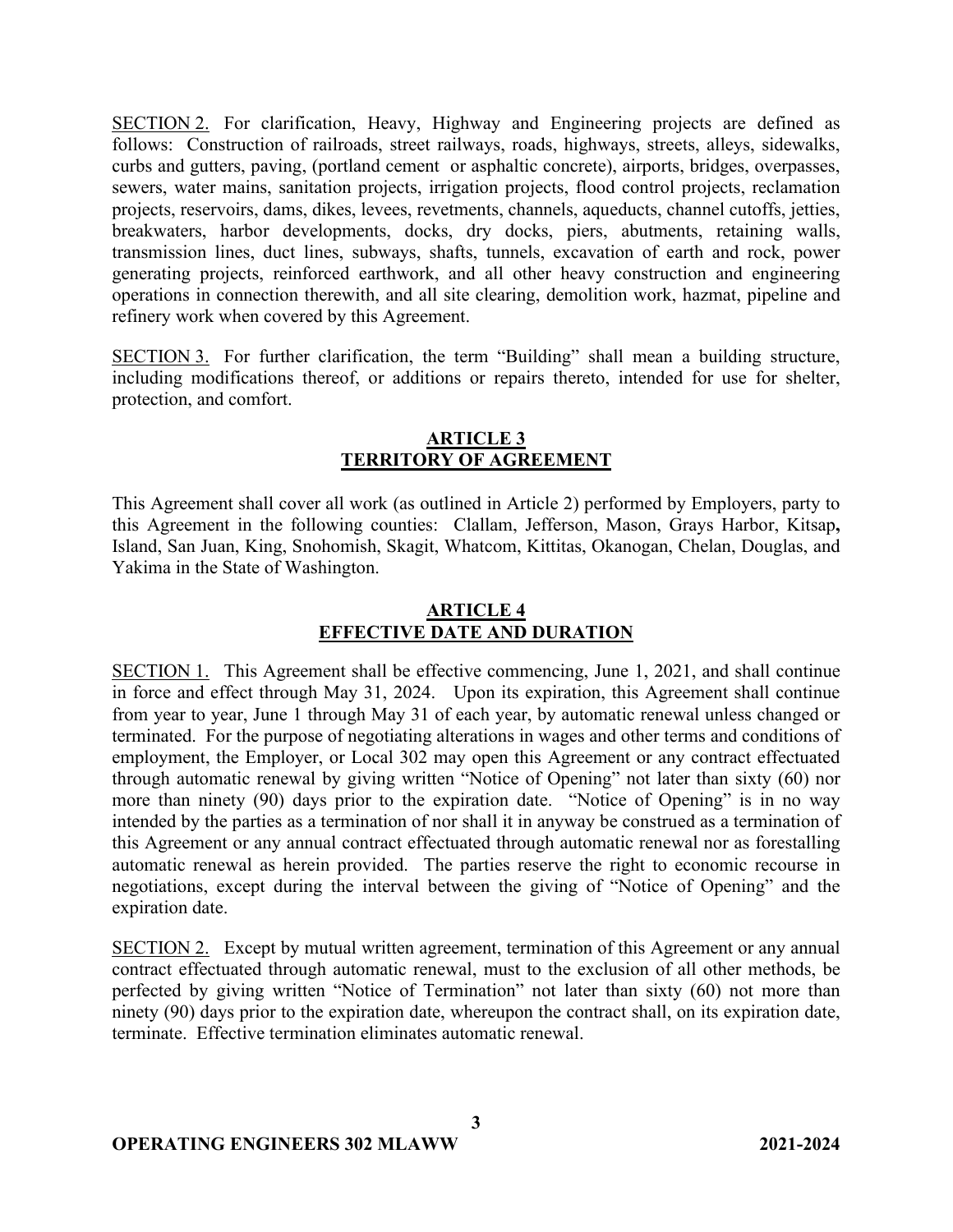SECTION 3. Any "Notice of Opening" or "Notice of Termination" given in hand within sixty (60) days of any expiration date shall be absolutely null and void and completely ineffective for all purposes.

## **ARTICLE 5 UNION RECOGNITION AND HIRING PROCEDURES**

SECTION 1. Hiring practices and maintenance of Union membership shall be under the Appendix "3" attached hereto and hereby made a part of this Agreement.

SECTION 2. There will be no discrimination against any employee because of past or present union activities or because of race, creed, sex, age, or color.

SECTION 3. Wherever words denoting a specific gender are used in this Agreement, they are intended and shall be construed so as to apply equally to either gender.

## **ARTICLE 6 SUBCONTRACTORS**

SECTION 1. If an Employer bound by this Agreement contracts or subcontracts any work covered by this Agreement to be done at the job site for the construction, alteration or repair of a building structure or other work to any person or proprietor who is not signatory to this Agreement, the Employer shall require such subcontractor to be bound to all the provisions of this Agreement for the duration of his project only, or such Employer shall maintain daily records of the subcontractors' employees' job site hours and be liable for payment of the difference of these Employees' wages, Health & Security, Pension and Apprenticeship-Retraining contributions in accordance with this Agreement.

SECTION 2. Whenever the Employer is obligated to satisfy governmental subcontracting requirements, the Union and the Employer by mutual agreement may waive this provision, prior to commencement of the work in the event an Employer and Union are unable to find qualified competitive Union subcontractors to meet these requirements**.**

## **ARTICLE 7 HOLIDAYS**

Holidays recognized by this Agreement shall be New Year's Day, Martin Luther King Jr. Day, Memorial Day (last Monday in May), Fourth of July, Labor Day, Thanksgiving Day, Friday and Saturday after Thanksgiving Day, and Christmas Day. Any holiday which falls on a Sunday shall be observed as a holiday on the following Monday. A holiday shall be a twenty-four (24) hour period, beginning with the regular starting time of the first shift on the date of the holiday and all single shift hours that fall on a holiday shall be paid at the holiday rate of pay. No work shall be performed on Labor Day except to protect life and property or by written mutual agreement of the Union and the Employer. If any of the listed holidays falls on a Saturday, the preceding Friday shall be a regular workday.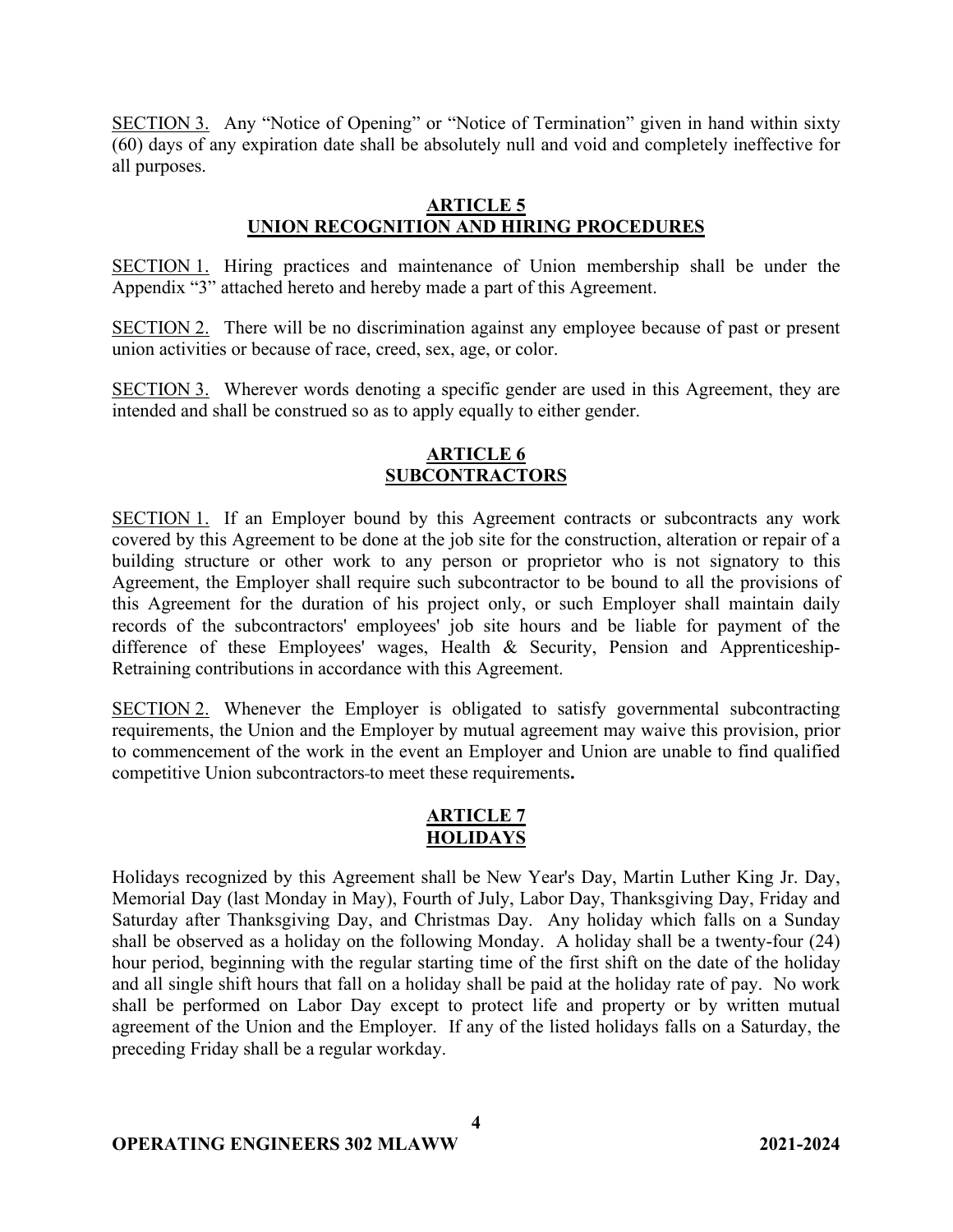## **ARTICLE 8 MEALS, REST PERIODS AND SICK LEAVE**

SECTION 1. MEAL PERIODS. Employees shall not be required to work more than five (5) hours from the start of the shift without at least a one-half  $(\frac{1}{2})$  hour unpaid meal period. This meal period shall not begin earlier than three and one-half (3½) hours after the start of the shift.

- A. Late Meal. If employees are required to work past five (5) hours, they shall be paid one-half  $(\frac{1}{2})$  hour at the applicable overtime rate and must be allowed time to eat their meal which shall be considered as time worked. The one-half  $(\frac{1}{2})$  hour meal period shall not be scheduled at the end of the shift.
- B. Missed Meal. If not allowed time to eat their meal, an additional one-half  $(\frac{1}{2})$  hour for a total of one (1) hour at the applicable overtime rate shall be added to the hours worked.
- C. Meal Beyond Shift. Employees required to work more than two (2) hours after the end of the regular shift shall be allowed a second meal period, which shall be considered as time worked, and if it is impractical for the employees to leave the job, they shall be provided a meal by the Employer.
- D. Missed Meal Beyond Shift. If not allowed a second meal period, an additional one-half  $(\frac{1}{2})$  hour for a total of one (1) hour at the applicable overtime rate shall be added to the hours worked.
- E. Meal Ten Hour Shift. In the event that the Employer establishes a ten (10) hour shift, the above meal periods shall be at mid-shift. Employees' meal period may be staggered during the period of three and one-half  $(3\frac{1}{2})$  to five (5) hours from the start of the shift to cover necessary work of a continuous nature.
- F. Additional Meals. A meal period is required every five (5) hours after the second meal period and shall be considered as time worked. If not allowed to eat their meal, an additional one-half  $(\frac{1}{2})$  hour at the applicable overtime rate shall be added to time worked for a total of one (1) hour at the applicable overtime rate.

## SECTION 2. REST PERIODS.

- A. The nature of the construction work covered by this agreement allows intermittent rest periods. Employers shall provide such intermittent rest periods as work flow permits, not to exceed to 10 minutes for each 4 hours worked. Scheduled rest periods are not required, nor allowed.
- B. Such intermittent rest periods shall be taken on the work site, at the employee's place of work.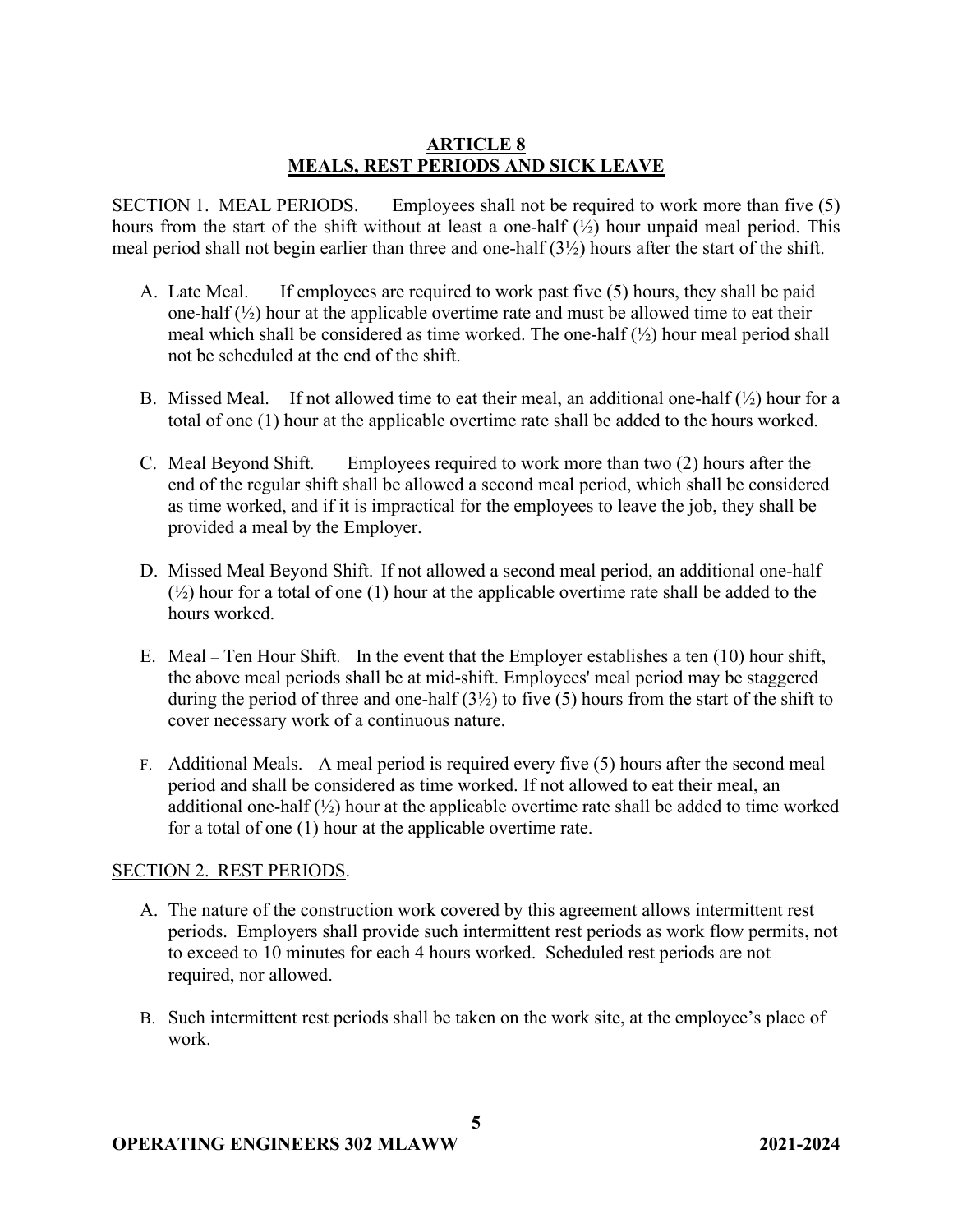C. It will be the responsibility of each employee to take such intermittent rest periods. If an employee does not take a rest period, then the employee must notify his supervisor and a rest period will be provided.

### SECTION 3. PAID SICK LEAVE

The parties to this agreement hereby expressly waive the provisions of the City of Seattle Ordinance 123698, requiring paid sick leave, City of Tacoma Ordinance 28275 requiring paid leave, and/or any city, state or county ordinance, rule or regulation granting paid sick leave to the employees under the jurisdiction of this Agreement, assuming that said ordinance, rule or regulation allows for such a waiver.

## **ARTICLE 9 PAY DAY**

SECTION 1. Employees shall be paid in full once each week (on the same day), but in no event shall more than five (5) days' wages be withheld (Saturday, Sunday and holidays excluded).

If the regular payday falls on a Holiday, the employees shall be paid on the last regular work day before the holiday.

The Employer will have the following options of making payment: negotiable check made on a local bank, paid prior to quitting time at job site, direct deposit in employees' bank account, or by mail.

The Employer shall make available for each employee at the time of payment of wages, an itemized statement showing the pay basis (i.e., hours or days worked), rate or rates of pay, gross wages, and all deductions for that pay period. In addition, the name, address and phone number of the Employer shall be indicated. Electronic or online statements are acceptable. If a paper statement is requested by the employee, in person at the main office then the Employer will provide a copy within two (2) business days.

No adjustment of disputed pay will be made unless the Employee or the Union shall make a claim in writing to the Employer's representative within fifteen (15) days from the pay period in question, or from the date of any pay adjustment.

SECTION 2. Employees who quit, shall be paid not later than the next regular pay period.

SECTION 3. When Employees are laid off or discharged, they shall be paid in full immediately. Employees laid off or discharged, who are paid by direct deposit in their bank accounts, shall be paid not later than the next regular business day.In the event that the employee is not paid immediately, he shall receive two (2) hours pay at the appropriate hourly wage rate for each twenty-four (24) hour period for the first forty-eight (48) hours. Thereafter the Employee will be paid four (4) hours pay at the appropriate hourly wage rate for each twenty-four (24) hour period until said check is mailed to an address of the Employee's choice. The postmark on the envelope will serve as the cutoff for any penalty.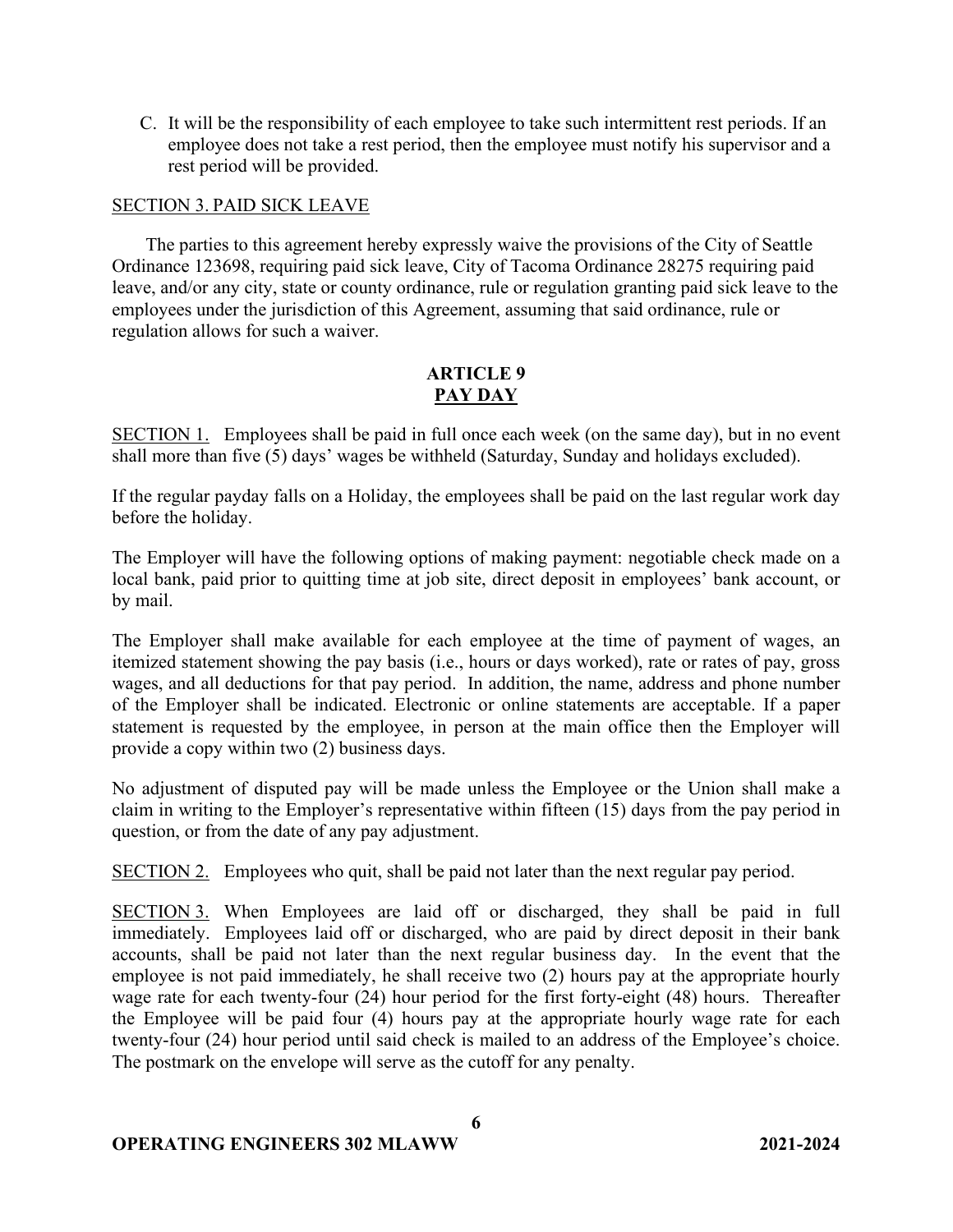SECTION 4. If the payment is not made expressly as provided in this article, then the Employee shall be paid two (2) hours pay at the appropriate hourly wage rate for each twenty-four (24) hour period for the first forty-eight (48) hours (Saturday, Sunday and holidays excepted). Thereafter, the employee will be paid four (4) hours pay at the appropriate hourly wage rate for each twenty-four (24) hour period until payment is made. In the case of payment by mail, the postmark on the envelope will serve as the cutoff for any penalty.

# **ARTICLE 10 UNION REPRESENTATIVE**

SECTION 1. The Union representatives shall have access to all places where employees covered by this agreement are employed provided they do not unduly interfere with the work of employees, and that they fully comply with the safety and security procedures established for the projects. On projects with restricted access, the Employer will cooperate with the Union officials in this regard as far as regulations permit.

SECTION 2. One or more working Stewards from among the members working on the job may be appointed by the Union to represent the members on the job. The Employer shall be informed in writing of the names of the appointed Stewards. Only such Stewards shall be accorded recognition by the Employer. The designated Union Representative shall be consulted by the Employer prior to a job Steward's termination or layoff. The job Steward shall normally discuss issues arising under this Agreement with the job supervisor and transmit to the Union Representative all disputes emanating from the job. The job Steward(s) shall be among the last working members terminated provided they are qualified for the remaining work available on the job.

Although there shall be no non-working Stewards, it is recognized that the Steward has an important function in maintaining harmony and cooperation on the job.

## **ARTICLE 11 SETTLEMENT OF DISPUTES/GRIEVANCES**

SECTION 1. In cases of violation, misunderstandings or differences in interpretation of this Agreement, there shall be no cessation or stoppage of work. Both parties pledge their immediate cooperation to eliminate the above mentioned possibilities, and the procedure in Section 2 is outlined for this purpose.

SECTION 2. In the event that a dispute arising on the job the following procedure will be followed to address the dispute:

Step One: In the event that a dispute arising on the job cannot be satisfactorily adjusted on the job between the representative of the Union involved and the Employer, the dispute shall promptly (not later than fifteen (15) working days), be referred to the authorized representative of the Union and the Employer or their authorized representative. Should they fail to effect a settlement, the matter shall proceed to Step Two. By mutual agreement Step Two may be waived.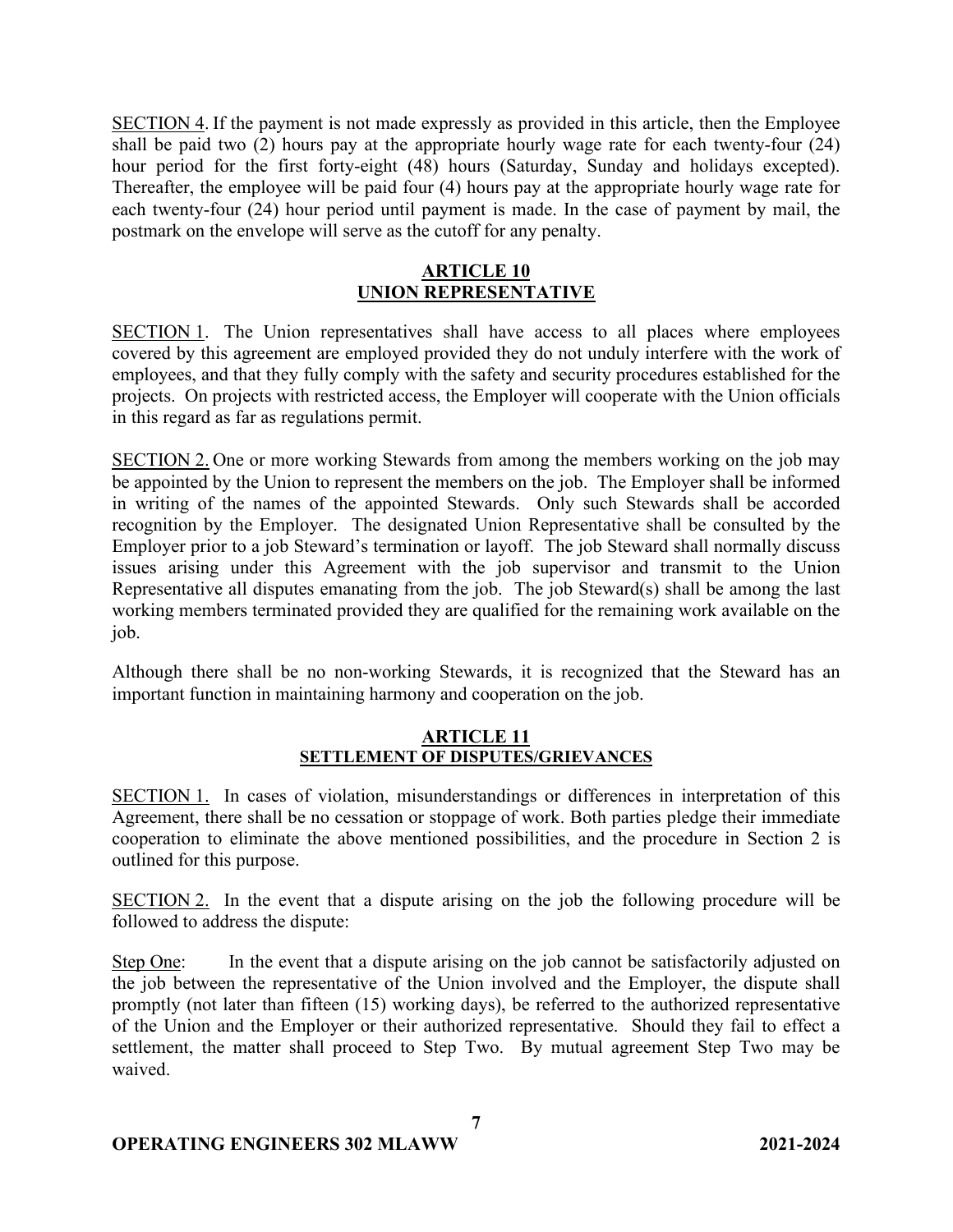Step Two: The dispute shall be referred to a Board of Conciliation within fifteen (15) working days or at the option of either party this Step may be waived and the matter will proceed to Step Three. This Board shall consist of two (2) persons who have no direct involvement in the dispute**,** appointed by each party. If these four (4) persons cannot effect a settlement within seven (7) days after the dispute has been referred to them the matter shall proceed to Step Three.

Step Three: The issue shall be referred to mediation. The parties shall request a mediator from the Federal Mediation & Conciliation Service or other mutually acceptable services. This person shall serve as the mediator to resolve the dispute. The expense of employing the mediator shall be borne equally by both parties and each party shall be responsible for their own attorney fees and costs. Should the parties fail to reach agreement, the matter shall proceed to Step Four.

Step Four: The parties shall request a list of seven arbitrators from the Federal Mediation  $\&$ Conciliation Service or other acceptable services and shall alternately strike names until only one name remains. This person shall serve as the arbitrator to resolve the dispute. The expense of employing the arbitrator shall be borne equally by both parties and each party shall be responsible for their own attorney fees and costs.

Any decision of the Board shall be within the scope and terms of this Agreement. It may also provide retroactivity not exceeding sixty (60) days from the date the grievance was filed and shall state the effective date. Decision by this Board shall be rendered within twenty (20) days, or at their discretion, after the dispute is referred to them, and such decision shall be final and binding upon all parties. By mutual agreement, the aforementioned time frames in this Article may be waived or extended.

## **ARTICLE 12 SETTLEMENT OF JURISDICTIONAL DISPUTES**

SECTION 1. There will be no strikes, no work stoppages or slowdowns or other interference with the work because of jurisdictional disputes.

SECTION 2. The Employer shall be responsible for all jurisdictional assignments. In issuing such assignments, the Employer shall be guided by decisions of record and/or jurisdictional agreements of record. Craft jurisdiction is neither determined nor awarded by classifications appearing in any labor agreement.

SECTION 3. Where a jurisdictional dispute involves any Union or Employer not a party to the procedures established by the Impartial Jurisdictional Disputes Board and is not resolved between the Unions, it shall be referred for resolution to the International Unions, with which the disputing Unions are affiliated. The resolution of the disputes shall be reduced to writing signed by representatives of the International Unions, and the Employer will abide by the resolution. The disputed work shall continue as assigned by the Employer until the dispute has been resolved. The provisions of Section 1 apply to disputes covered by this paragraph.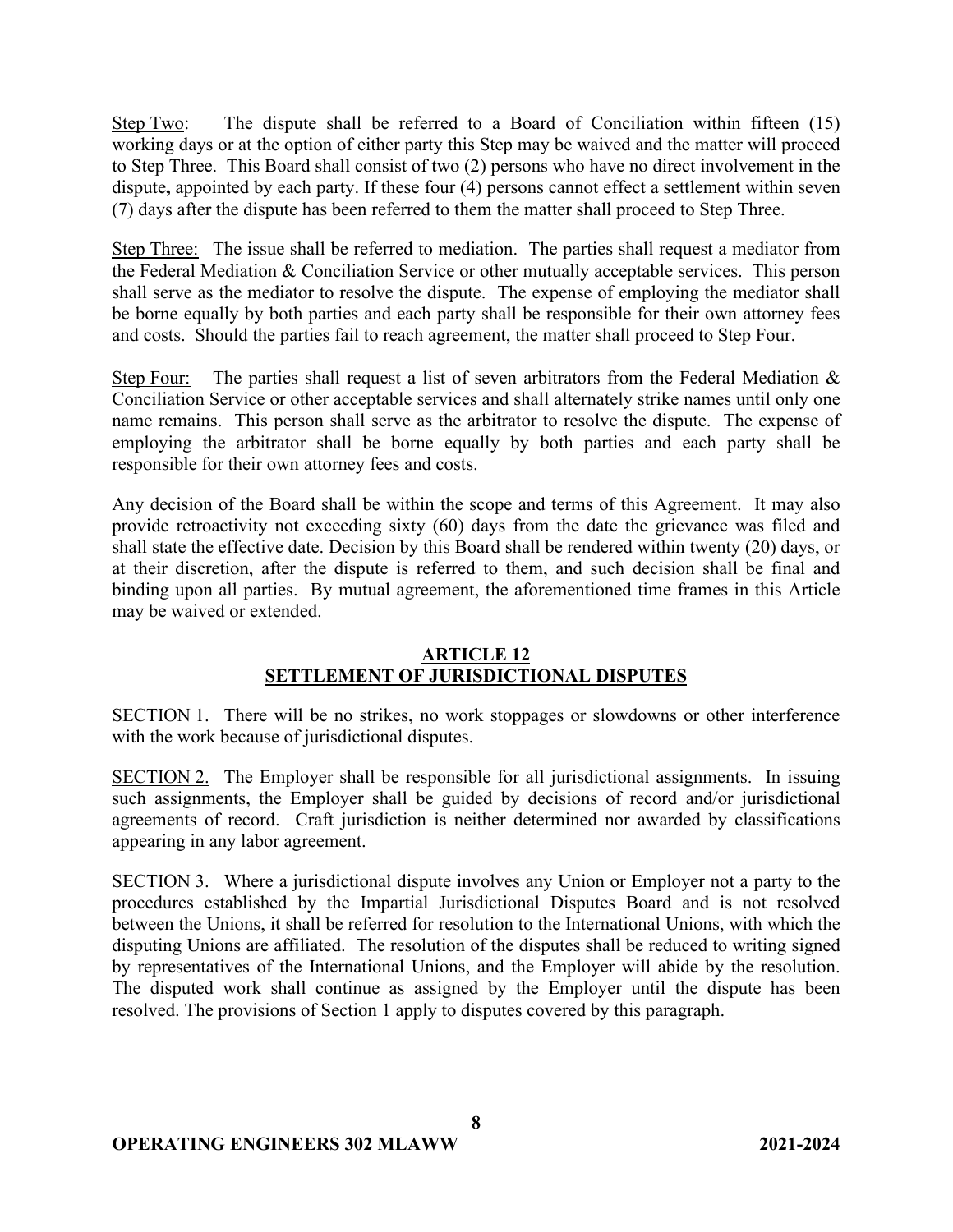## **ARTICLE 13 STRIKES AND PICKET LINES**

SECTION 1. It is mutually agreed that there shall be no strikes, lockouts or other slowdown or cessation of work by either party on account of any labor differences pending the utilization of the grievance machinery, as set forth in Article 11.

SECTION 2. Employees shall not be discharged, disciplined or permanently replaced for any protected activity related to the recognition of a primary picket line as recognized in Section 7 of the NLRA.

SECTION 3. As required by law, employees shall be furnished to the Employer during labor disputes with other construction crafts and the Employer will endeavor to work as long as economically possible during these periods.

# **ARTICLE 14 SAFETY MEASURES**

SECTION 1. The Employer and the employee will conform to all Federal and State health and safety regulations applicable to work covered by this Agreement and shall have adequate shelters available where necessary, with heat, where the workers can change and dry their clothes and store their tools. On all projects covered by this Agreement, there shall be provided by the Employer, at all times during construction, sanitary facilities consisting of a reasonable number of toilets and urinals. Fresh drinking water will be available to the workers. Employer will furnish welding equipment, including all leathers, hard hats, eye protection, ear protection, respirators, safety belts and lanyards, and reflective vests.

SECTION 2. This Agreement is not intended to and shall not be construed as creating, imposing, or adopting on the Union or representatives any state common-law duties in the areas of safety.

## **ARTICLE 15 SAVINGS CLAUSE**

SECTION 1. This Agreement is not intended to and shall not be construed to permit acts which violate any valid Federal or State law.

SECTION 2. If any provision of this Agreement or the application of such provision shall in any court or other Governmental action, be held invalid, the remaining provisions and their application shall not be affected thereby. Provided, however, upon such invalidation the parties signatory hereto agree to immediately meet to re-negotiate such provisions affected. The parties agree to arrive at a mutually satisfactory replacement within sixty (60) days unless a definite extension of time is mutually agreed to. In the event that the parties are unable to negotiate a replacement, the matter shall be resolved through the provisions of Article 11.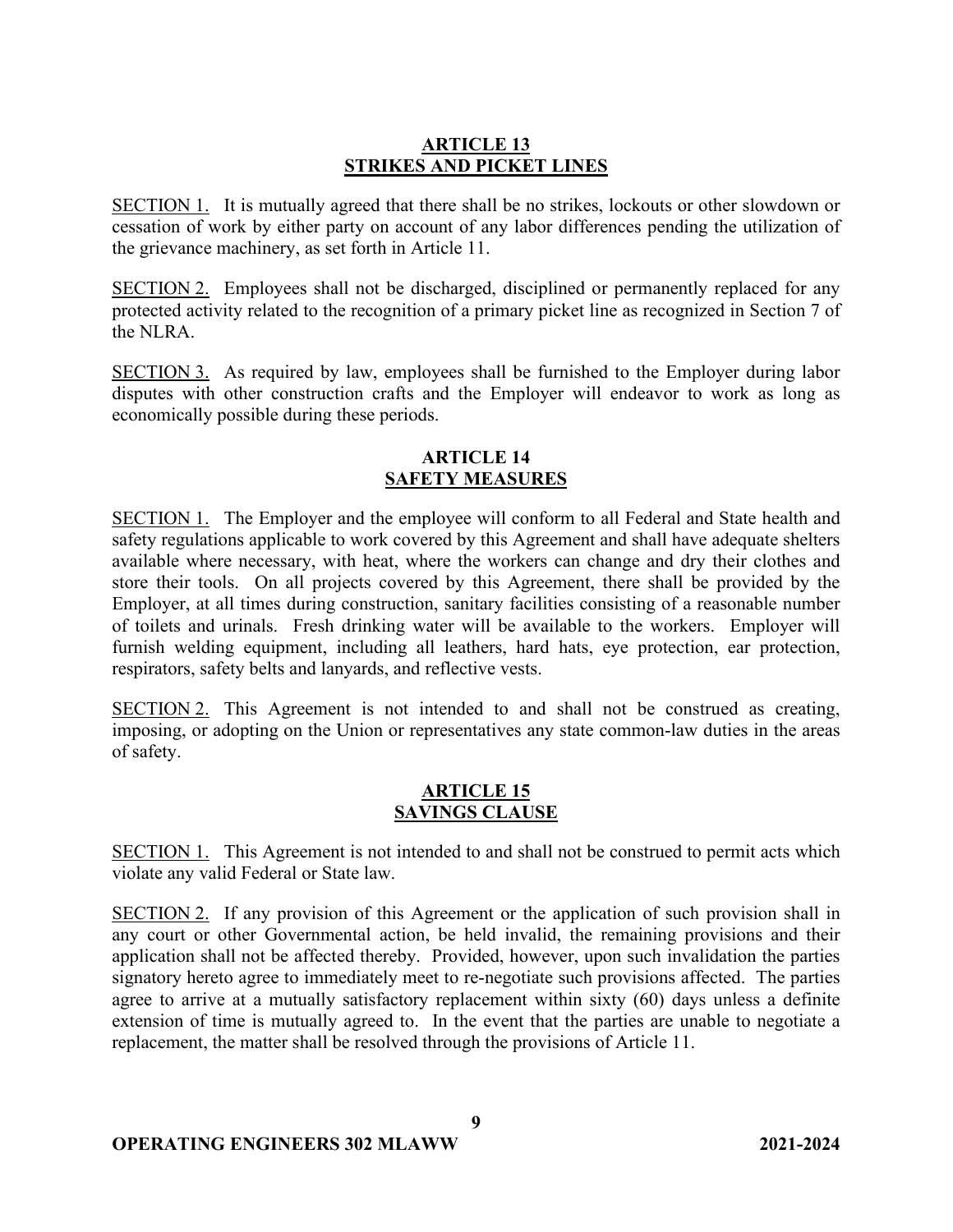# **ARTICLE 16 HOURS OF WORK**

### SECTION 1. SINGLE SHIFT OPERATION

- A. Eight (8) hours shall constitute a day's work, five (5) days shall constitute a week's work, Monday through Friday.
- B. A single shift operation shall be restricted to the hours between 5:00 am and 6:00 pm and eight (8) hours of continuous employment (except for meal period) shall constitute a day's work Monday through Friday of each week.
- C. Four ten (10) hour shifts at the straight time rate may be established Monday through Thursday or Tuesday through Friday. There shall be no overlapping of four ten (10) shifts between crews on the same operation of an Employer's project. In the event the job is down due to weather conditions, then Friday may, at the option of the Employer, be worked as a make-up day. All hours worked in excess of ten (10) hours a day or forty (40) hours a week must be compensated at the overtime rate.
- D. No employee shall be discharged, laid off, or disciplined, replaced or transferred for refusing to work a make-up day.
- E. In the event of a civil emergency such as, but not limited to, earthquakes, floods, or fires, starting time of the shift may be made to fit the emergency and eight (8) hours in any twenty-four (24) hour period may be worked at straight time. In order to work such shift, mutual agreement shall be received.
- F. Special Shifts: When due to conditions beyond the control of the Employer or when an owner (not acting as the contractor), a government agency or the contract specifications requires that work can only be performed outside the regular day shift, then a special shift may be worked at the straight time rate. The starting time of work will be arranged to fit such conditions of work. Such shift shall consist of eight (8) hours work for eight (8) hours pay or ten (10) hours work for ten (10) hours pay for four ten shifts. A special shift premium will be added to the base wage, as defined in Appendix 1, Schedule A, and shall be paid for each hour worked during a special shift. This premium pay does not apply to work outside the normal shift that is paid in accordance with Article 17, Overtime.
- G. Holiday Week: In the event that a holiday is celebrated during the week (Monday through Friday), the remaining four days of the week may be worked as a four ten shift at the straight time rate.

## SECTION 2. MULTIPLE SHIFT OPERATION.

Shifts may be established when considered necessary by the Employer. The Employer shall notify the Union of either a two (2) or three (3) shift operation. Shift hours and rates will be as follows:

**10**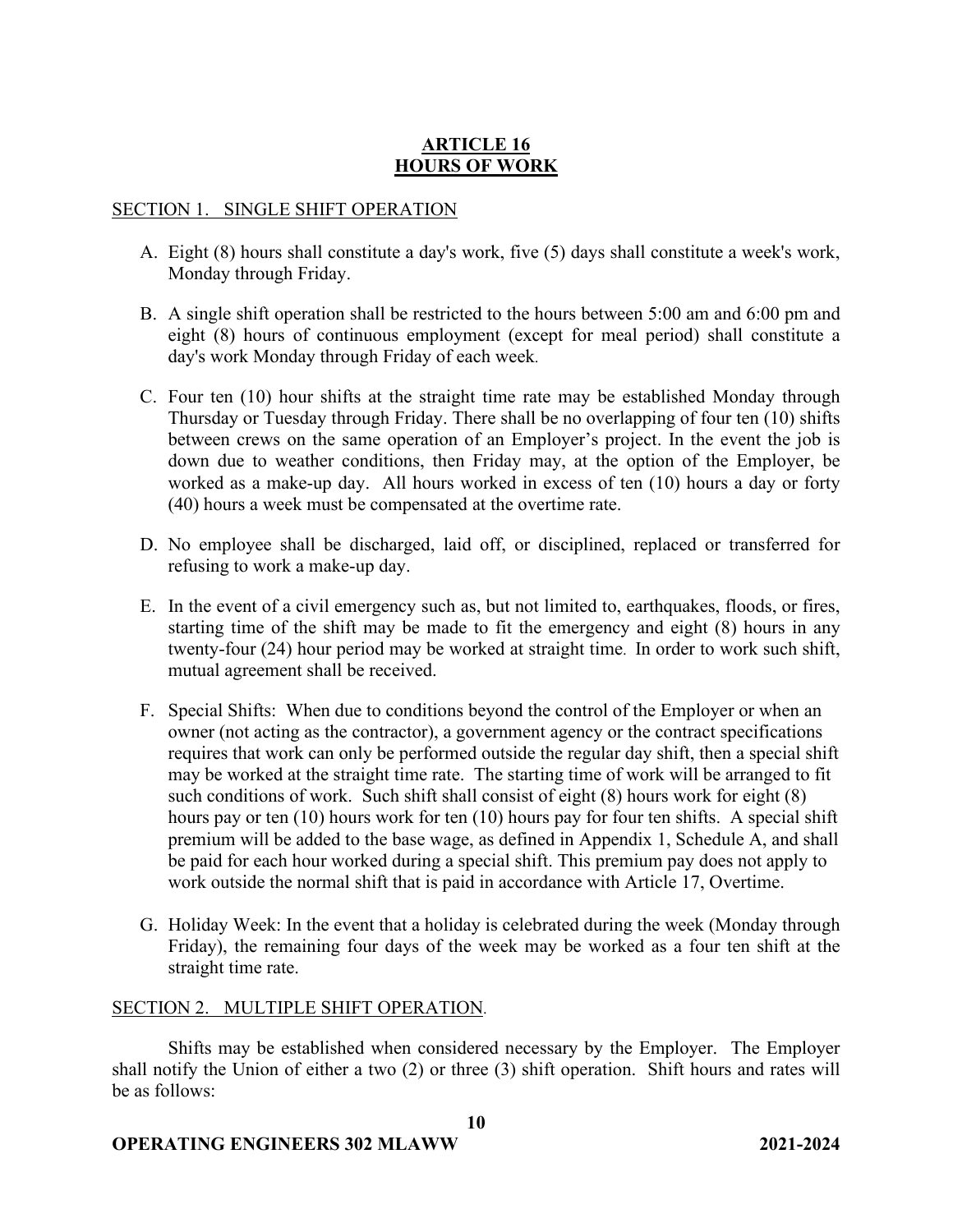A. Two Shift Operation: On a two (2) consecutive shift operation, the second shift shall be paid the special shift premium which shall be added to the base wage for each hour worked, as defined in Appendix 1, Schedule A. This premium pay does not apply to work outside the normal shift that is paid in accordance with Article 17, Overtime. Each shift must be scheduled for at least eight (8) hours except as provided for in Section 1 of this Article. On a two shift operation, the second shift shall be established for a minimum of three (3) days.

Once the starting times are established for the two shift operation, they shall not be changed except upon three (3) working days written notice to the Union.

B. Three Shift Operation: On a three shift operation, the following shall apply:

First Shift - The regular hours of work on the first shift of three shift operations shall be eight (8) hours of continuous employment, except for meal period at mid-shift, between the hours of 5:00 am and 6:00 pm.

Second Shift - The second shift shall consist of seven and one-half  $(7\frac{1}{2})$  hours of continuous employment, except for meal period at mid-shift, and shall be paid for at eight (8) hours the straight time hourly wage rate.

Third Shift - The third shift shall consist of seven (7) consecutive hours of employment, except for meal period at mid-shift, and shall be paid for at eight (8) hours the straight time hourly wage rate.

- C. Multiple shift (a two or three shift) operation will not be construed on the entire project if at any time it is deemed advisable and necessary for the Employer to multiple-shift a specific operation. Those groups of employees only who relieve first shift groups of employees and such first shift groups of employees who are relieved by groups of employees on a second shift, and on a three shift operation those groups of employees who relieve the groups of employees on a second shift, shall be construed as working multiple shifts. The intent of this clause shall be construed so as to recognize that a "reliever group" and a "relief group" does not necessarily mean "person for person" relief.
- D. It is understood and agreed that when the first shift of a multiple shift (a two or three shift) operation is started at the basic straight time rate or at a specific overtime rate, all shifts of that day's operation shall be completed at that rate. On a two-shift operation, the second shift shall be paid the special shift premium for each hour worked, as defined in Appendix 1, Schedule A. This premium pay does not apply to work outside the normal shift that is paid in accordance with Article 17, Overtime.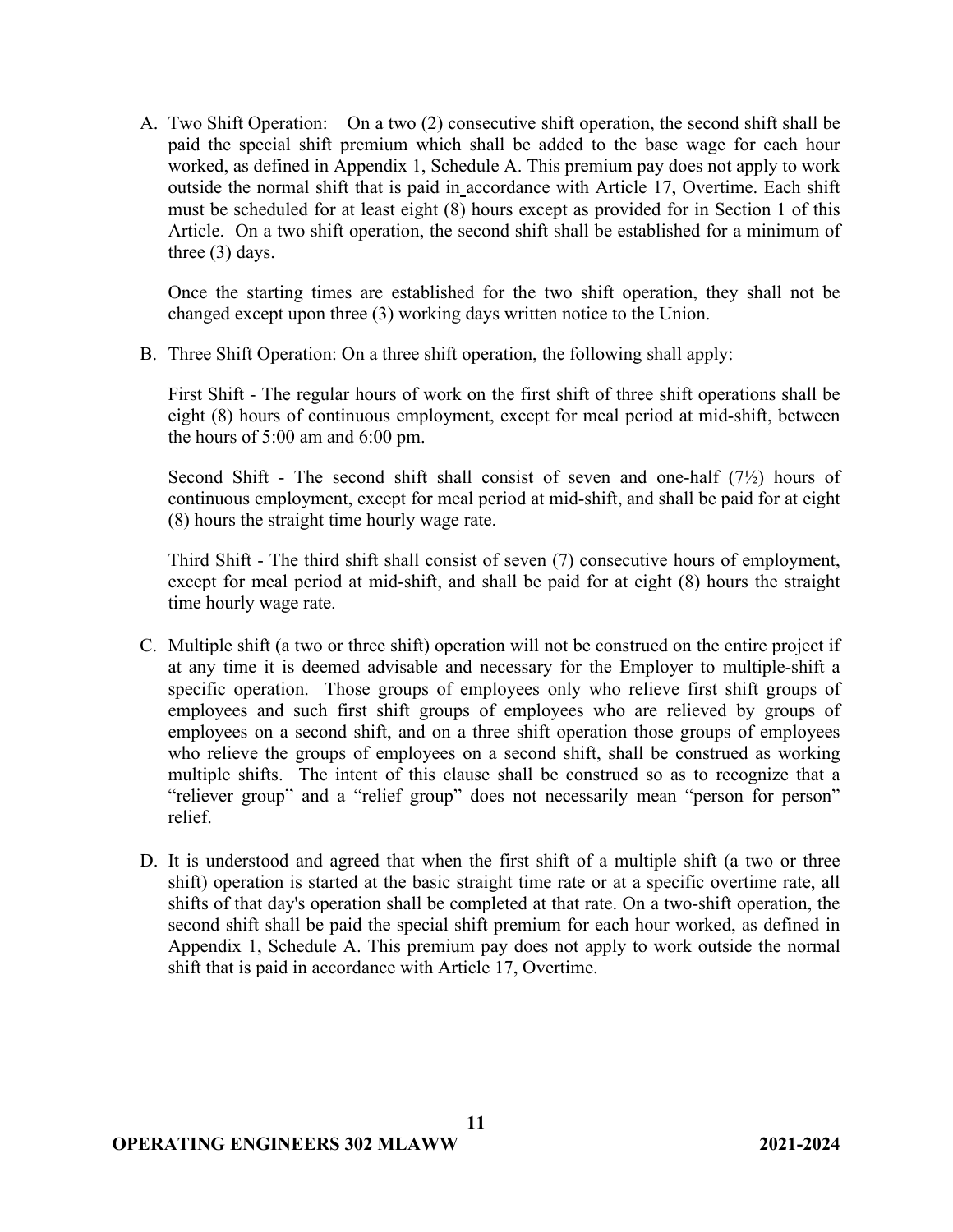# **ARTICLE 17 OVERTIME**

SECTION 1. Work performed in excess of eight (8) hours of straight time per day, or ten (10) hours of straight time per day when four ten (10) hour shifts are established, or forty (40) hours of straight time per week, Monday through Friday, or outside the normal shift (6pm-5am) and all work on Saturdays, shall be paid at time and one-half the straight time rate. All work performed after 6:00 pm Saturday to 5:00 am Monday and Holidays and hours worked in excess of 12 hours in a single shift shall be paid at double the straight time rate of pay. The Employer shall have the sole discretion to assign overtime work to employees. Primary consideration for overtime work shall be given to employees regularly assigned to the work to be performed on overtime situations.

SECTION 2. After an employee has worked eight (8) hours at an applicable overtime rate, all additional hours shall be at the applicable overtime rate until such time as the employee has had a break of nine (9) hours or more.

SECTION 3. When an employee returns to work without at least nine (9) hours time off since their previous shift, all such time shall be a continuation of a shift and paid at the applicable overtime rate until he/she shall have the nine (9) hours rest period.

# **ARTICLE 18 REPORTING AND MINIMUM HOURS PAY**

SECTION 1. Reporting Pay – Employees reporting for work and not put to work shall receive two (2) hours pay at the regular straight time rate**,** unless notified not to report at the end of the previous shift or two (2) hours prior to the start of a shift. Employer may require employees to remain at the jobsite for the two (2) hours to receive such reporting pay.

It is understood that it shall be the responsibility of the Employer to secure from each employee a telephone number by which he can be contacted. The employer will make every effort to notify employees of any shift cancellation. If the employee does not, at the Employer's request, furnish a telephone number or fails to inform the Employer of any change of number at which they may be reached, then the Employer shall be relieved of any responsibility of notification and shall not have to pay show-up time.

When employees, including new hires, reporting for work arrive on the job unprepared to perform the work required (for example, under the influence of alcohol or drugs, or inadequately clothed), the Employer shall not be expected to put such individuals to work nor shall they be entitled to reporting pay if not put to work.

Reporting pay on overtime days shall be a minimum of two (2) hours at the applicable overtime wage rate.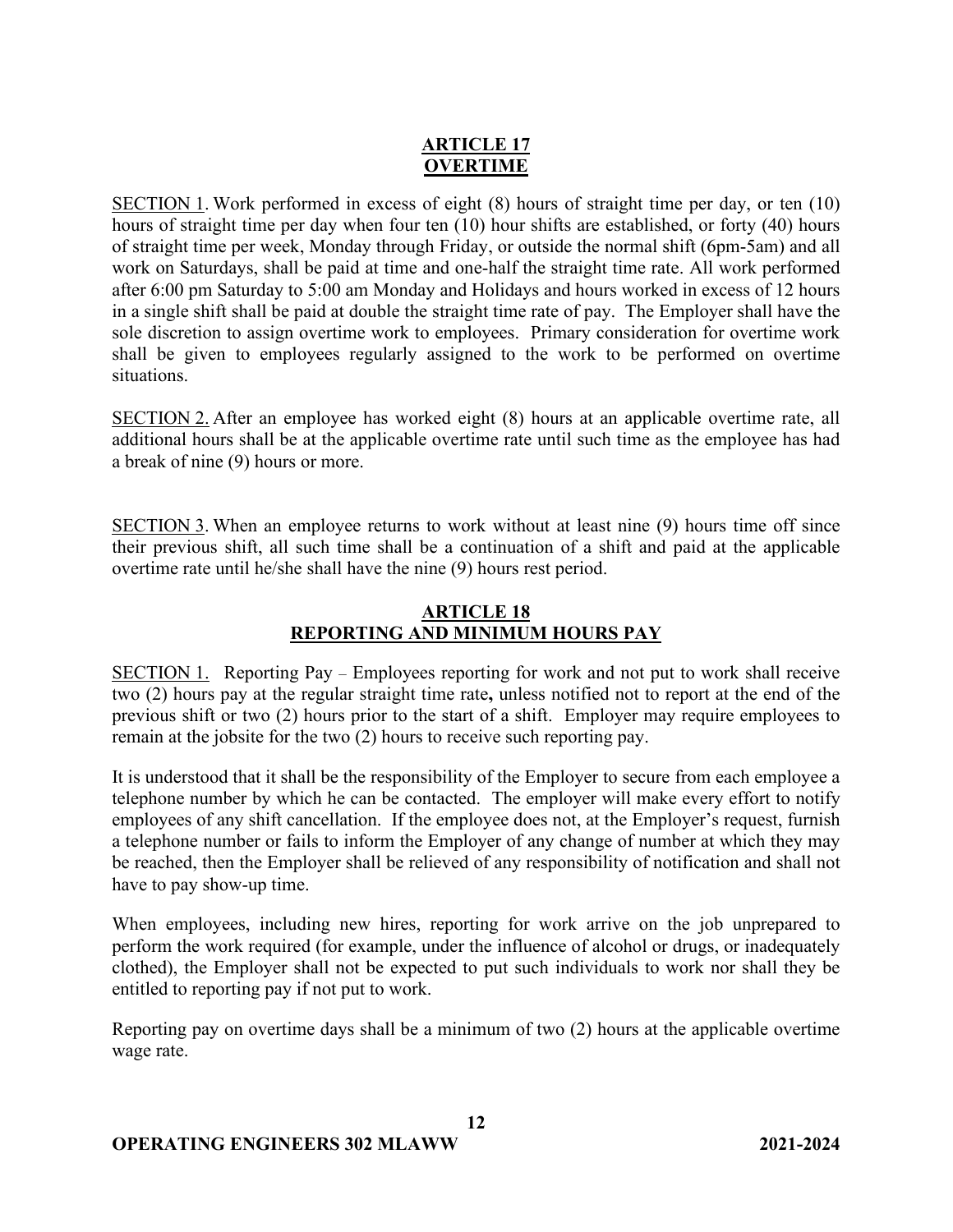SECTION 2. Minimum Hours **–** Employees who start work and work less than four (4) hours shall be paid four (4) hours; they shall be paid six (6) hours if required to work more than four (4) hours, they shall be paid eight (8) hours if required to work more than six (6) hours; and they shall be paid ten (10) hours if required to work more than eight (8) hours on a regularly established ten (10) hour shift.

SECTION 3. If any employee refuses to start work or if any employee stops work on his own volition, the minimum set forth in Section 2 above shall not apply.

SECTION 4. Employees called to work and who are put to work on Saturdays, Sundays or holidays shall be compensated at the applicable overtime rate and as outlined in SECTION 2 Minimum Hours.

SECTION 5. When a shift is suspended due to inclement weather, after the two (2) hour minimum, employees shall be paid for actual time worked.

SECTION 6. When an employee is "called out" to work without at least nine (9) hours time off since their previous shift, all such "call out" time shall be paid at the overtime rate until he shall have the nine (9) hours rest period.

## **ARTICLE 19 MANAGEMENT RIGHTS CLAUSE**

SECTION 1. The Employer retains full and exclusive authority for the management of its operation subject to the provisions of this Agreement. The Employer shall direct his working forces at his sole prerogative including, but not limited to, hiring, promotion, transfer, layoff or discharge for just cause as traditionally practiced within the Construction Industry. Employer shall utilize the most efficient methods or techniques of construction, tools or labor saving devices. There shall be no limitations upon the choice of materials or design except those imposed by safety and health considerations.

SECTION 2. The foregoing enumeration of management rights shall not be deemed to exclude other functions not specifically set forth.

SECTION 3. It shall not be a violation of this Agreement when the Employer considers it necessary to shut down to avoid possible loss of human life because of an emergency situation that could endanger the life and safety of an employee. In such cases, employees will be compensated only for actual time worked. In the case of a situation described above whereby the Employer requests the employees to stand by, the employees will be compensated for the "standby time."

If such a condition continues, the Employer agrees to give timely notice to members of the next shift scheduled to report for duty. In the event timely notice is not given, employees who report for work at their regular reporting time and are not put to work shall be paid "show up pay".

This article shall be subject to the grievance procedure set forth in Article 11.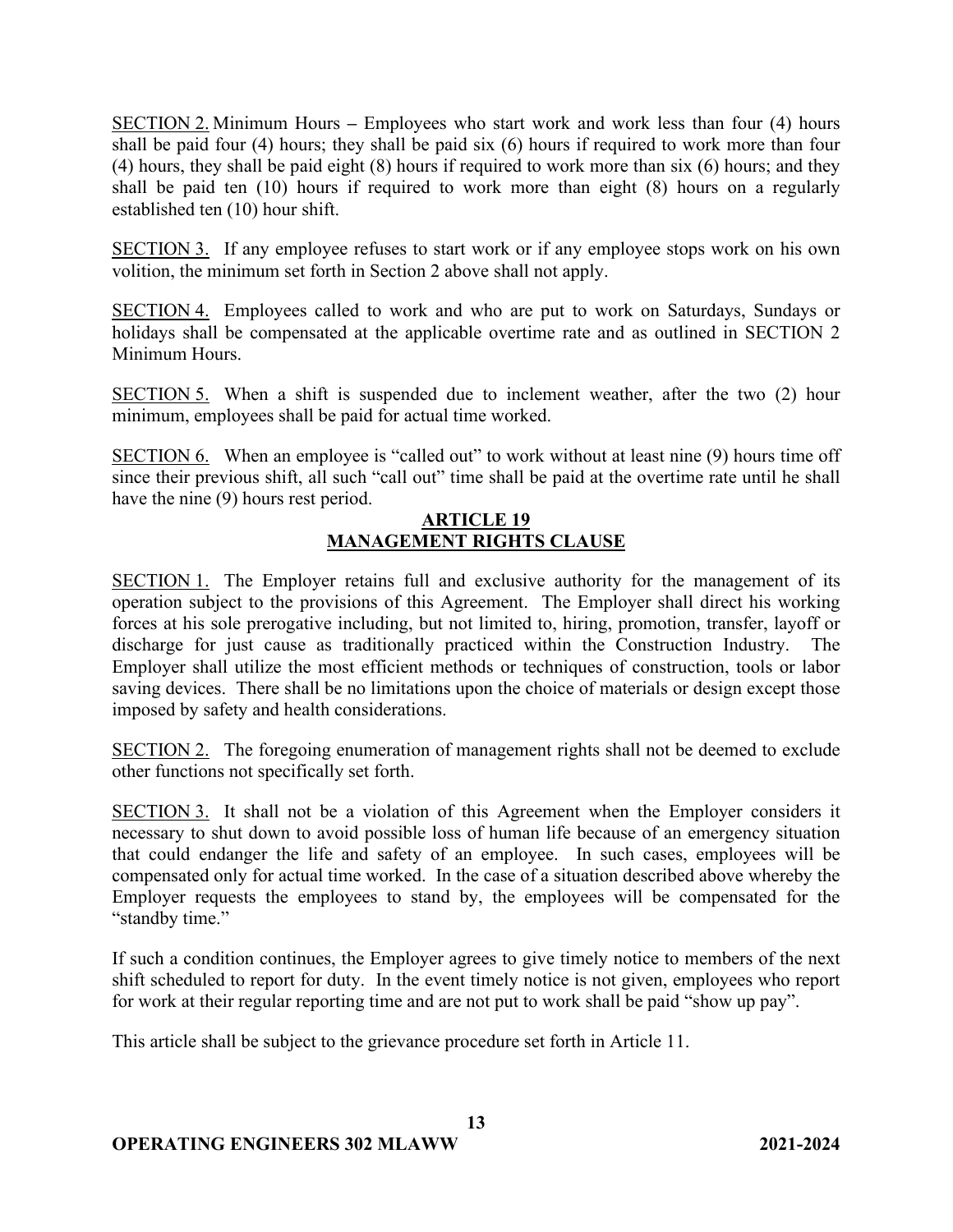### **ARTICLE 20 SPECIAL CONDITIONS**

SECTION 1. Both parties recognize that there may be extenuating circumstances when it is to the mutual interest of both parties to modify the terms of this Agreement. In that event, it will not be a violation of this Agreement for the parties to meet and mutually agree to make such modifications to meet a specific need on a specific project. In order to maximize the effect of this provision, all crafts will be requested to act uniformly. Employees of a craft should be treated equally under this provision. The General Contractor shall encourage their subcontractors to comply with any modifications granted under this provision.

## **ARTICLE 21 PRE-DETERMINED WAGE RATE PROJECTS**

SECTION 1. In the event the Employer bids a public job or project being awarded by a Federal, state, county, city or other public entity which is to be performed at a pre-determined and/or prevailing wage rate established by the Department of Labor, pursuant to the provisions of the Davis-Bacon Act, 40 U.S.C., Section 3141 et.seq., whose regulations are contained in 29 CFR Parts 1,3,5,6, and 7, and which determinations are published in the Federal Register or by the Director of the Washington State Department of Labor and Industries, pursuant to RCW 39.12.010 to RCW 39.12.900, the published hourly wage set forth in said public work at the time of bid shall apply for the first 24 months of the project from the date the contractor is permitted to proceed with work and upon request, the Employer will provide such date. Notwithstanding the above, project agreements may be mutually agreed upon to allow use of the pre-determined wage for the duration of a project to exceed 24 months.

The fringe benefit contribution rates shall be those as established and maintained by the Master Agreement and any fringe increases are the responsibility of the Employer.

SECTION 2. In the event the specifications include an escalator provision covering wages, such amount will be included as an increase to wages to the extent that the Employer may recover in the escalator claim.

## **ARTICLE 22 SUBSTANCE ABUSE POLICY**

SECTION 1. Labor and Management are committed to providing employees with a drug-free and alcohol-free workplace. It is the goal to protect the health and safety of employees and to promote a productive workplace, and protect the reputation of Labor and Management and the employees.

SECTION 2. Consistent with those goals, the Employer prohibits the use, manufacture, possession, distribution or sale, at its employment sites, of drugs, drug paraphernalia or alcohol. A testing program, pursuant to the Substance Abuse Program, may be instituted, upon mutual

**14**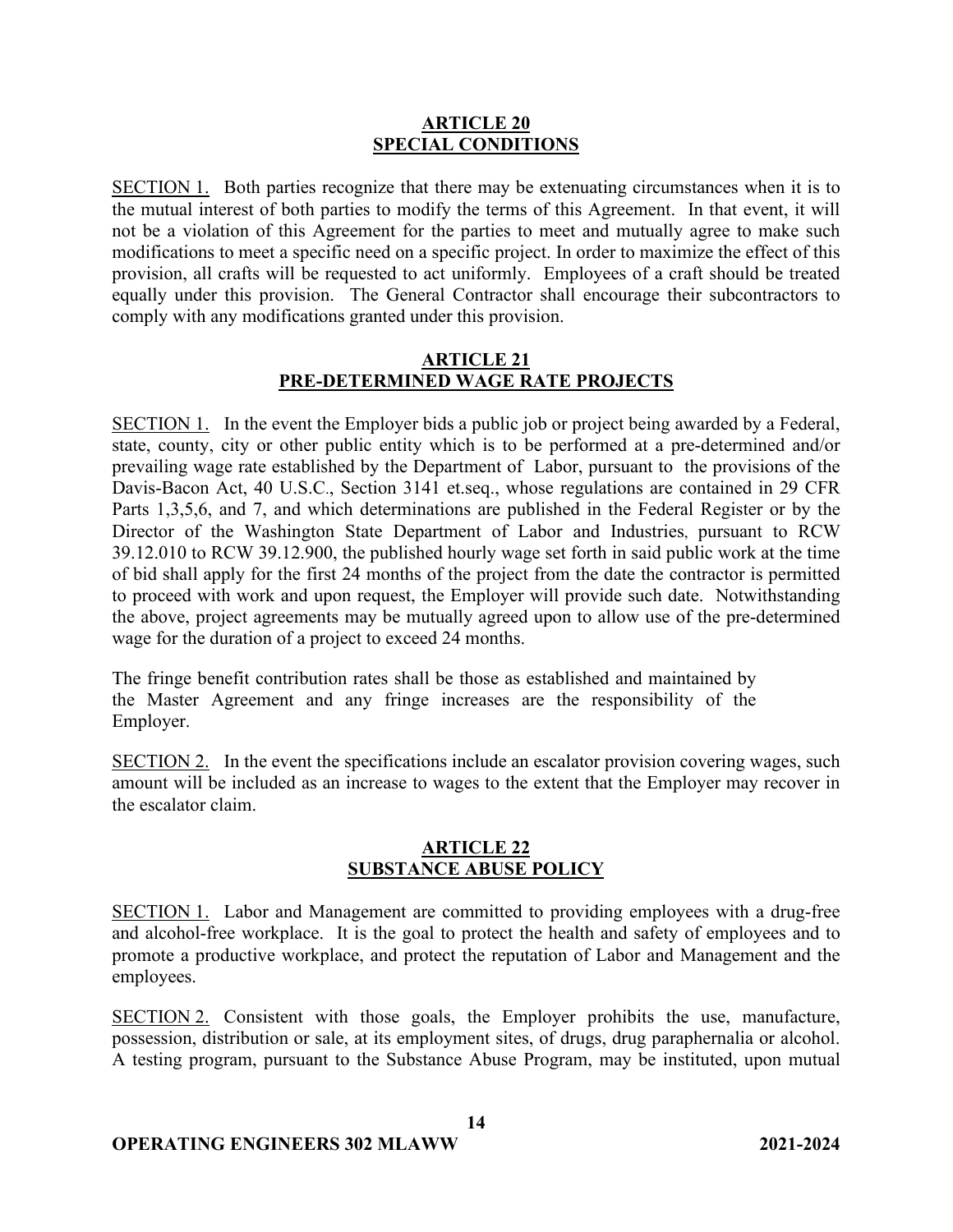consent of Labor and Management which consent shall not unreasonably be withheld to monitor compliance with this policy.

SECTION 3. If the Employer implements a Substance Abuse Program according to the terms of this Article on a project, all subcontractors will be required to have and implement a substance abuse program.

SECTION 4. An acceptable Substance Abuse Program is contained in a separate addendum to this Collective Bargaining Agreement. It is not a part of this agreement and modifications to this Substance Abuse Program, by mutual agreement of an employer and the union, will not constitute a change to this agreement. Mutual agreement will not be unreasonably withheld.

SECTION 5. Any grievance related to any Employer's substance abuse program shall be resolved through Article 11, Settlement of Disputes/Grievance, of this agreement.

## **ARTICLE 23 LIGHT DUTY RETURN TO WORK**

It is agreed that the Employer may return an injured member to light duty status when allowed by the member's doctor. When such light duty work is available, light duty functions may not be work of another craft or work under classifications covered by the Master Operating Engineers Agreement and Schedule "A" classifications. At no time will the member's total earnings be less than his/her full time loss compensation under industrial insurance. Further, the member will be provided with a full fringe package, as per the collective bargaining agreement, over and above total remuneration. Should the member on light duty have to be laid off, due to no work available, the employer will not adversely affect his/her ability to continue to receive loss time benefits from the Industrial Insurance Division of Labor and Industries (including self-insured employers), provided they are still medically eligible.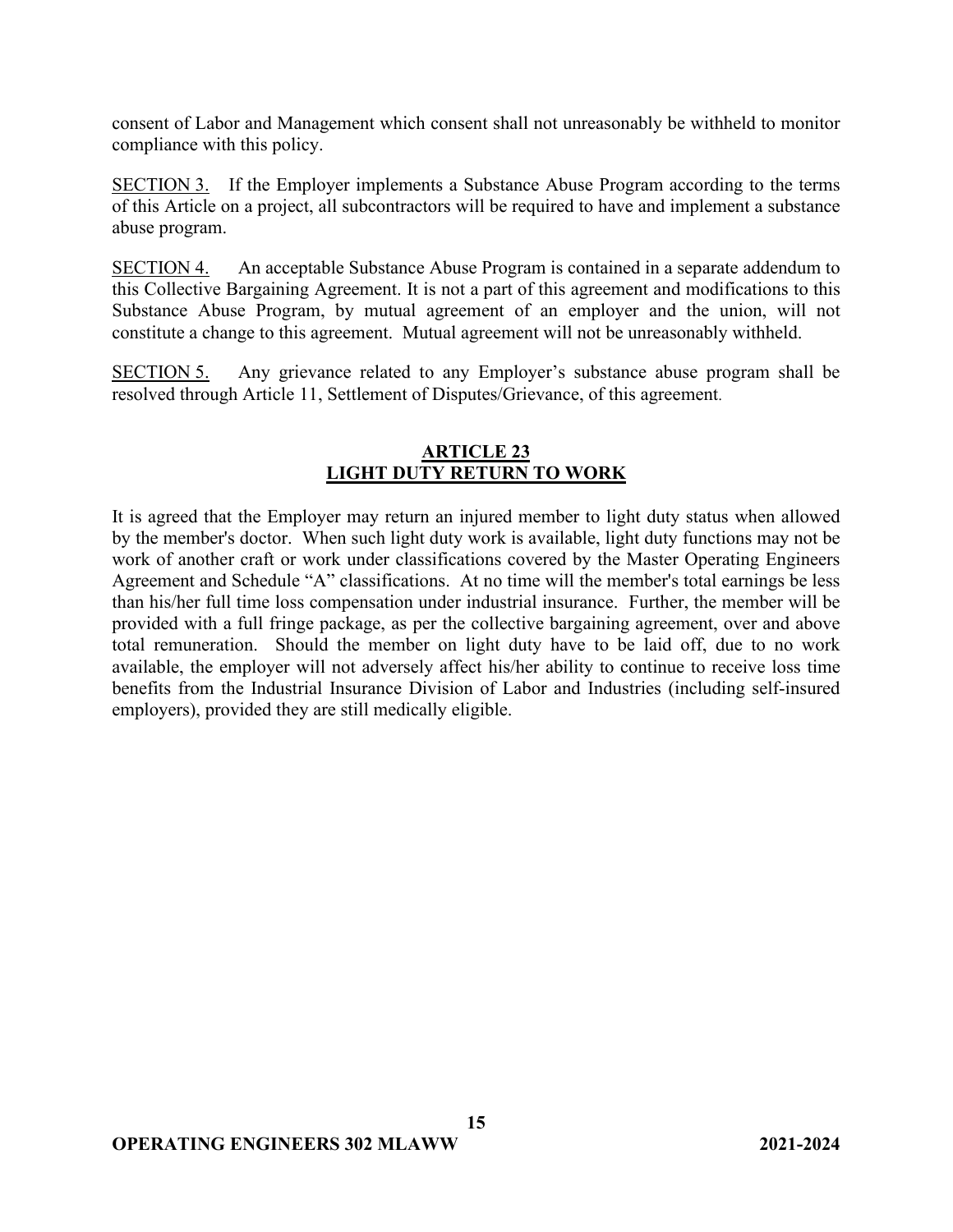## **APPENDIX 1 SCHEDULE "A-1"**

## **CLASSIFICATIONS AND WAGE SCALES**

### **Schedule A-1 King, Snohomish, Skagit, and Whatcom Counties**

On all work covered by this Agreement, and in all instances in which equipment is operated in the performance of work covered by this Agreement, such work shall be performed and such equipment shall be operated by employees obtained in accordance with this Agreement (Appendix "3" Hiring and Union Recognition) and they and each of them shall be employed in the classifications and at the wage scales following:

### NOTE: ONLY ZONE "1" RATES ARE SHOWN FOR ALL CLASSIFICATIONS. REFER TO SCHEDULE "C" FOR ZONE "2" AND "3" RATE ADJUSTMENTS

| <b>WAGES</b> |                       |              |              |  |
|--------------|-----------------------|--------------|--------------|--|
|              | <b>Effective Date</b> |              |              |  |
| Group        | <b>June 1, 2021</b>   | June 1, 2022 | June 1, 2023 |  |
| <b>IAAA</b>  | \$55.73               | \$58.09      | \$60.60      |  |
| <b>IAA</b>   | \$54.96               | \$57.28      | \$59.76      |  |
| IA           | \$54.16               | \$56.45      | \$58.89      |  |
|              | \$53.40               | \$55.65      | \$58.05      |  |
| П            | \$52.72               | \$54.94      | \$57.31      |  |
| Ш            | \$52.13               | \$54.33      | \$56.68      |  |
| IV           | \$48.83               | \$50.88      | \$53.08      |  |

| <b>DEDUCTIONS FROM WAGES</b> |                     |                     |              |
|------------------------------|---------------------|---------------------|--------------|
|                              | <b>June 1, 2021</b> | <b>June 1, 2022</b> | June 1, 2023 |
| Dues Check-Off               | $2\%$ GW            | $2\%$ GW            | $2\%$ GW     |
| <b>Union Programs</b>        | \$0.30              | \$0.30              | \$0.30       |
| Political                    | \$0.05              | \$0.05              | \$0.05       |
| programs(Voluntary)          |                     |                     |              |

| <b>FRINGE BENEFITS</b>                |              |              |              |
|---------------------------------------|--------------|--------------|--------------|
|                                       | June 1, 2021 | June 1, 2022 | June 1, 2023 |
| Health & Security                     | *\$8.97      | $*$ \$9.32   | *\$9.67      |
| Pension                               | \$13.65      | \$14.40      | \$15.15      |
| Apprenticeship<br>Training/Retraining | \$0.70       | \$0.70       | \$0.70       |
| National Training                     | \$0.05       | \$0.05       | \$0.05       |

*\*This includes the \$2 per hour that is shifted temporarily to supplement the pension.*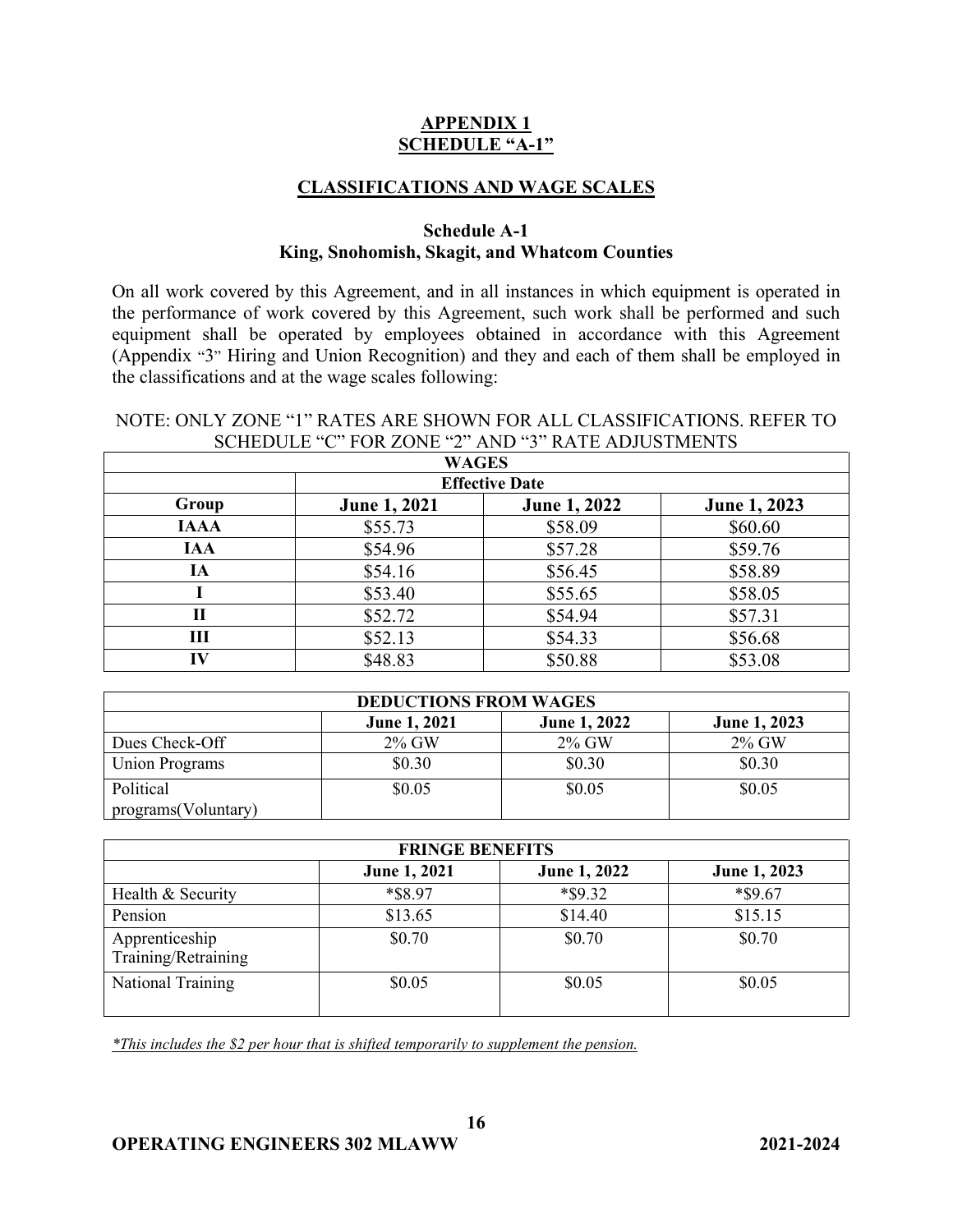# **APPENDIX 1 SCHEDULE "A-2"**

## **CLASSIFICATIONS AND WAGE SCALES**

## **Schedule A-2**

## **Clallam, Jefferson, Mason, Grays Harbor, Island, San Juan, Kitsap, Kittitas, Okanogan, Chelan, Douglas, and Yakima Counties**

On all work covered by this Agreement, and in all instances in which equipment is operated in the performance of work covered by this Agreement, such work shall be performed and such equipment shall be operated by employees obtained in accordance with this Agreement (Appendix "3" Hiring and Union Recognition) and they and each of them shall be employed in the classifications and at the wage scales following:

| SCHEDULE C FOR ZONE Z AND 3 RATE ADJUSTMENTS |                       |                     |              |  |
|----------------------------------------------|-----------------------|---------------------|--------------|--|
|                                              | <b>WAGES</b>          |                     |              |  |
|                                              | <b>Effective Date</b> |                     |              |  |
| Group                                        | <b>June 1, 2021</b>   | <b>June 1, 2022</b> | June 1, 2023 |  |
| <b>IAAA</b>                                  | \$52.51               | \$54.62             | \$56.87      |  |
| <b>IAA</b>                                   | \$51.78               | \$53.86             | \$56.08      |  |
| IA                                           | \$51.02               | \$53.07             | \$55.25      |  |
|                                              | \$50.28               | \$52.30             | \$54.45      |  |
| П                                            | \$49.63               | \$51.62             | \$53.74      |  |
| Ш                                            | \$49.07               | \$51.04             | \$53.14      |  |
| IV                                           | \$45.90               | \$47.73             | \$49.69      |  |

### NOTE: ONLY ZONE "1" RATES ARE SHOWN FOR ALL CLASSIFICATIONS. REFER TO  $S$  (C) FOR ZONE (2) AND  $(3)$  RATE ADHETAENTS

| <b>DEDUCTIONS FROM WAGES</b> |                     |                     |              |
|------------------------------|---------------------|---------------------|--------------|
|                              | <b>June 1, 2021</b> | <b>June 1, 2022</b> | June 1, 2023 |
| Dues Check-Off               | 2% GW               | $2\%$ GW            | $2\%$ GW     |
| <b>Union Programs</b>        | \$0.30              | \$0.30              | \$0.30       |
| Political                    | \$0.05              | \$0.05              | \$0.05       |
| programs(Voluntary)          |                     |                     |              |

| <b>FRINGE BENEFITS</b> |                     |              |              |
|------------------------|---------------------|--------------|--------------|
|                        | <b>June 1, 2021</b> | June 1, 2022 | June 1, 2023 |
| Health & Security      | *\$8.97             | $*$ \$9.32   | *\$9.67      |
| Pension                | \$13.65             | \$14.40      | \$15.15      |
| Apprenticeship         | \$0.70              | \$0.70       | \$0.70       |
| Training/Retraining    |                     |              |              |
| National Training      | \$0.05              | \$0.05       | \$0.05       |
|                        |                     |              |              |

**17**

*\*This includes the \$2 per hour that is shifted temporarily to supplement the pension*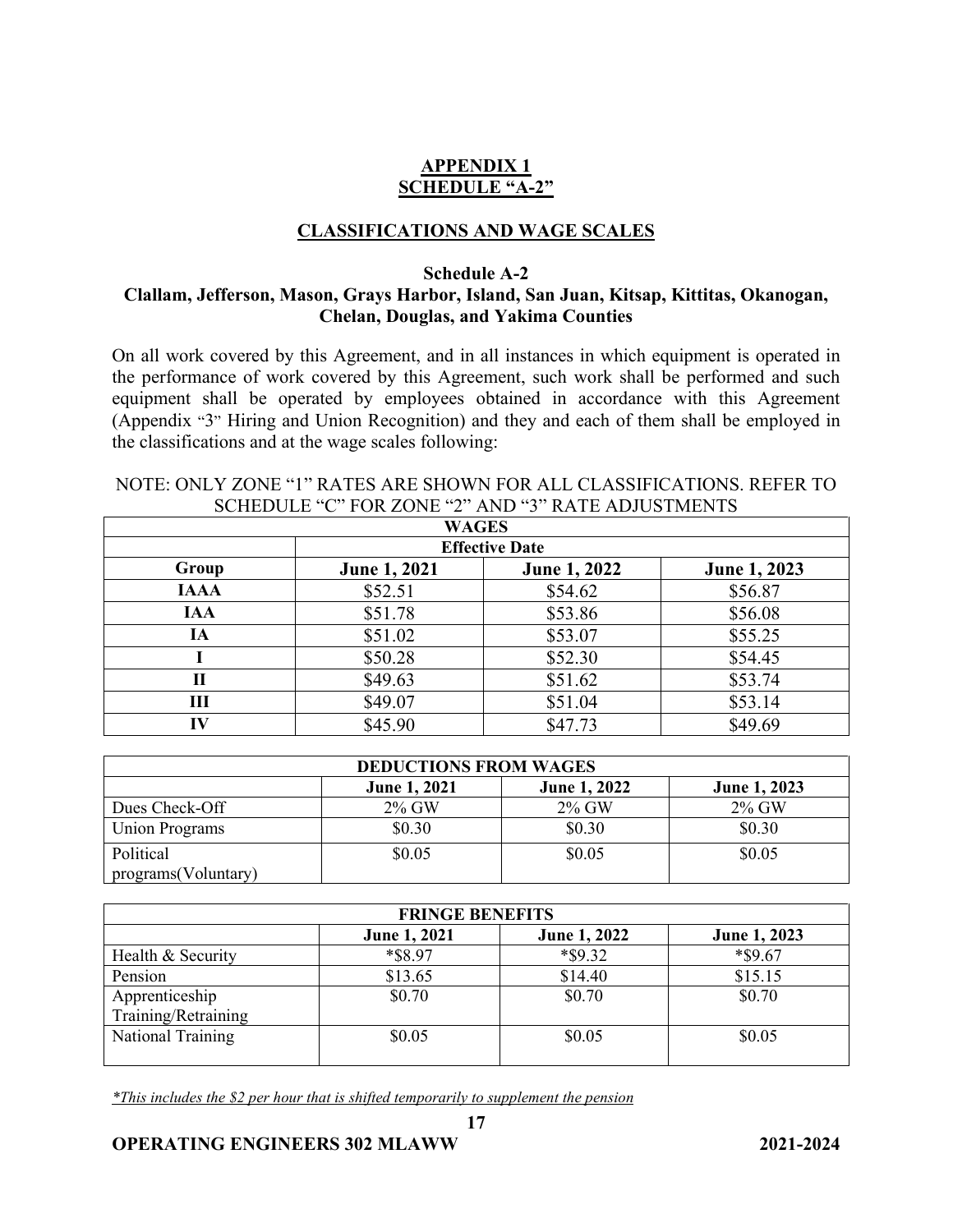# **CLASSIFICATIONS**

| <b>Group IAAA</b> | -Cranes: 300 tons and over or 300' of boom including jib with attachments.     |
|-------------------|--------------------------------------------------------------------------------|
|                   | -Cranes Friction: 200 tons and over                                            |
|                   | -Tower Cranes: over 250' in height from base to boom.                          |
| <b>Group IAA</b>  | -Cranes: 200 tons- 299 tons, or 250' of boom including jib with attachments.   |
|                   | -Cranes: Friction cranes through 199 tons                                      |
|                   | -Leverman                                                                      |
|                   | -Shovel, excavator, backhoes: over 90 metric tons                              |
|                   | <b>-Tower Crane:</b> over 175' through 250' in height, base to boom.           |
| <b>Group IA</b>   | <b>-Cranes:</b> 100 tons through 199 tons, or 150' of boom (including jib with |
|                   | attachments)                                                                   |
|                   | -Overhead, bridge type: 100 tons and over                                      |
|                   | <b>-Tower crane:</b> up to 175' in height base to boom                         |
|                   | -Drilling Machine                                                              |
|                   | -Loader: Overhead 8 yards & over                                               |
|                   | -Shovel, excavator, backhoes: over 50 metric tons and up to 90 metric tons     |
|                   | -Mechanics: all (Leadmen - \$0.50 per hour over mechanic)                      |
| <b>Group I</b>    | -Asphalt plant Operators                                                       |
|                   | -Cableways                                                                     |
|                   | -Concrete Pump: Truck mount with boom attachment over 42M                      |
|                   | -Cranes: 45 tons through 99 tons, under 150' of boom(including jib with        |
|                   | attachments)                                                                   |
|                   | -Overhead, bridge type: 45 tons through 99 tons                                |
|                   | -Derricks: on building work                                                    |
|                   | -Hard tail end dump: articulating off-road equipment 45 yards & over           |
|                   | -Loader: Overhead 6 yards but not including 8 yards                            |
|                   | -Motor patrol graders                                                          |
|                   | -Mucking machine, mole, tunnel drill, boring, road header and/or shield        |
|                   | -Quad 9, HD 41, D10 and over                                                   |
|                   | -Remote control operator on rubber tired earth moving equipment                |
|                   | -Rollagon                                                                      |
|                   | -Scrapers, self-propelled: 45 yards and over                                   |
|                   | -Spreader: Topsider & Screedman                                                |
|                   | -Shovel, excavator, backhoe: over 30 metric tons and up to 50 metric tons      |
|                   | -Slipform pavers                                                               |
|                   | -Transporters: all track or truck type                                         |
|                   | -Welder                                                                        |
|                   |                                                                                |

| <b>Group II</b> | -Batch Plant Operator: concrete                            |
|-----------------|------------------------------------------------------------|
|                 | -Barrier machine: (Zipper)                                 |
|                 | -Bump cutter                                               |
|                 | -Cranes: 20 tons through 44 tons with attachments          |
|                 | -Overhead, bridge type Crane: 20 tons through 44 tons      |
|                 | -Chipper                                                   |
|                 | -Concrete pump: truck mount with boom attachment up to 42M |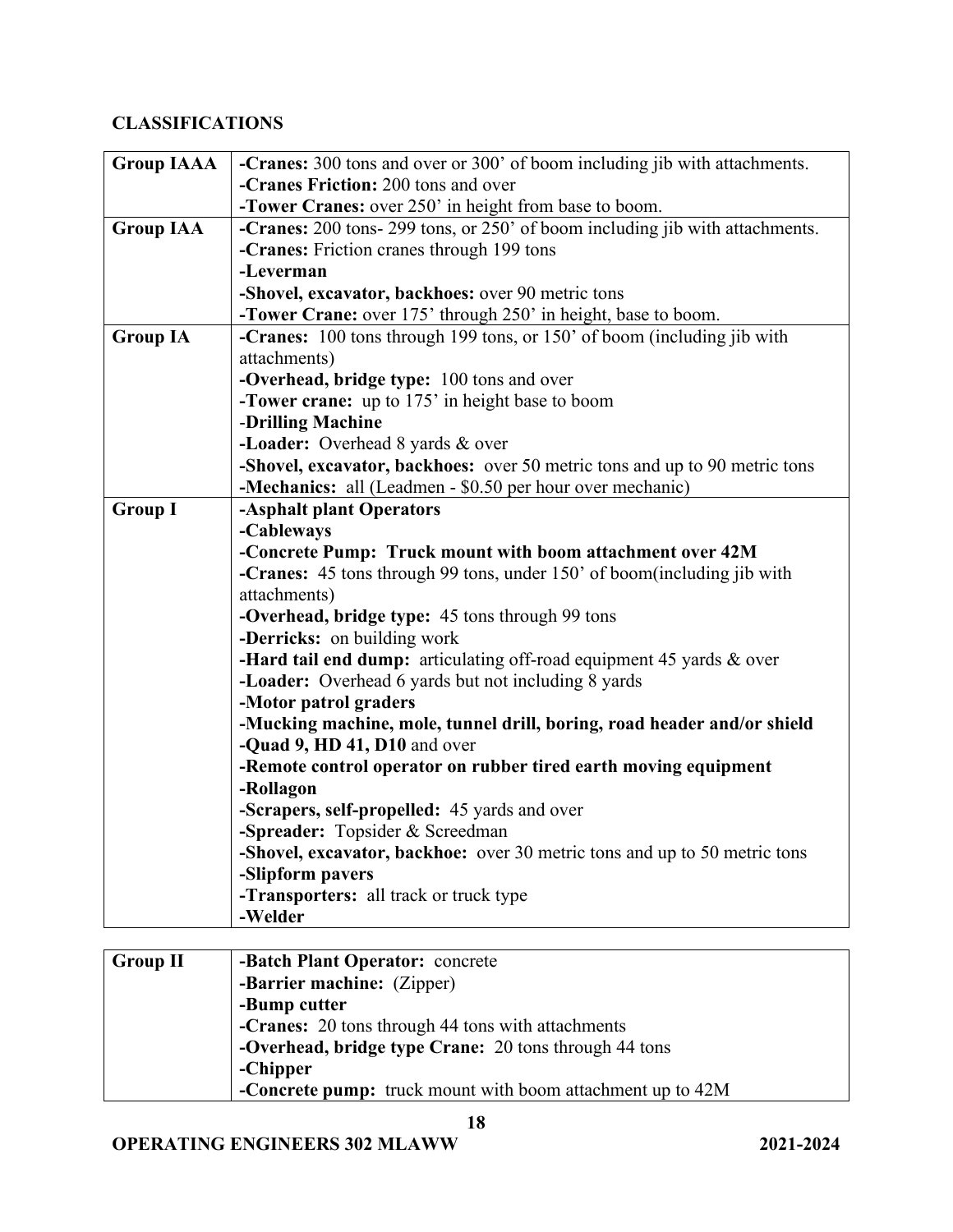| -Crusher                                                                   |
|----------------------------------------------------------------------------|
| -Deck engineer/deck winches (power)                                        |
| -Grade Engineer: using blue prints, cut sheets, etc.                       |
| -Finishing Machine: Bidwell and Gamaco $&$ similar equipment               |
| -Guardrail punch                                                           |
| <b>-Hard tail end dump:</b> articulating off-road equipment under 45 yards |
| -Horizontal/directional drill operator                                     |
| -Loaders: Overhead under 6 yards                                           |
| -Loaders: Plant feed                                                       |
| -Locomotives: all                                                          |
| -Material Transfer Device                                                  |
| <b>-Piledriver:</b> (other than crane mount)                               |
| <b>-Quick Tower:</b> no cab, under 100 feet in height base to boom         |
| -Roto-mill, roto-grinder                                                   |
| -Shovel, excavator, backhoe, tractor: 15 to 30 metric tons                 |
| -Subgrader trimmer                                                         |
| -Scraper: self propelled under 45 yards                                    |
| -Truck Crane Oiler/Driver: 100 tons and over                               |
| -Truck mount portable conveyor                                             |
| -Vac Truck (Vactor Guzzler, Hydro Excavator)                               |
| -Yo Yo pay dozer                                                           |

| <b>Group III</b> | <b>-Cranes:</b> through 19 tons with attachments, A-frame over 10 tons       |
|------------------|------------------------------------------------------------------------------|
|                  | <b>-Concrete Pump:</b> Mounted or trailer high pressure line pump, pump high |
|                  | pressure                                                                     |
|                  | -Conveyors                                                                   |
|                  | <b>-Dozers:</b> $D-9$ & under                                                |
|                  | -Drill Oilers: auger type, truck or crane mount                              |
|                  | -Forklift: 3000 lbs and over with attachments                                |
|                  | -Horizontal/directional drill locator                                        |
|                  | -Outside Hoists (elevators and manlifts), Air Tuggers, Strato                |
|                  | -Tower Bucket Elevators                                                      |
|                  | -Hydralifts/boom trucks: over 10 tons                                        |
|                  | -Loaders: elevating type belt                                                |
|                  | -Plant oiler: asphalt, crusher                                               |
|                  | -Rigger/Signal Person, Bellman(Certified)                                    |
|                  | -Roller: plant mix or multi-lift materials                                   |
|                  | -Saws: concrete                                                              |
|                  | <b>-Scrapers:</b> concrete $\&$ carry all                                    |
|                  | -Service Engineers: equipment                                                |
|                  | -Trenching machines                                                          |
|                  | -Truck crane oiler/driver: under 100 tons                                    |
|                  | -Shovel, excavator, backhoe, tractors: under 15 metric tons                  |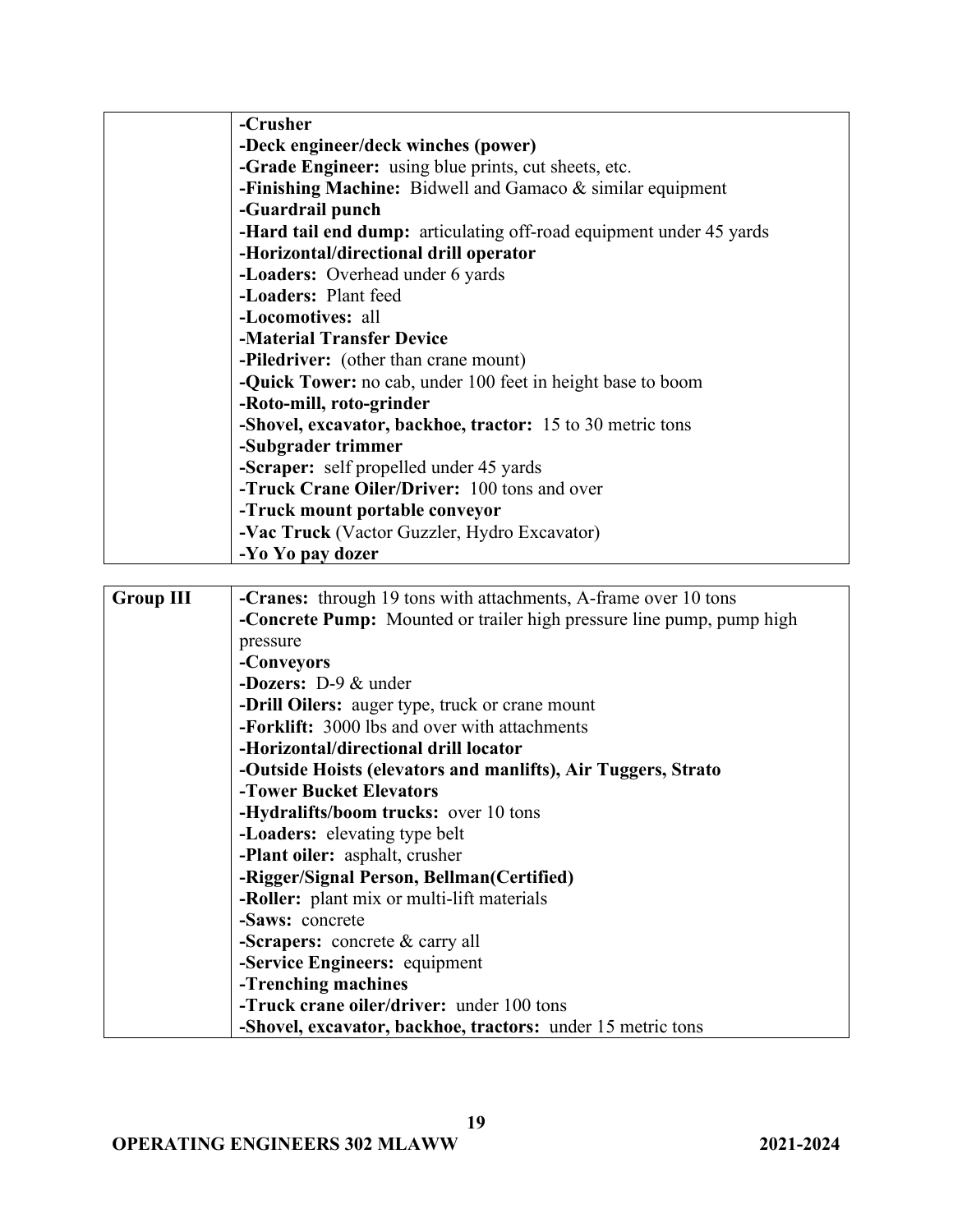| <b>Group IV</b> | -Assistant Engineer                                                |
|-----------------|--------------------------------------------------------------------|
|                 | -Bobcat                                                            |
|                 | -Brooms                                                            |
|                 | -Compressor                                                        |
|                 | -Concrete Finish Machine: Laser Screed                             |
|                 | -Cranes, A-frame: 10 tons and under                                |
|                 | -Elevator and man-lift: permanent and shaft type                   |
|                 | -Forklifts: under 3000 lbs. with attachments:                      |
|                 | -Gradechecker/Stakeman                                             |
|                 | -Hydralifts/boom trucks: 10 tons and under                         |
|                 | -Oil distributors, blower distribution $\&$ mulch seeding operator |
|                 | -Pavement breaker                                                  |
|                 | -Posthole digger: mechanical                                       |
|                 | -Power plant                                                       |
|                 | -Pumps: water                                                      |
|                 | -Rigger and Bellman                                                |
|                 | -Roller: other than plant mix                                      |
|                 | -Wheel tractors: Farm all type                                     |
|                 | -Shotcrete/gunite equipment                                        |
|                 | -Brokk: Remote demolition equipment                                |

All equipment will be classified in accordance with their respective manufacturer's rated capacity. The rates of pay for all tandem scrapers and/or scraper trailer will be paid in accordance with the total yardage thereof.

Wage scales for operators of equipment operated on heavy construction not listed herein shall be negotiated at the time such equipment is to be operated.

**Special Shift Premium**: Basic hourly rate plus \$2.00 per hour

**General Foreman /Foreman -** \$3.50 per hour over highest classification under his supervision.

**Master Mechanic** - \$1.00 per hour over highest classification under his supervision.

**Lift Director -** When the Employer appoints an Operating Engineer as a Lift Director they shall be paid \$2.50 per hour over the highest classification under their supervision.

# **HANDLING OF HAZARDOUS WASTE MATERIALS:**

Personnel in all craft classifications subject to working inside a designated hazardous waste perimeter shall be eligible for compensation in accordance with the following group schedule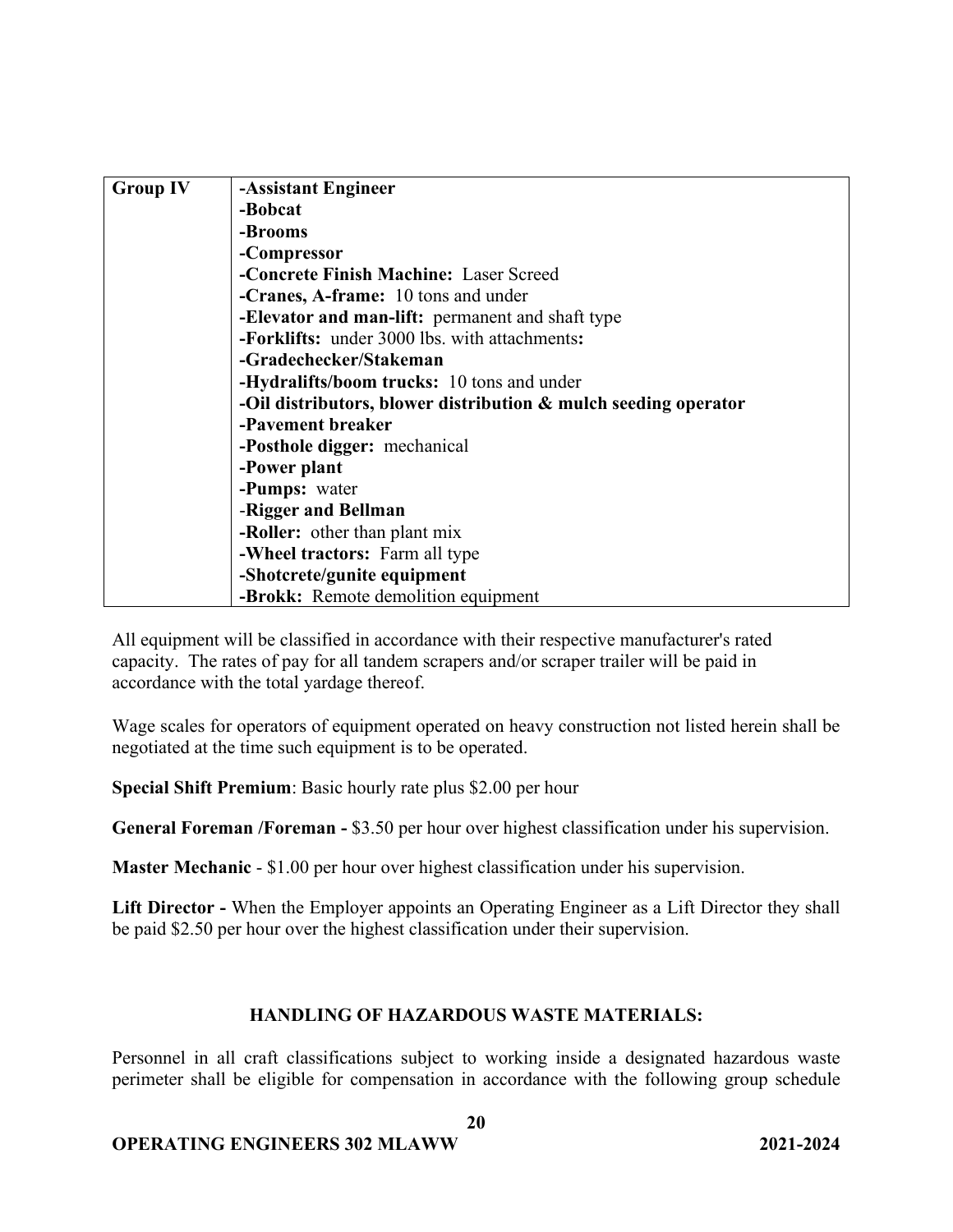relative to the level of hazardous waste as outlined in the specific Hazardous Waste Project Site Safety Plan. (The level of protection shall be defined in CFR 1910.120., Appendix B.)

## **CLASSIFICATION/HAZARDOUS WASTE GROUP NUMBER**

- H-1 Base Wage Rate when on a hazardous waste site when not outfitted with protective clothing or Level "D" equipment.
- H-1 Class "D" Suit Base wage rate plus \$0.50 per hour.
- H-2 Class "C" Suit Base wage rate plus \$1.00 per hour.
- H-3 Class "B" Suit Base wage rate plus \$1.50 per hour.
- H-4 Class "A" Suit Base wage rate plus \$2.00 per hour.

Apprentice scales shall be set forth in APPENDIX 1, SCHEDULE "B", SECTION (5) c.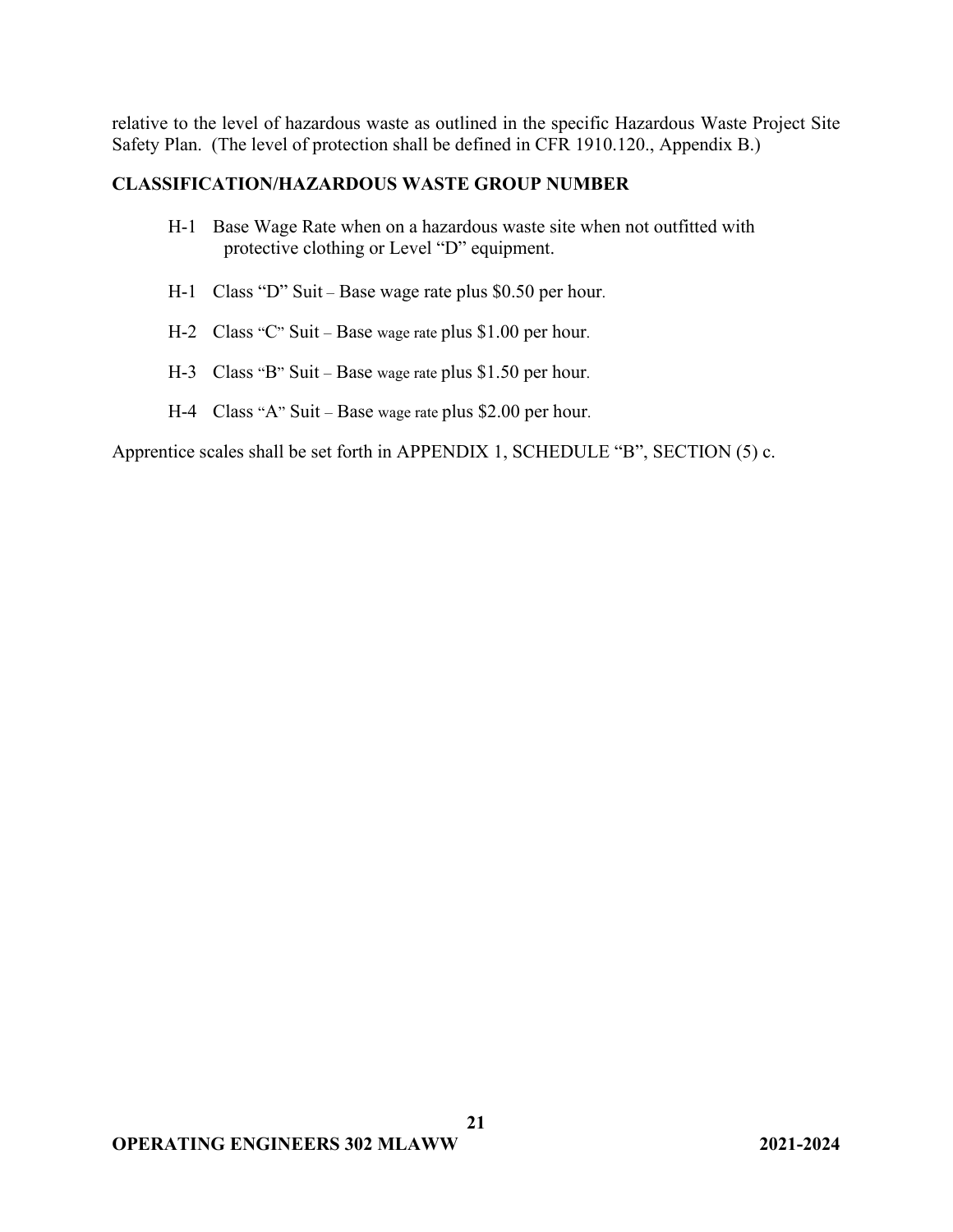# **SCHEDULE "B" FRINGE BENEFITS**

## SECTION 1. HEALTH & SECURITY

It is agreed that all Employers covered by this Agreement shall contribute a sum as listed in Schedule "A", herein for each compensable man hour of Operating Engineers including supervisory employees when covered by this Agreement. Said contributions shall be made on or before the fifteenth (15th) day of the month following the month in which the hours were worked to Locals 302 & 612, International Union of Operating Engineers Construction Industry Health & Security Trust Fund in the manner set forth in the Trust Agreement of the said Trust Fund. The details of the Health & Security Plan established by this trust fund shall continue to be controlled and administered by a joint board of Trustees composed of equal representation from the Unions and the AGC of Washington who are signatory to the trust agreement of the aforesaid trust fund. Each Trustee appointed by the Union shall be a member of the Union party to this Agreement, and each Trustee appointed for the Employers shall be a member of an affiliated firm of the AGC of Washington or a regular paid employee of the AGC of Washington.

It is understood that the Union and the Employer associations are principal parties to the Trust Agreements, and therefore, shall be furnished full information on the actions of the Trustees and the operations of the Trusts.

## SECTION 2. POST RETIREMENT/HEALTH REIMBURSEMENT ACCOUNT

The creation and implementation of a plan will be determined by the Board Trustees of the Local 302 and 612 of the International Union of Operating Engineers-Employers Construction Industry Post Retirement/Health Reimbursement Account, in accordance with the Trust Agreement that creates the Fund. The Employer and the Union agree to be bound by said Trust Agreement and all lawful amendments thereto, and do further agree to accept as their representative those Employer Trustees and Union Trustees who constitute the Board Trustees of said Trust Fund and their lawful successors.

## SECTION 3. PENSION

It is agreed that all Employers covered by this Agreement shall contribute a sum as listed in SCHEDULE "A" herein for each compensable man hour of operating engineers including supervisory employees when covered by this Agreement. Said contributions shall be made on or before the fifteenth  $(15<sup>th</sup>)$  day of the month following the month in which the hours were worked, to Locals 302 & 612, Operating Engineers-Employers Retirement Fund in the manner as set forth in the trust agreement of the said trust fund. The details of the Retirement Plan established by this trust fund shall continue to be controlled and administered by a joint board of trustees composed of equal representation from the Unions and the AGC of Washington who are the signatory to the trust agreement of the aforesaid trust fund. Each Trustee appointed by the Union shall be a member of the appointing Local and each trustee appointed by the employers shall be a member of an affiliated firm of the AGC of Washington or a regular paid employee of the AGC of Washington.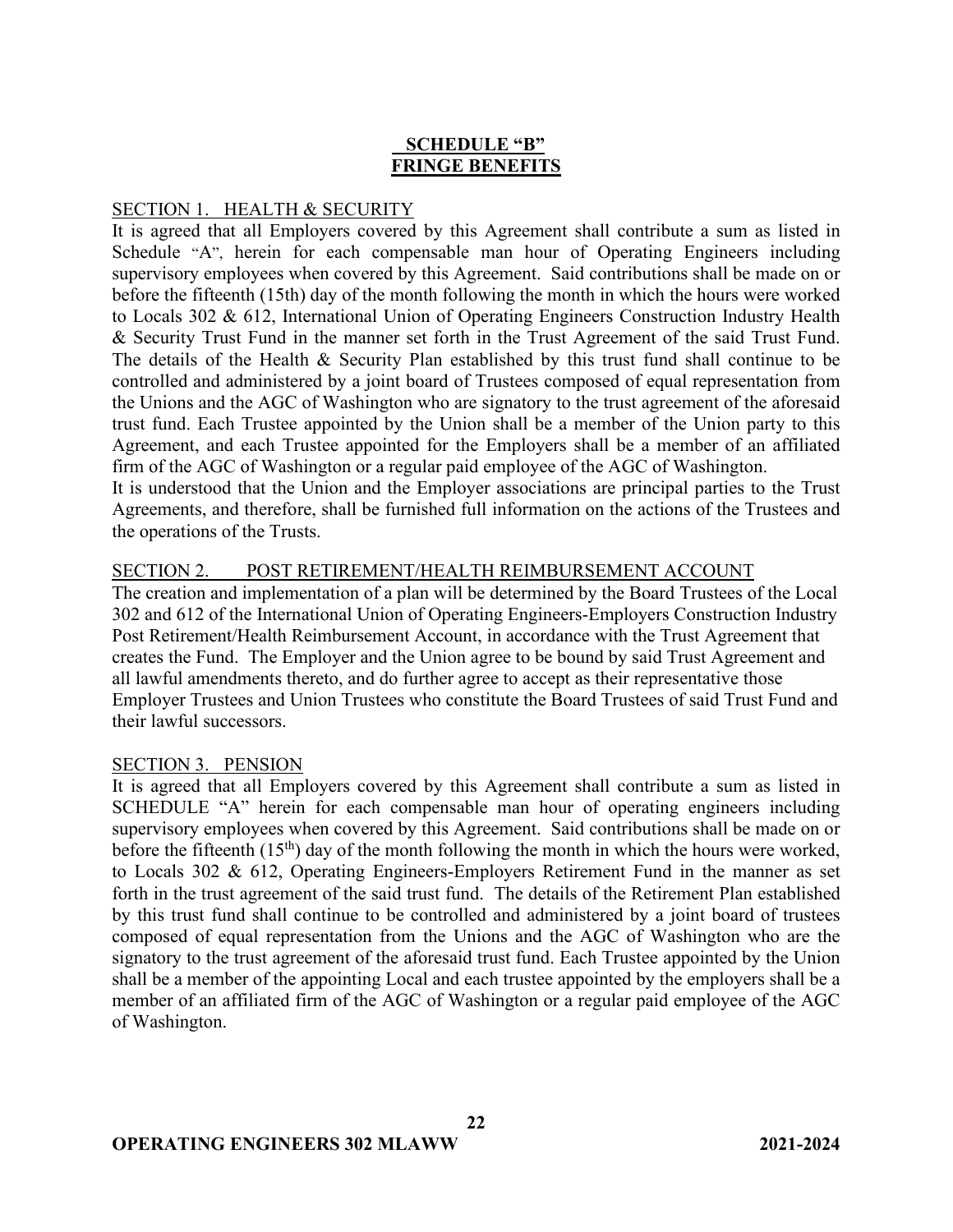### SECTION 4. EXCESS BENEFIT PLAN

It is agreed that a portion of the negotiated pension contributions to the Locals 302 and 612 of the International Union of Operating Engineers-Employers Construction Industry Retirement Fund ("Retirement Fund") shall be remitted to a Non-Qualified Excess Benefit Trust ("Excess Benefit Trust") to be utilized as necessary to establish, fund and administer the Excess Benefit Trust and a Non-Qualified Excess Benefit Plan under guidelines established in Internal Revenue Service ("IRS") Private Letter Rulings and under any other IRS private letter ruling the parties may request. The amount remitted to the Excess Benefit Trust shall be the amount necessary to pay benefits and administrative expenses under the Non-Qualified Excess Benefit Plan for the following month, including any retroactive payments authorized by the Excess Benefit Plan, as calculated by the third-party administrator for the Retirement Fund and Excess Benefit Trust. The balance of the contributions not paid to the Excess Benefit Trust shall be remitted to the Retirement Fund. In no event shall amounts previously contributed to the Retirement Fund be reallocated to the Excess Benefit Trust.

The Excess Benefit Plan will be designed solely to provide pension benefits to Retirement Fund participants, whose benefits are otherwise limited by Internal Revenue Code Section 415.

The Excess Benefit Plan and Trust will be administered by a Board of Trustees, consisting of the same Trustees who administer the Retirement Fund. The Retirement Fund Trustees are granted the authority to establish and maintain the Excess Benefit Plan and Trust, provided that the language of the Excess Benefit Plan will allow for its termination if continuing benefits under that Plan will impair the funding status of the Retirement Fund, or if legislation is adopted modifying Internal Revenue Code Section 415 to such an extent that the Excess Benefit Plan is no longer required.

## SECTION 5. APPRENTICESHIP/TRAINING/RETRAINING

- A. The parties to the Agreement agree that the best interest of the construction industry will be served by establishing an apprenticeship/training/retraining program so that new employees may be trained in the operation of equipment covered by this Agreement.
- B. It is agreed that all; employers covered by this Agreement shall contribute a sum as listed in SCHEDULE "A" for each compensable man hour of Operating Engineers, including supervisory employees when covered by this Agreement, employed by such employers in work contained in the term of this Agreement. Said contributions shall be made on or before the fifteenth  $(15<sup>th</sup>)$  day of the month following the month in which the hours were worked to the Western Washington Employers-Engineers Training Trust in the manner as set forth in the trust agreement of the said trust fund. The details of the Apprenticeship/Training/Retraining program established under this trust fund shall continue to be controlled and administered by a joint board of trustees composed of equal representation from the Union and the AGC of Washington who are signators to the trust agreement of the aforesaid trust fund. Each trustee appointed by the Union shall be a member of the appointing Local and each trustee appointed by the employers shall be a member of an affiliated firm of the AGC of Washington or a regular paid employee of the AGC of Washington.

**23**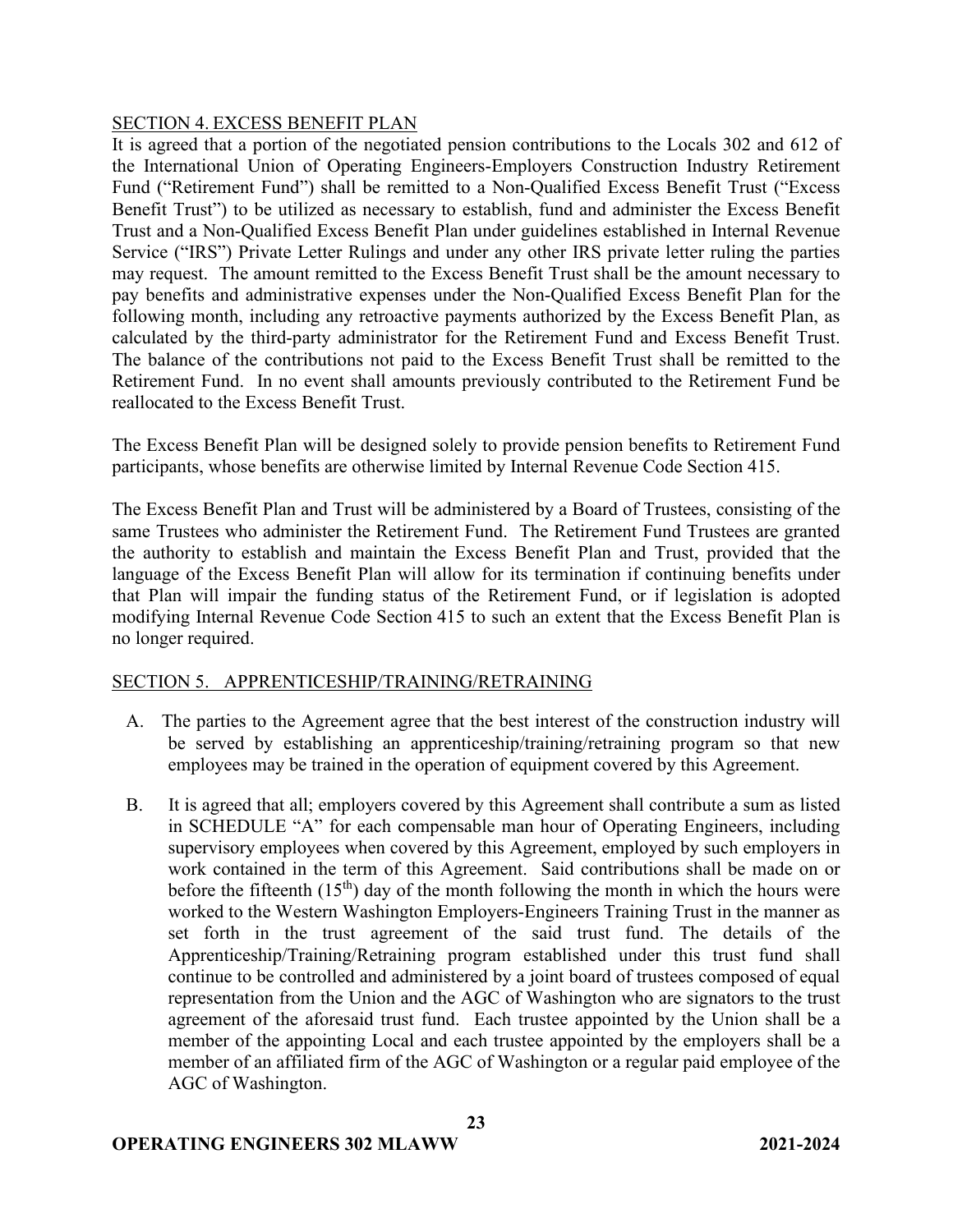### C. APPRENTICE RULES:

1. Apprentices shall be paid the following rates of wages based on a percentage of Group III:

| 1st | 1000 hours | 65% |
|-----|------------|-----|
| 2nd | 1000 hours | 70% |
| 3rd | 1000 hours | 75% |
| 4th | 1000 hours | 80% |
| 5th | 1000 hours | 90% |
| 6th | 1000 hours | 95% |

- 2. All working conditions governing the employment of journeymen shall also apply to apprentices.
- 3. Apprentice Ratios: A well trained workforce is critical to the long-term efficient and economical performance of the work covered by this agreement. The Employer and the Union are mutually committed to using apprentices to have adequate supply of skilled workers for the future. Accordingly, the Employer and the Union agree to a goal to employ apprentices at a rate of 15% of the Operating Engineers covered by this agreement.Additionally, each individual contractor who employs seven (7) or more journeymen operating engineers covered by this Agreement shall employ a minimum of one (1) apprentice. Thereafter, said contractor shall employ one (1) additional apprentice for each twenty (20) journeymen covered by this Agreement.

| Journeymen | No. of Apprentices required |
|------------|-----------------------------|
| $0 - 6$    | None                        |
| $7 - 19$   | One $(1)$                   |
| $20 - 39$  | Two $(2)$                   |
| $40 - 59$  | Three $(3)$                 |
| $60 - 79$  | Four $(4)$                  |
| $80 - 99$  | Five $(5)$ , etc.           |
|            |                             |

- 4. If, for any reason, the criteria established in this paragraph cannot be met by either party, a review of the situation will be made via the grievance procedure.
- 5. A Joint Apprenticeship and Training Committee established by the parties to this Agreement shall have the responsibility for establishing a training and retraining program, and apprenticeship program which shall be within the scope of the National Apprenticeship Standards. This committee shall establish a referral procedure for apprentices in conformance with the training standards. The apprenticeship office shall dispatch all apprentices in accordance with the procedure established by the above committee without regard to other provisions of APPENDIX 3.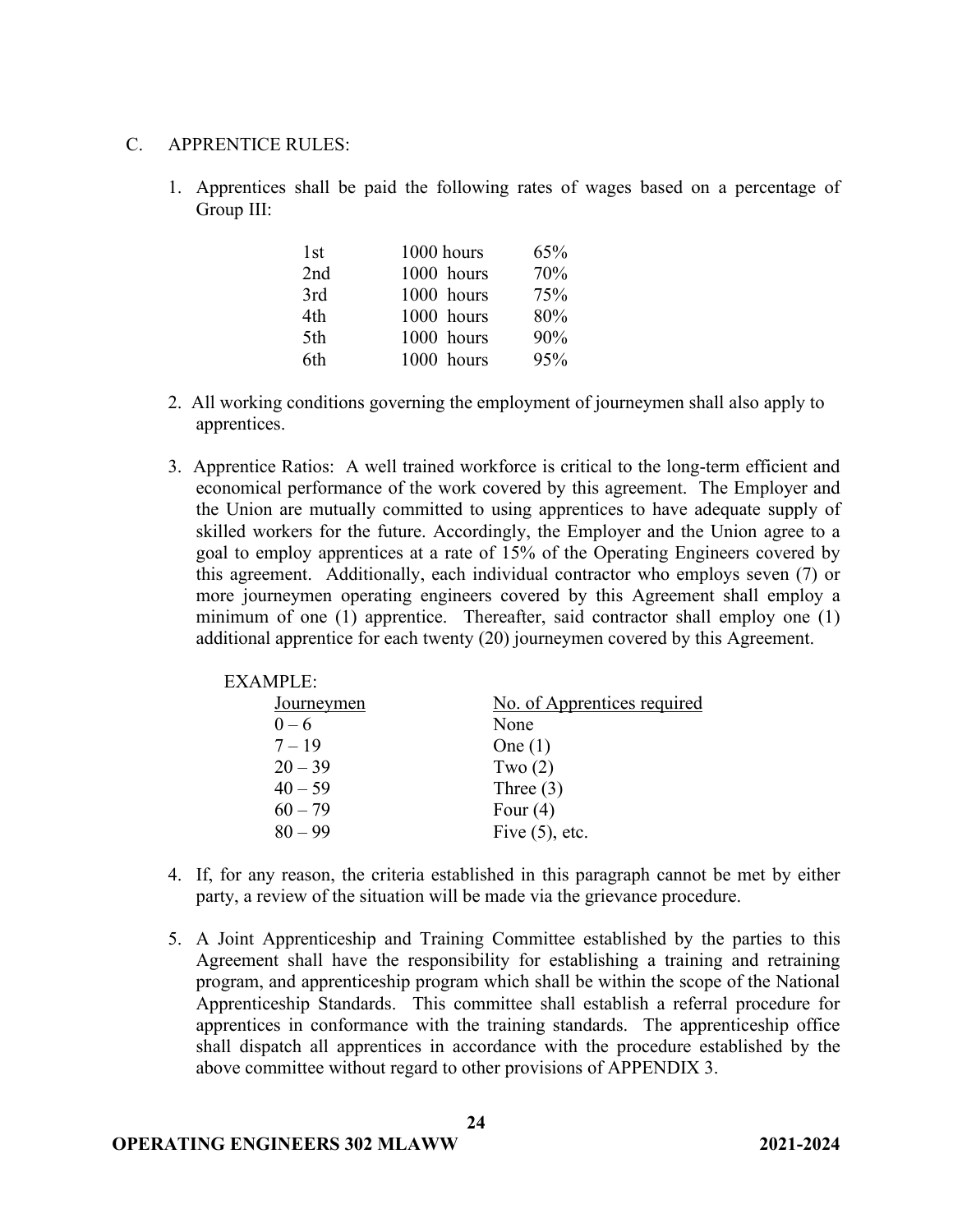6. Apprentices who have completed the Apprenticeship and Training program established under this Agreement shall obtain Group I status. Any apprentice having been cancelled for just cause after written and specific notice and full and fair hearing by the Apprenticeship Committee, or who has dropped out of the program of their own accord, shall not be permitted to register for employment nor be dispatched as journey level operator by the local Union for a period of two (2) years after cancellation.

SECTION 6. It is understood that the Union and the Employer Associations are principal parties to the trust agreements and therefore, shall be furnished full information on the actions of the trustees and the operations of the trusts.

In the event an Employer fails to make the monetary contributions in conformity with this section of the Agreement, the Union is free to take economic action against such Employer it deems necessary, and such action shall not be considered a violation of this Agreement.

## SECTION 7. FRINGE OPTION

It is further agreed that if additional sums are necessary to maintain or improve the fringe benefit plans, such sums may be deducted from wages at any anniversary date of the Agreement by mutual agreement, giving sixty (60) days prior notice.

## SECTION 8. WORKING DUES CHECK-OFF ASSIGNMENTS

In accordance with the terms of an individual and voluntary written authorization for check-off of membership dues in form permitted by the provisions of Section 302 (c) of the Labor Management Relations Act, as amended, the Employer agrees to deduct for working dues two percent (2%) of gross wages once each week which has been or will be in the future authorized by the membership of the Union**.** All monies collected for working dues by the Employer shall be paid to the agent of the Union, namely**:** IUOE Local 302 & 612 Construction Industry Health & Security and Pension Funds, c/o Welfare and Pension Administration Services, Inc., P.O. Box 34203, Seattle, WA 98124-1203. The working dues which are deducted shall be paid monthly by the fifteenth  $(15<sup>th</sup>)$  day of the month following the month in which they were deducted. The working dues shall be remitted to the Local that retains the jurisdiction for the project as specified in Article 3, Territory of Agreement.

## SECTION 9. UNION AND POLITICAL PROGRAMS

- A. The Employer agrees to deduct from the net pay (after taxes) of each employee performing work covered by the terms of this Agreement a sum as set forth in Appendix 1, Schedule "A" for each compensable hour worked and remit same to the IUOE Local 302 & 612 Union Programs Fund. Contributions will be made on the same form as the Health and Security payments. The union program contribution shall be remitted to the Local that retains the jurisdiction for the project as specified in Article 3, Territory of Agreement.
- B. The Employer will deduct five cents (\$0.05) for each hour that the Employee receives wages under the terms of the Agreement, on the basis of individually signed, voluntary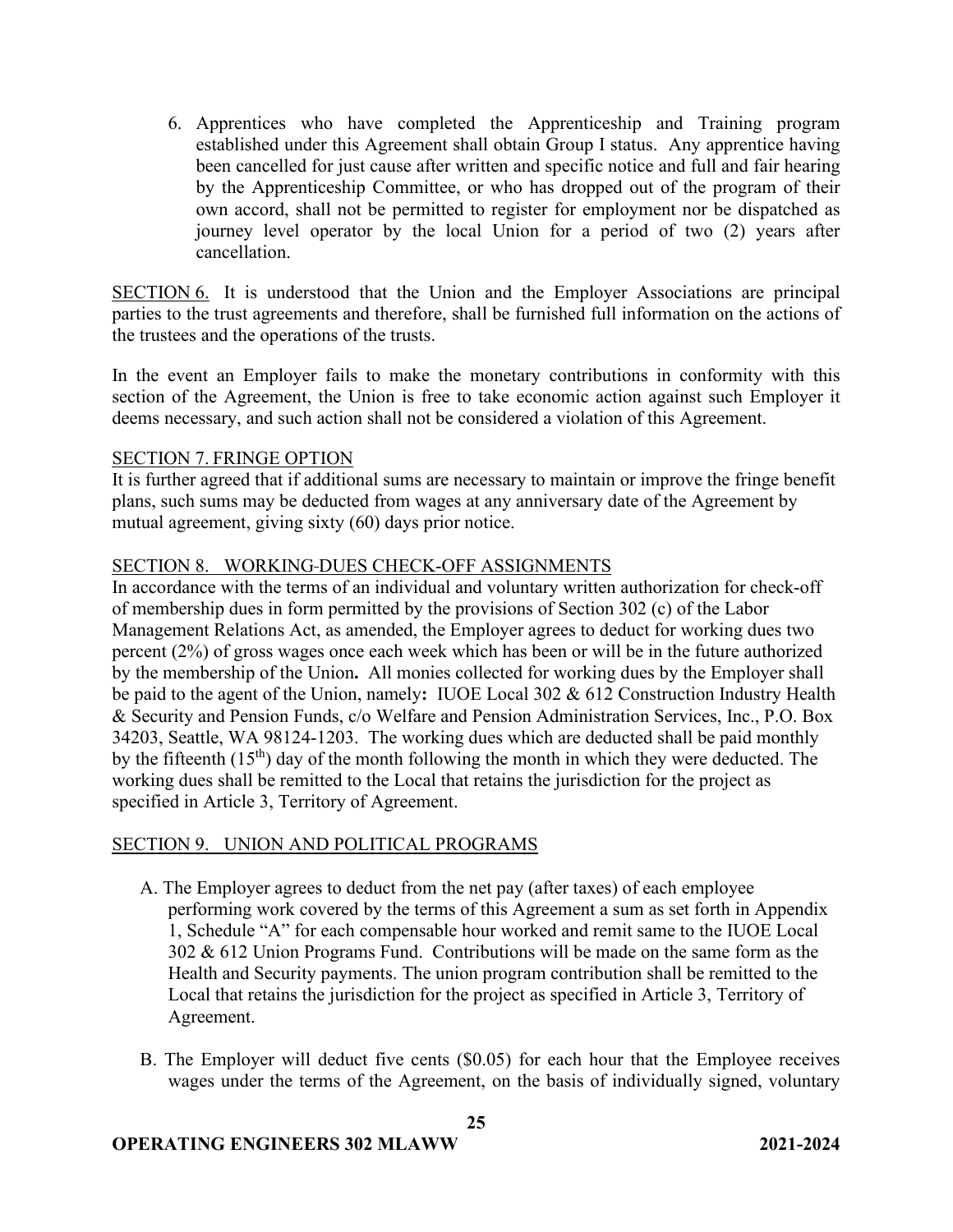authorized deduction forms. It is agreed that these authorized deductions for the IUOE Local 302 Political Programs Fund are not conditions of membership in the International Union of Operating Engineers or of employment with the Employer and that the IUOE Local 302 Political Programs Funds will use such monies in making political contribution in connection with Federal, State, and Local elections. Contributions will be made on the same form as the Health & Security payments.

The cost of administering this payroll deduction for IUOE Local 302 Political Programs Fund are incorporated into the economic package provided under the terms of this Agreement so that the IUOE Local 302 has, through its negotiation and its execution of this Agreement, reimbursed the Employer for the costs of such administration.

## SECTION 10. RECIPROCITY AGREEMENT

If Local 302 enters into a reciprocity agreement with a sister local outside the jurisdiction of the agreement providing that an Employer covered by this Agreement may bring its key employees with it into Local 302's jurisdiction, said Employer shall be permitted to make contributions to the sister local trust funds on behalf of its key employees. In the event the total contributions under this Agreement are higher than the total applicable sister Local contribution rate, the difference shall be paid to the employee as a part of his/her wages.

### SECTION 11. NATIONAL TRAINING FUND

It is agreed that all Individual Employers covered by this Agreement shall contribute a sum as listed in SCHEDULE "A" for each compensable man hour of Operating Engineers, including supervisory employees when covered by this Agreement, employed by such employers in work contained in the term of this Agreement. Said contributions shall be made on or before the fifteenth  $(15<sup>th</sup>)$  day of the month following the month in which the hours were worked to the National Training Fund in the manner as set forth in the trust agreement of the said trust fund.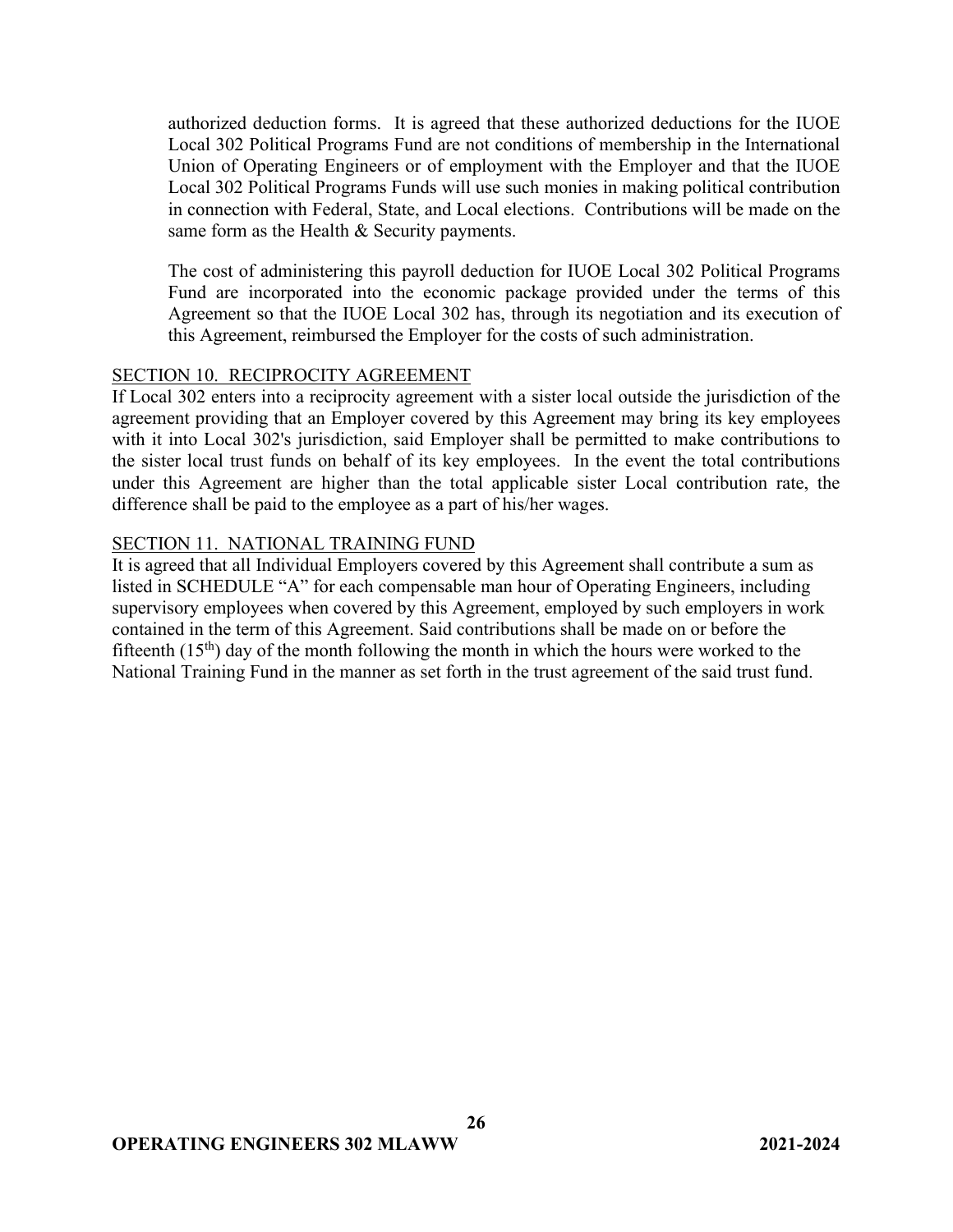# **SCHEDULE "C" ZONE PAY DIFFERENTIAL**

SECTION 1. The payment for transportation reimbursement shall be governed by the following provisions:

A. The parties recognize that it is sometimes inconvenient to get to the job locations because of varying distances. It is agreed and understood that while traveling to and from work, the employees are not within the course and scope of their employment and the relationship of Employer-employee does not commence until the hourly wage commences.

### SECTION 2. ZONE PAY

Zone pay differential shall be paid on jobs located outside of the free zone computed from the city center of the following listed cities:

| Bellingham   | Everett       | Aberdeen          | Seattle   |
|--------------|---------------|-------------------|-----------|
| Mount Vernon | Port Angeles  | Shelton           | Wenatchee |
| Kent         | Port Townsend | <b>B</b> remerton | Yakima    |

### TRAVEL:

| Zone 1:   | $0 - 25$ radius miles     | Basic hourly rate                     |
|-----------|---------------------------|---------------------------------------|
| Zone 2:   | over 26 - 45 radius miles | Basic hourly rate $+$ \$1.00 per hour |
| Zone $3:$ | Over 45 radius miles      | Basic hourly rate $+$ \$1.30 per hour |

## SECTION 3. SPECIAL TRAVEL CONDITIONS

- A. When the only access roads to a job require employees to travel into a higher travel zone and back to the zone in which the job is located, then the employee shall be paid the travel remuneration provided for the higher zone.
- B. On dam, hydroelectric, building projects and other remote engineering projects such as airports, refineries and radar or radio installations, but not limited thereto, where the Employer provides camp or board and lodging, required traveling time will be paid for the initial trip to the job and return. Payment of travel time on the return trip will be paid to all employees, including discharges and layoffs; the only exception that shall apply will be as to those employees that remain on the job less than thirty (30) calendar days who voluntarily quit.
- C. On jobs where an Employer establishes a camp with board and lodging, or where the Employer prohibits private vehicles beyond a designated area, which in either case is more than reasonable walking distance from the job site, the Union and the Employer concerned shall be required to enter into immediate negotiations to establish all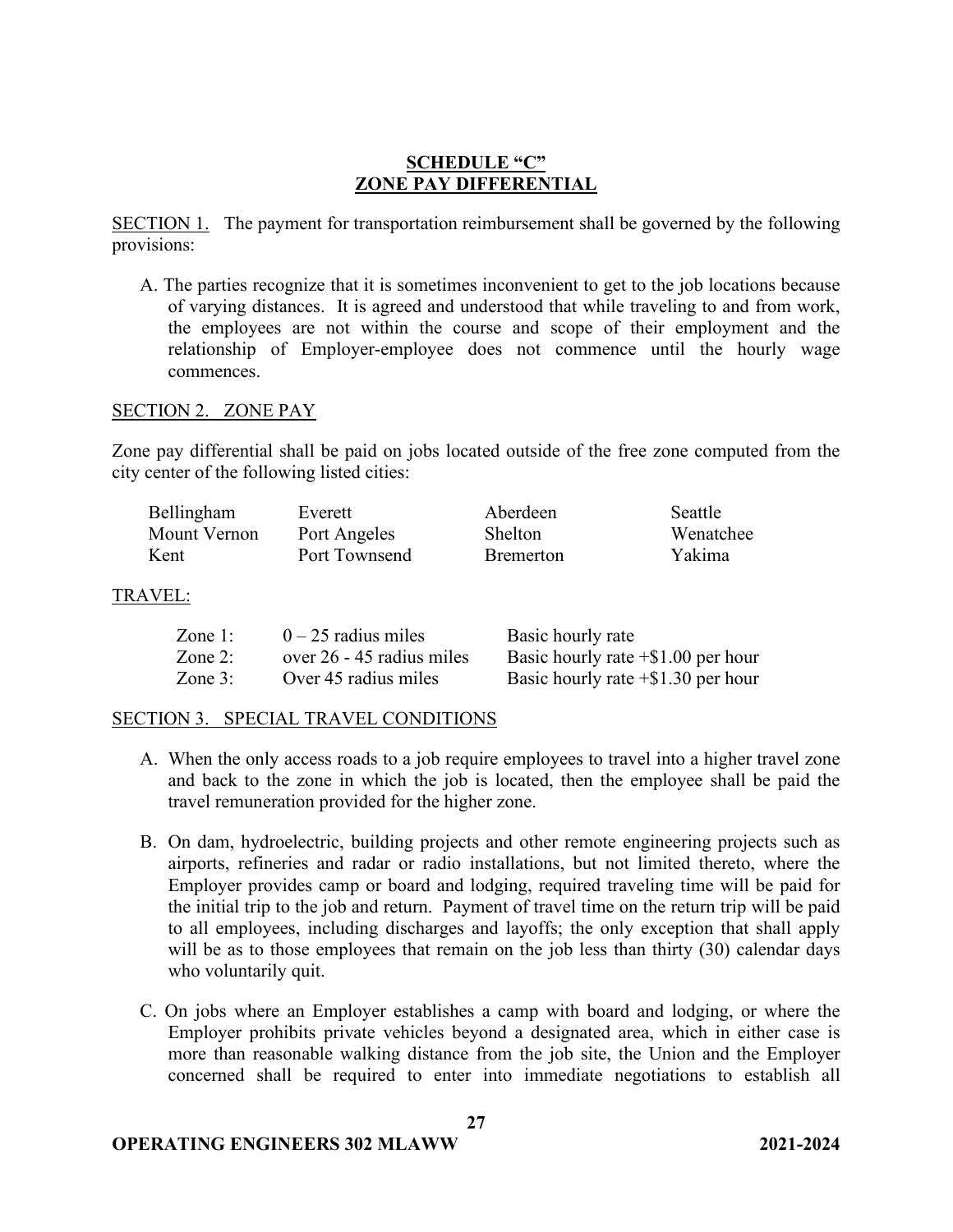conditions of travel and/or transportation from the camp or parking areas to the place of work in the job site.

## SECTION 4. CAMP PROVISIONS

When the employer provides camp or board and lodging, the basic wage scale will be observed and rate of camp or board and lodging will not exceed \$9.00 per day to be paid by the employee. Any costs over \$9.00 per day will be absorbed by the Employer, on jobs in remote areas where camp or board and lodging is not provided and housing is inadequate, or the cost for housing is prohibitive, the Employer will make every effort to arrange for housing at reasonable rates to his employees.

## SECTION 5. FERRY FEES

All necessary ferry fees are to be reimbursed by the Employer in the following manner:

- A. Employees will be reimbursed at the passenger fare or passenger car fare when substantiated by receipts.
- B. When employees elect to live at or near the project and forego daily ferry travel, it is recognized that they are entitled to the prerogative of visiting their homes for the weekend, and in that event ferry charges shall be paid for such weekend travel as substantiated by receipts.

## SECTION 6. DOWNTOWN SEATTLE ZONE PAY

- a) The Downtown Seattle Zone is defined as the area West of I-5, East of Elliot Bay, South of Mercer Street and North of Royal Brougham. For the purpose of this section the Mercer and Royal Brougham boundaries will be straight line extensions to a point the straight line intersects Elliot Bay.
- b) A premium of \$1.00 per hour shall be paid for each hour worked on projects within this zone.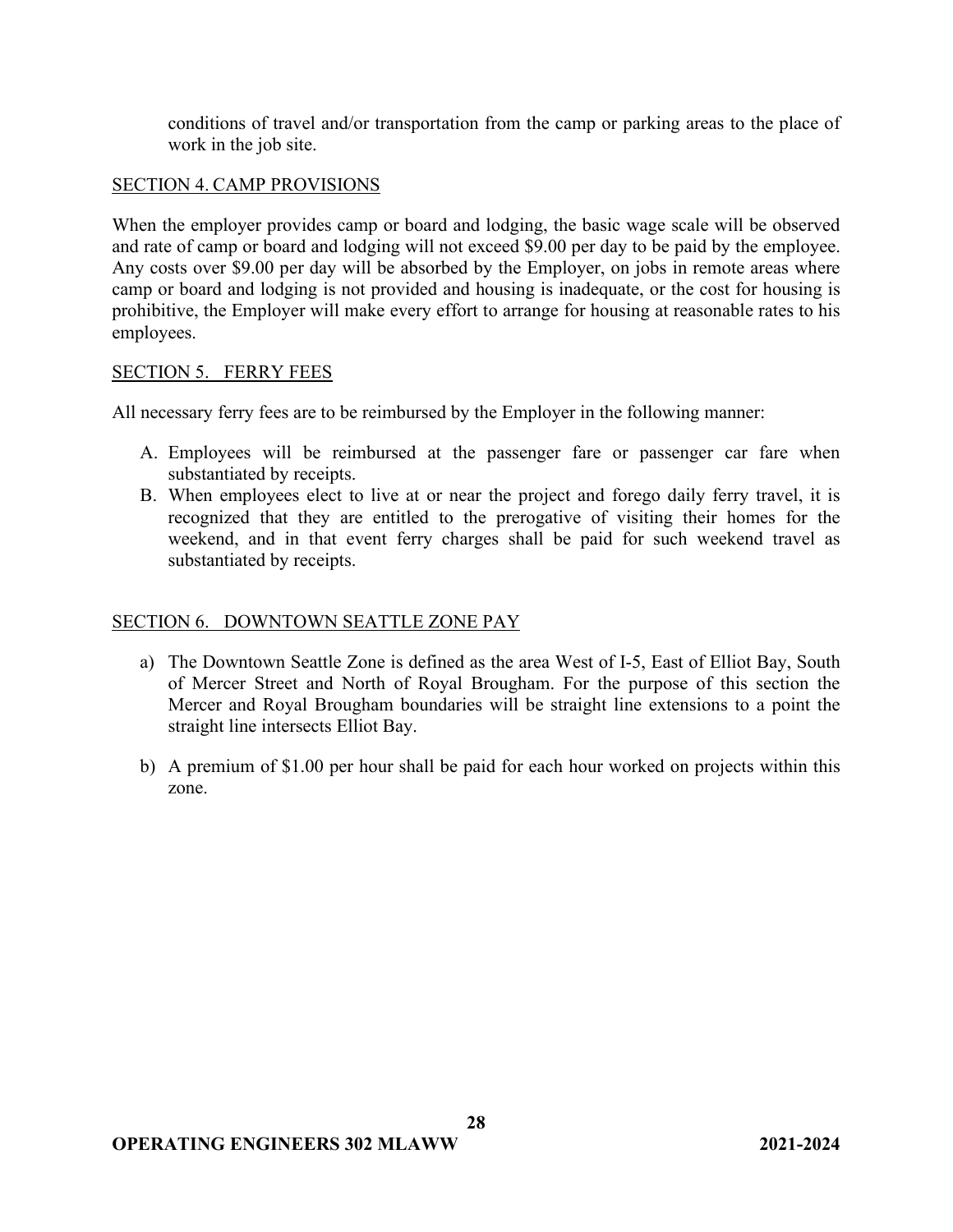# **APPENDIX 2 CRAFT WORK RULES**

## SECTION 1. CREWS

- A. Crews on power shovels, mucking machines, crawler cranes, floating cranes, truck cranes, whirley cranes, locomotive cranes, Hyster cat cranes, drilling machines, pile driving equipment, and trenching machines shall consist of an operator and additional engineer unless the Union agrees that an additional engineer is not necessary; and when an employee or employees additional to the operator are required by the Employer for operation, servicing, maintenance or repair on any equipment covered by this Agreement, such extra employee or employees shall be engineers or assistant engineers. Equipment mentioned above shall not mean small machines on which it has been the past practice to use only one employee. The additional engineer is to be under the direct supervision of the operator at all times. In order to maintain the jurisdiction of the Operating Engineers, the Union may, when it deems necessary, allow the contractor to utilize the additional engineers on an intermittent basis to operate equipment in the immediate area and under the supervision of the operator.
- B. Crane Assistant Engineer/Oiler shall be required on all friction Truck Cranes 50 tons and over and Truck Cranes and All Terrain Cranes that are over 60 tons. All Rough Terrain Cranes and Hydraulic Boom Crawler Cranes over 100 tons shall require an assistant engineer. If assistance is needed for assembly or disassembly, it shall be done by an Operating Engineer. No crane shall be altered or de-rated for purposes of utilizing one (1) Operating Engineer.

In order to maintain the craft of the Operating Engineer a rigger/bellman will be employed on tower cranes in addition to the operator at the option of the employer.

## SECTION 2. BARGAINING AGENT

The Employers recognize and agree that the Union is the exclusive bargaining agent for the operation, maintenance, Employers shop and job site repair of all heavy construction equipment operated by engineers.

## SECTION 3. MAINTENANCE WORK

On all work requiring dewatering of caissons, foundations, piers, etc., or maintenance of air pressure in tunnels, caissons, etc., such work will be performed in accordance with the work week and overtime provisions heretofore established in ARTICLE 16, except that time worked on Sundays, when no other activities (other than such maintenance work as herein specified and which is being done by any other crafts) are in progress, will be compensated for at the overtime rate of one and one-half  $(1 \frac{1}{2})$  times the basic rate of wages.

# SECTION 4. FOREMAN AND GENERAL FOREMAN

When in the Employer's opinion the spread is sufficient to require the services of a Foreman or General Foreman, such Foreman or General Foreman shall be qualified to supervise such work as may come within the scope of this Agreement, but he shall be a member of the Union. It is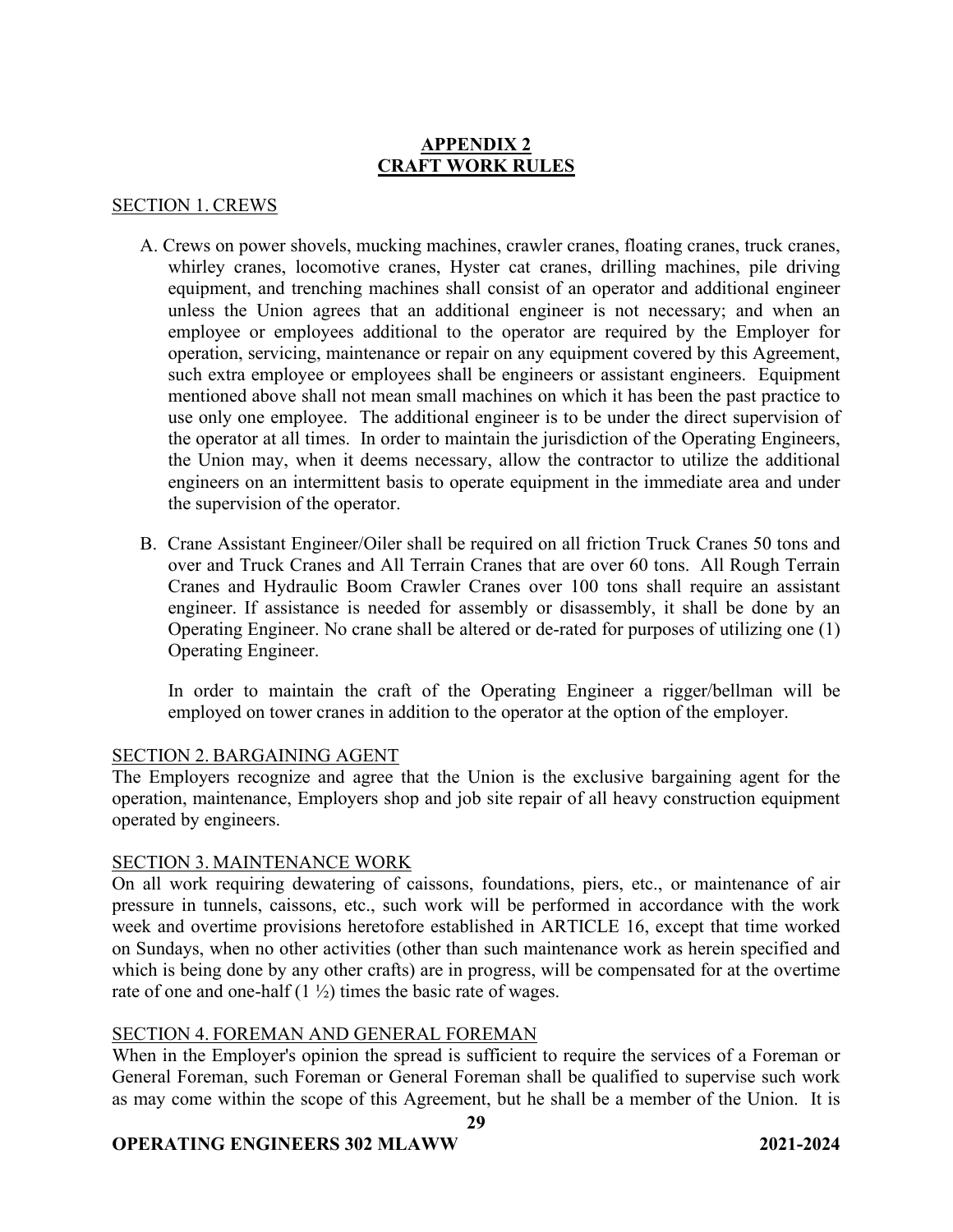understood that a General Foreman shall have a minimum of two (2) foremen under his supervision.

### SECTION 5. LEADMAN MECHANIC

When there is no mechanic foreman on a shift and three (3) or more heavy duty mechanics are employed on shift, one (1) shall be designated as a working leadman mechanic and shall receive leadman's pay.

### SECTION 6. WELDERS CERTIFICATION

When the Union fills a request for a certified welder, such referred Operating Engineer shall have in his possession a current recognized certificate comparable to the local area or ASME test. If the job to be performed requires additional certification of any kind, the Employer shall pay for all expenses involved in securing such test.

### SECTION 7. MASTER MECHANIC

Master mechanics will be employed with the understanding reached in the pre-job conference.

### SECTION 8. SPECIAL SAFETY MEASURES

To insure safety and eliminate unnecessary occupational accidents, the Employers agree that:

Whenever practical, equipment shall be properly cabbed and screened.

To eliminate the noise and fumes from exhaust on equipment, the exhaust shall be raised above the cab of the machine. Tandem rubber tired pulls, Euclid and similar types shall have exhausts installed on a vertical basis with no side elbows.

The seats and standard manufacturers padding shall be maintained in good repair.

High speed haul roads shall be properly maintained.

Brakes shall be maintained on all rubber tired, self-propelled equipment.

Safety belts shall be required on all rubber tired equipment.

Adequate lights shall be provided for equipment operated at night.

Rear view mirrors will be maintained on all truck cranes.

Boom stops shall be maintained on all cranes.

All cranes shall carry pertinent information or a poster with respect to manufacturers rated capacity relative to boom lengths and load capacity.

All items required for the safe operation of the equipment shall be in working condition.

All signalmen shall use standard signals.

## SECTION 9. PROTECTIVE CLOTHING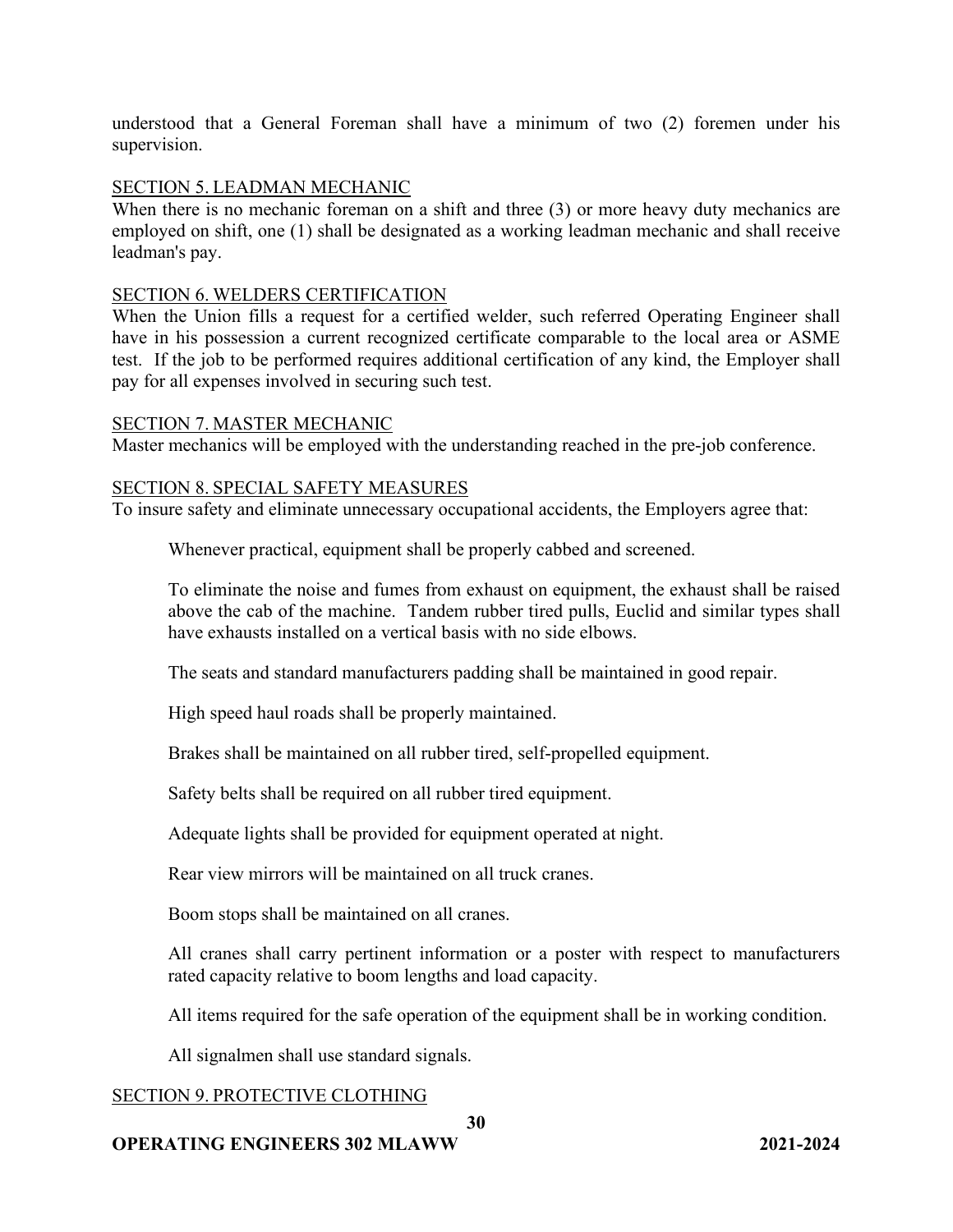All employees will be furnished rubber boots, coats, pants and hats in suitable condition on wet jobs, and these to be charged to the employees, who are to guarantee their return in like condition, wear and tear excepted.

## SECTION 10. TOOLS, TRANSPORTATION OF TOOLS

- A. Heavy duty mechanics shall furnish their own tools, but shall not be required to furnish special tools as follows: Air or electric wrenches, gear and bearing pullers, electric drills, reamers, taps, and dies, Oxyacetylene hoses, gauges, torches and tips, 36" pipe wrenches, socket wrench drives over 3/4", wrenches over 2", coffin hoists and hydraulic jacks.
- B. Mechanics shall not be required by the Employer to furnish their own transportation for tools to perform their work assignments.
- C. The Employer agrees to provide an adequate, dry and safe storage place for the storage of employee's tools which may be necessary in the performance of his work. The Employer agrees that while such tools are in the Employer's custody, and providing that the employee has locked these tools in an adequate tool box, the Employer will carry insurance or assume personal liability, therefore to cover the full, prior agreed value of such tools which may be lost because of fire, flood or theft. Tools broken or damaged in the course of employment will be replaced or reimbursement therefore will be made by the Employer upon the presentation of satisfactory evidence.
- D. When employees are required to pilot and/or haul equipment and/or haul materials in support of equipment for the job, the vehicles necessary to perform the work will be provided by the employer.

## SECTION 11. WARRANTY WORK

The only exception with respect to Appendix 2, Section 2 is warranty work, and this work will be permitted and performed in accordance with the following:

- A. Warranty work shall be recognized on new equipment or machinery for a period not to exceed 1,000 meter hours.
- B. Warranty work shall be recognized on used equipment or machinery for a period not to exceed 300 meter hours.
- C. Equipment which is leased, or is on a rental purchase contract, in which ownership resides in the dealer, shall be considered to belong to the contractor for the purpose of this Article.
- D. Warranty mechanics shall supervise and perform actual work on said equipment or machinery assisted by employees covered by this Agreement at a ratio of two warranty mechanics for each contractor mechanic.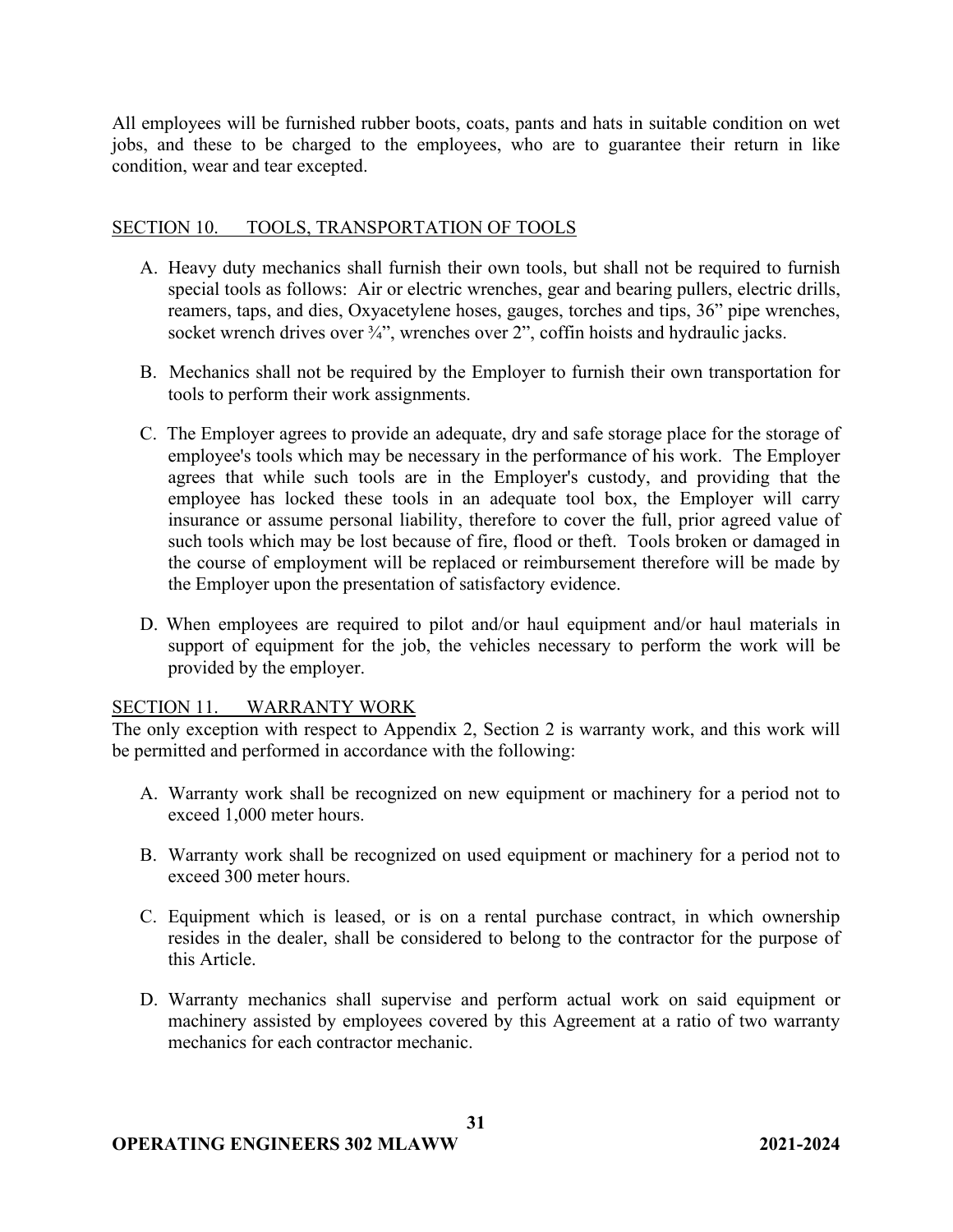## SECTION 12. OWNER-OPERATOR

When a piece of equipment is operated by its owner and is used on work covered by this Agreement, the owner-operator of said piece of equipment shall be paid wages and fringe benefits by the Employer subject to the terms and conditions of this Agreement and the check stubs will show equipment rental rate separate from other items. This Article shall not apply when a written subcontract has been entered into with the owner-operator.

### SECTION 13. TRAVEL, SUBSISTENCE CRANE RENTAL

The parties hereto recognize that there is a Crane Rental Agreement, supplemental to this Agreement, containing certain conditions as to travel and subsistence and the same is incorporated herein by reference.

## SECTION 14. UNION MEMBERSHIP AND DUES

The Union assumes all obligation and responsibility for the collection of union dues, and the Union shall retain the right to discipline its members at all times. No employee shall be discriminated against for upholding Union principals, and any employee who works under the instructions of the Union, or who serves on a committee, shall not lose his position or be discriminated against for this reason. However, the Employer shall be the judge of the employee's qualification.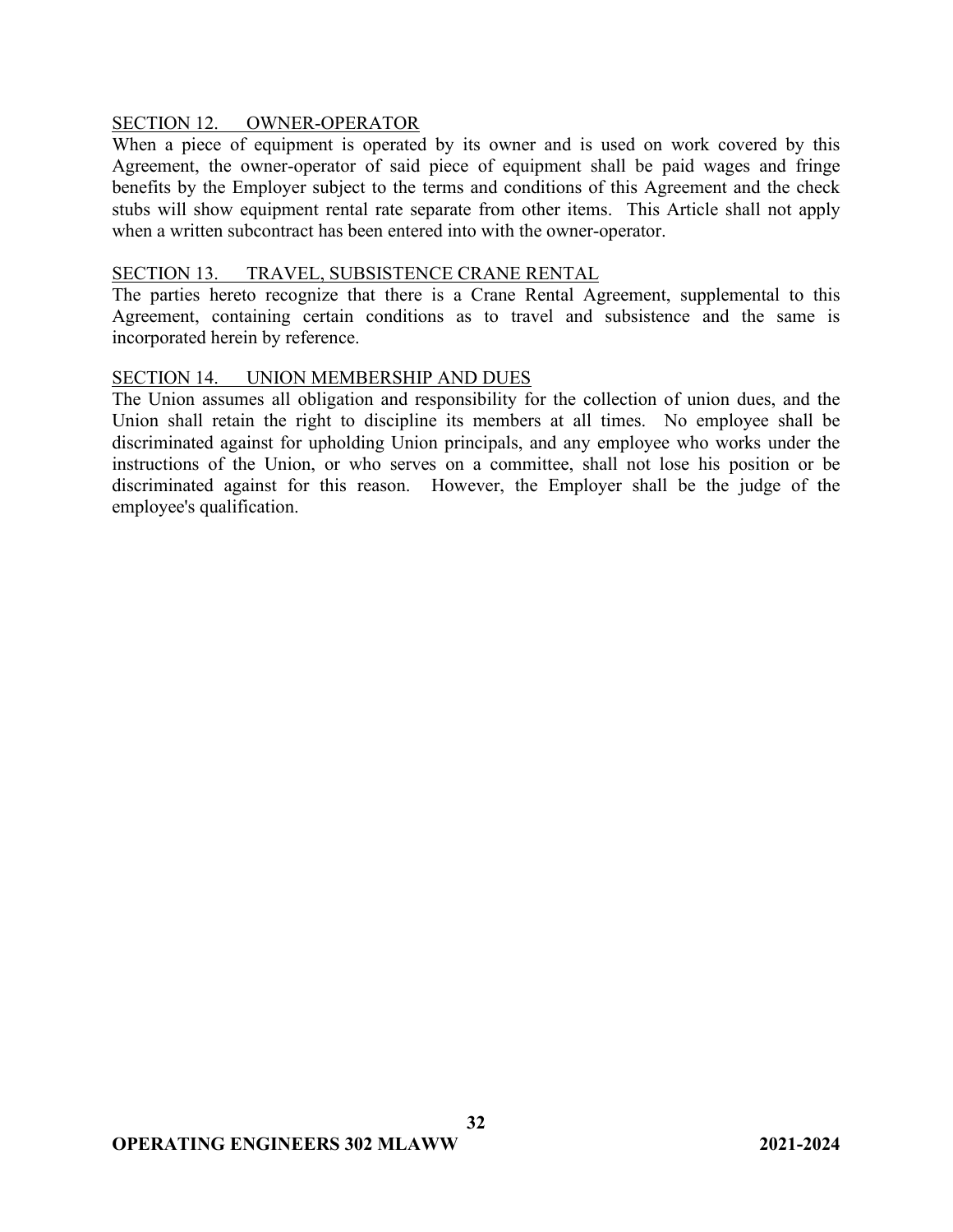## **APPENDIX 3 HIRING AND UNION RECOGNITION LOCAL 302 HIRING HALL PROCEDURES**

SECTION 1. Employers shall only employ qualified Operating Engineers. Operating Engineers shall be qualified for employment under this Agreement who have had two (2) years actual practical working experience in the Building, Heavy and Highway Construction Industry.

### SECTION 2. DEFINITIONS

**Accrued:** Earned or accumulated (i.e. hours worked in the last twelve (12) months)

**Bargaining Unit Work:** Classifications referenced in Appendix 1**,** Schedule A of the Master Labor Agreement.

**Bona fide:** Factual or real

**Employer Association:** A group of Employer representatives.

**Freezing:** To hold group status on the out-of-work list when written verification from a physician is provided.

**Illegal Hours:** Hours worked without a dispatch.

**Joint Venture:** Two or more contractors performing work on a project as one.

**Keyman**: An IUOE member of another Local with special skills employed in the jurisdiction of this Union as approved by the Business Manager. An agreement signed between Trust Funds that allows portability of benefits.

SECTION 3. Employers shall hire qualified Operating Engineers by calling the Union responsible for the geographical area of the project. Whenever the Employer requires Operating Engineers on any job, they shall notify the Local Union office either in writing, email or by telephone, stating the Company contact information, location, starting time, type of shift (i.e. 4- 10's, 5-8's), approximate duration of the job, the type of work to be performed and the number of employees required.

SECTION 4. Employees covered by this Agreement have certain accrued rights to benefits for themselves and their dependents under health and welfare and pension plans which accrue to them by virtue of length of employment with Employers party to this Agreement, and such rights are generally continuous while under employment and remain effective until a certain period of time after lay-off or discharge.

Those registered on the list in each group will, after ten (10) attempted contacts, be deemed unavailable for work. These individuals will then be notified by mail or email and will not be contacted for employment until verification of availability is made in person, by fax or by mail

**33**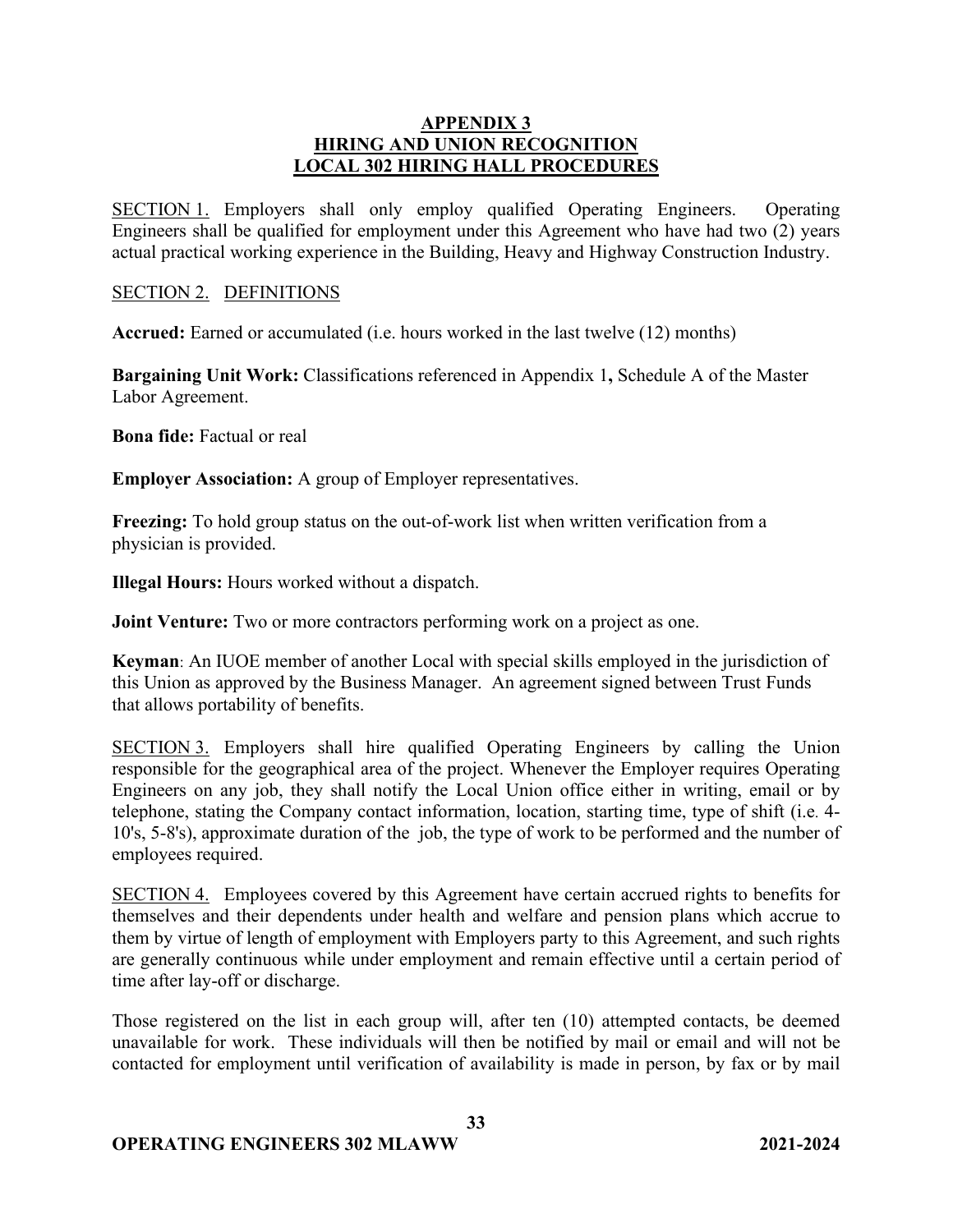or email. A signature is required. No more than two (2) attempted contacts per day will be counted towards the ten (10) attempted contacts.

Up to two contact numbers can be given to dispatch but a second contact number can be removed by the dispatcher if it is disconnected or no longer reaches the member. If the number is removed by the dispatcher a written notice will go out by mail or email to the member. Members/registrants shall always maintain a working telephone number on file with the hiring hall. Two weeks following written notice (mail or email) of failure to do so, the member/registrant's name will be removed from the out-of-work list. Their name will be placed on the bottom of the appropriate list when they are re-registered, with a working telephone number.

All classes of Operating Engineers shall be hired and/or rehired in accordance with the length of service with Employers in the Collective Bargaining Unit as follows:

**Group 1** – Operating Engineers who have been employed and dispatched by this Union under this Agreement or employed and dispatched by this Union under any Agreement of this Union for an accumulative time of at least 500 hours in the last 12 months, within the territory of this agreement immediately preceding their registration date.

**Group 2** – Operating Engineers who have been employed and dispatched by this Union under this Agreement or any collective bargaining agreement with this Union for an accumulative time of at least 50 hours during the last 12 months.

**Group 3** – All registrants who pass a minimum standard test in categories established by the 302/612 Training Trust, or who can verify journeyman status in this Union or another Local of the IUOE.

## **Group 4** –All other applicants

The Employer Associations and the Union shall make up and prepare the roster for preference of rehire by grouping all Operating Engineers who come within the above classifications and shall utilize the pension records in establishing these accrued rights based on length of employment.

"Employers" under this paragraph mean:

- A. Any Employer party to this Agreement.
- B. An out-of-town Employer who adopts or works under this Agreement and contributes to the Health & Welfare and/or Pension Plans.
- C. Any Employer who employs Operating Engineers under the terms of this Agreement and is a contributing Employer within the meaning of the Health & Welfare and Pension Plans.

SECTION 5. Registration or re-registration of applicants for referral shall be accepted by the Union at any time during its customary office hours. All applicants shall be registered in the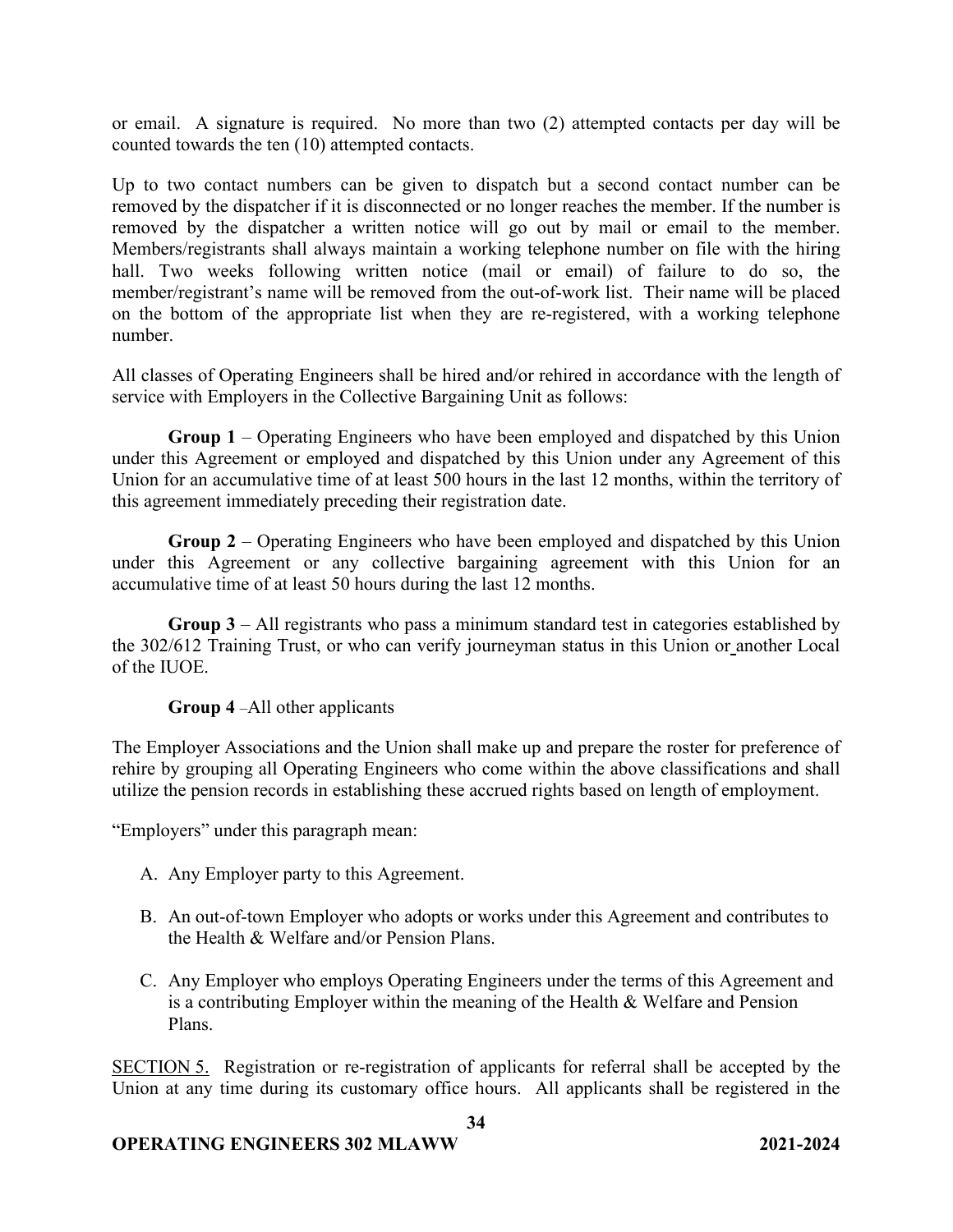order of time and date of registration. To remain on the registration list an applicant for referral must renew their registration not later than ninety (90) days from the date of their last registration or re-registration. There shall be four (4) groupings of the out-of-work list. Each applicant for employment shall be required to furnish such data, records, names of Employers and length of employment and licenses as may be deemed necessary, and each applicant shall complete such forms or registration as shall be submitted to him. Applicants for employment shall also list any special skills they may possess. All applicants may register or re-register in person, by mail, by email or facsimile; member's signature is required.

SECTION 6. Upon request of an Employer for Operating Engineers, the Union shall refer qualified and competent registrants in the manner and under the conditions specified in this Agreement from the list in the following order of referral:

- A. Applicants shall be referred from Group 1, in successive order as their names appear on the out-of-work list, and when Group 1 has been exhausted,
- B. Then applicants from Group 2 in successive order as their names appear on the out-ofwork list, and when Group 2 has been exhausted,
- C. Then applicants from Group 3 in successive order as their names appear on the out-ofwork list, and when Group 3 has been exhausted,
- D. Then applicants from Group 4 as their names appear in successive order on the out-ofwork list.
	- 1. Separate lists will be established and maintained for apprentice engineers, and referrals shall be made on the same basis as that for Operating Engineers except that the experience condition set out in Appendix 3, Section 1 of this Agreement shall, as to apprentice engineers, not be applicable or required.
	- 2. Any applicant who is returned by the Employer shall be restored to their place on the out-of-work list. If an employee is employed one (1) to twenty-one (21) calendar days, the employee shall be restored to the out-of-work list the same number of days lower on the out-of-work list as they had been employed. Any employee, who is employed more than twenty-one (21) calendar days or terminated of their own accord, shall have their name removed from the out-ofwork list. When his employment terminates, they shall be required to register at the bottom of the appropriate group list on which he are entitled to register. A registrant may refuse to be referred to employment two (2) times without prejudicing his position on the appropriate group list on which he are registered. If a member or an applicant accepts a dispatch and does not show up, their name will be entered at the bottom of the appropriate list when they re-register.
	- 3. In the event that the referral facilities maintained by the Union are unable to fill the requisition of an Employer for employees within a twenty-four (24) hour period after such requisition is made by the Employer (Saturdays, Sundays, and Holidays excepted), the Employer may employ applicants directly at the job site.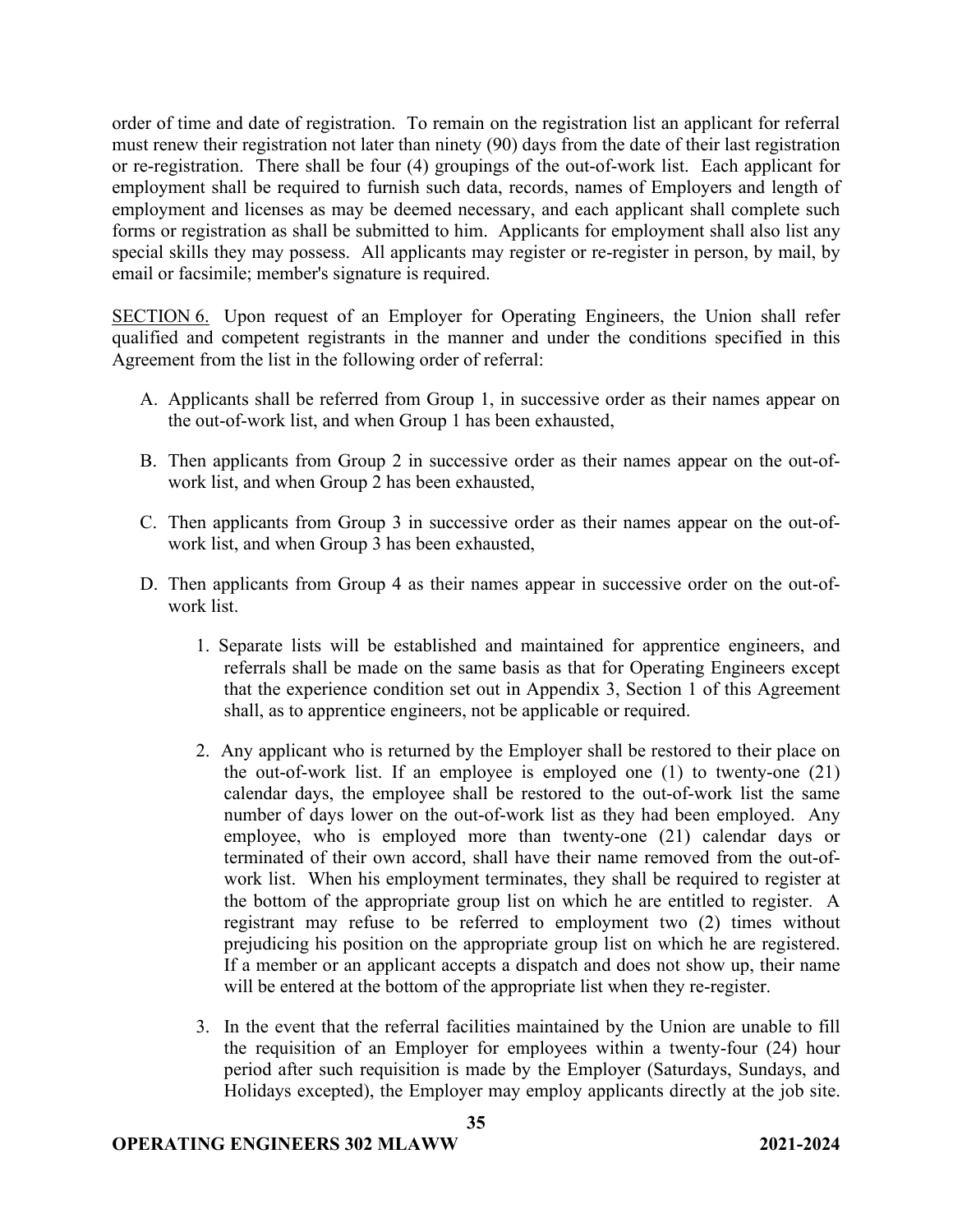In such an event, the Employer will notify the Union of the names and dates of such hiring within twenty-four (24) hours of such hiring.

- 4. The referral procedure as contained herein shall be followed except:
	- a. That requests by Employers for personnel to act as Supervisors, Master Mechanics, General Foremen, Industrial Foremen or Foremen shall be honored without regard to the requested employee's place on the out-ofwork list provided that person does not perform bargaining unit work. Those hired under the provisions of this Hiring Agreement shall not be reduced to a lower classification without the approval of the Union, nor shall their employment as traveling key men or reciprocity qualify them for a call-back. All traveling keymen must register at the Hiring Hall and have a "Keyman Agreement" in place, prior to being employed.
	- b. That requests by Employers for a particular employee previously employed by the Employer within the geographical area of this Agreement and who has been laid off or terminated by the Employer within five (5) years previous to the request shall be honored without regard to the requested employee's place on the out-of-work list, provided said employee was originally dispatched to the requesting Employer in accordance with the terms and conditions of this Union and this Appendix. (illegal or reciprocity hours will not be recognized for rehire, requests, or group status).
		- c. For bona fide requests by the Employers for Operating Engineers with special skills and abilities in the order in which their names appear on the out-of-work list.
		- d. In the best interests of the industry, requests by an Employer for a particular engineer with no priority shall be honored, without regard to the requested person's place on the out-of-work lists, provided the said individual occupies the status of a college student seeking summer employment only and is the son or daughter of management, or individuals, employed as Operating Engineers. Further provided that any dispute arising as a result of such request may be referred to the Joint Hiring Committee in accordance with this Appendix. For each person dispatched as a college student of who is a son or daughter of management, the employer shall endeavor to employ a son or daughter of an Operating Engineer.
		- e. Requests by Employers for a particular Operating Engineer who is registered on the out-of-work list shall be honored provided that person has obtained Group I status in the applicable jurisdiction.
		- f. Where Employers engage in a Joint Venture, employees employed by any of the Joint Venture may be transferred to the job or called for by name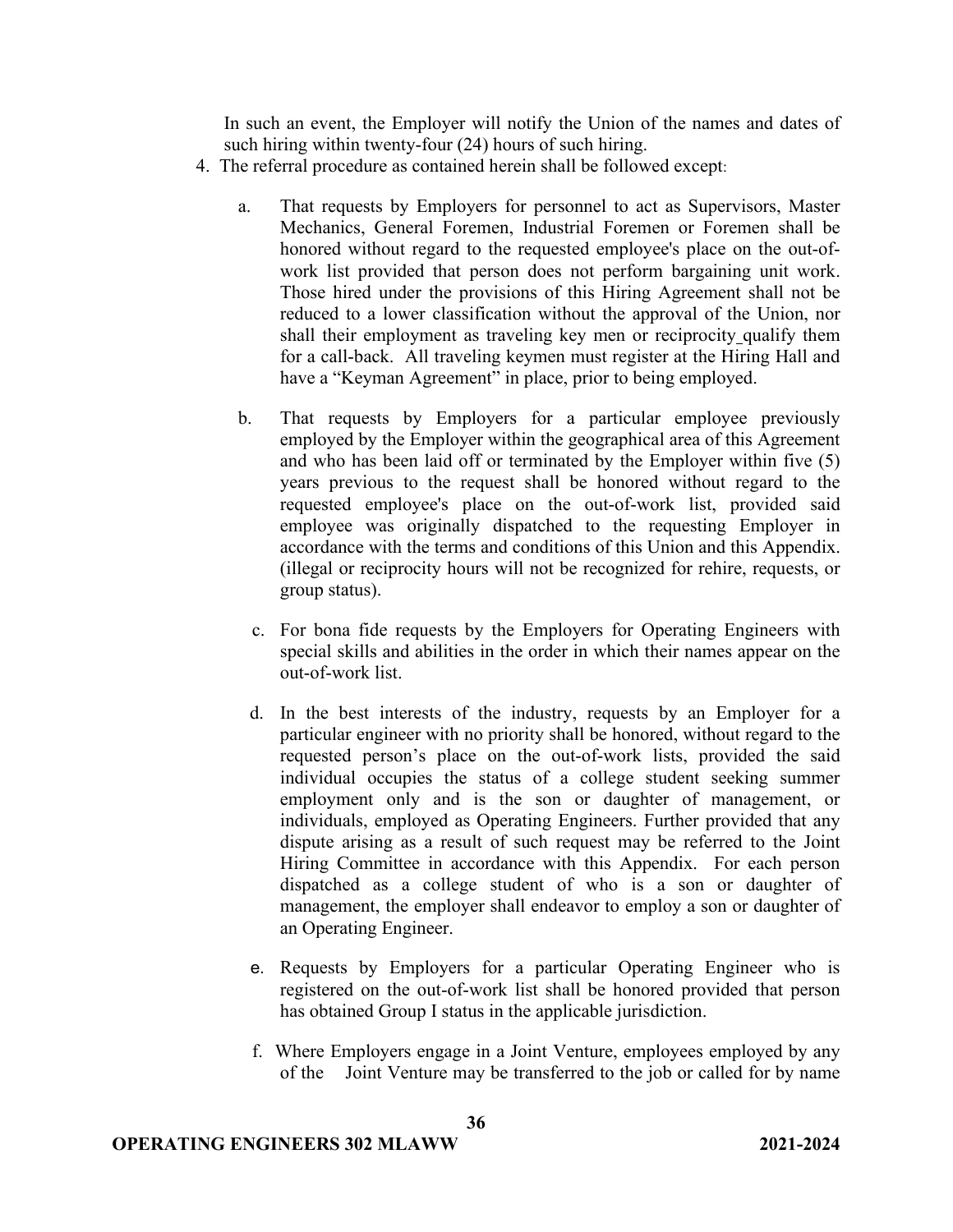if the requirements of 4. a, b, and c above have been met by any of the Joint Venture.

g. If an Employer controls, or holds common ownership of separate corporations, the Employer is considered the Employer for the purpose of the transferring employees to and from such corporation payrolls.

SECTION 7. The Union and the Employers agree that the referral of Operating Engineers shall be on the following basis:

- A. Selection of applicants for referral to jobs shall be on a non-discriminatory basis and shall not be based on, or in any way affected by, Union membership, bylaws, rules, regulations, constitutional provisions, or any other aspect of or obligation of Union membership, policies or requirements, or in any way affected by race, color, sex, age or creed. The Union shall dispatch to allow an Employer to comply with State or Federal affirmative action requirements; any other local, State or Federal law; or any reasonable contractual obligation imposed by the owner.
- B. The Employer retains the right to reject any job applicant referred by the Union for cause but shall not discriminate because of membership or non-membership in the Union or because of race, color, sex, age or creed.
- C. The Union and the Employer shall post, in places where notices to all employees and applicants for employment are customarily posted, all provisions relating to the functioning of the hiring provision of this Agreement.
- D. ASAP requests from contractors will be based on the member's geographical proximity to the project location.

# SECTION 8.

- A. All employees covered by this Agreement shall be required, as a condition of employment to apply for and become members of, and to maintain membership in the Union within nine (9) days following the beginning of their employment or the effective date of this cause, whichever is later.
- B. The Union recognizes its obligation and therefore assumes full responsibility to every employee discharged under the provisions of paragraph (A) above as a result of a written request from the Union to the Employer provided that the only reason for discharge is as to the timely tendering of normal initiation fees and dues.

SECTION 9. The parties to this Agreement may create a Joint Hiring Committee, composed of three (3) Employer representatives and three (3) Union representatives, to supervise and control the operation of the job referral system herein. The Joint Hiring Committee is empowered:

A. To establish any and all rules and regulations from time to time that it deems advisable for the operation of the job referral plan, and such rules and regulations shall be as much a part of this Agreement as if contained herein;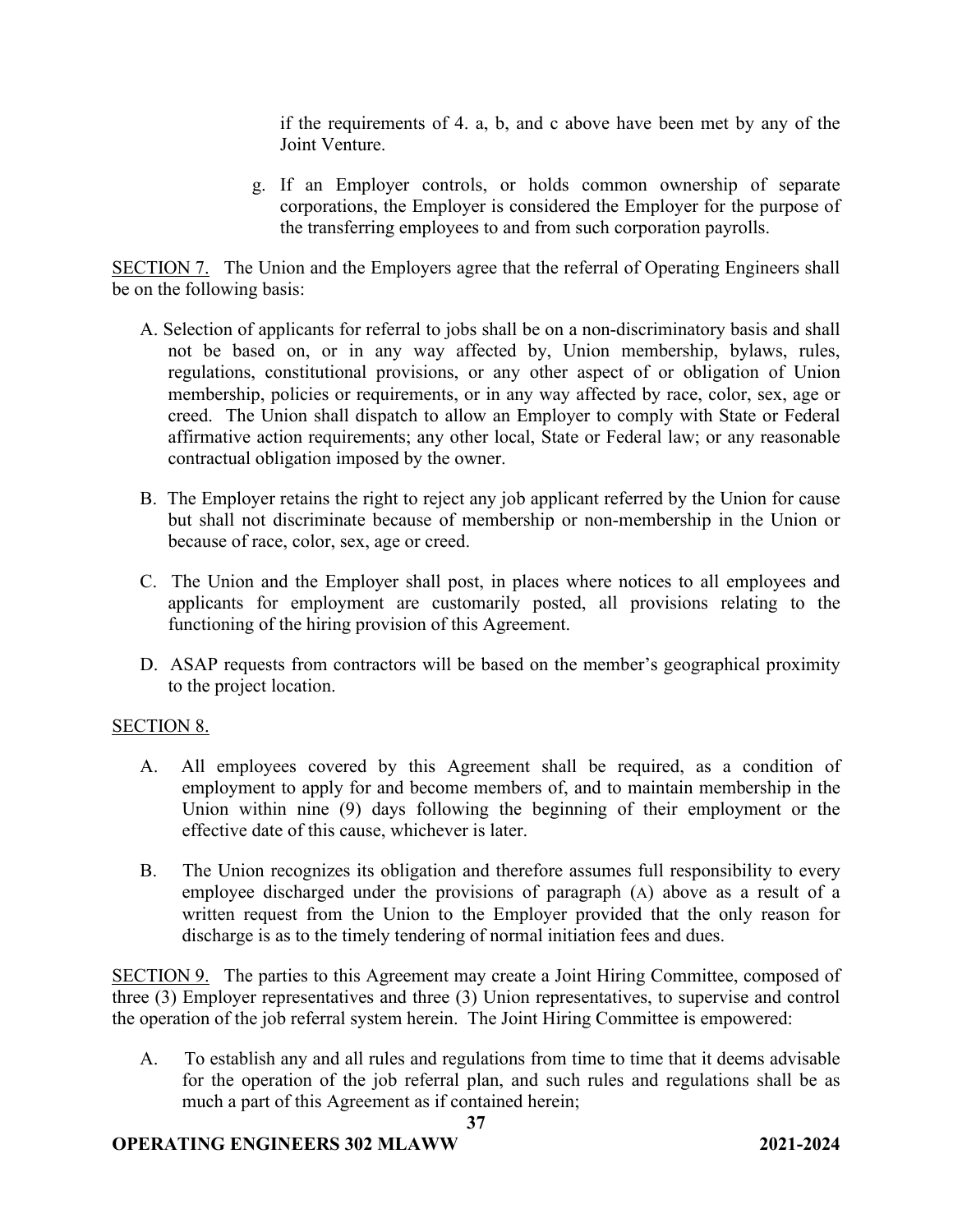- B. To properly post all rules and regulations relating to the functioning of the referral plan, together with provisions of this Agreement as set out in Section 6 above at the Union dispatch office and at the Employer's office;
- C. To hear and determine any and all disputes or grievances arising out of work registrations, work referrals, and the preparation of the referral registration lists. Any applicant or registrant shall have a right of appeal of any dispute or grievance arising out of and relating to the operation or functioning of the job referral plan to the Joint Hiring Committee.

The Joint Hiring Committee has provided in the rules and regulations of the job referral for an appeal to an impartial umpire whenever the Joint Hiring Committee reaches a deadlock over a dispute. The impartial umpire shall be designated by mutual agreement of the parties. The authority of the impartial umpire shall be limited to interpreting and applying the rules and regulations of the Joint Hiring Committee. All decisions of the Joint Hiring Committee or the impartial umpire shall be final, binding, and conclusive on all parties including applicants.

If questions arise as to the qualifications and competency of an applicant, the Joint Hiring Committee shall make the determination. Such determination shall be fair and impartial, without regard to applicant's membership or non-membership in the Union or race, color, sex, age or creed.

SECTION 10.Either party to this Agreement shall have the right to re-open negotiations pertaining to Union recognition and hiring procedures by giving the other party thirty (30) days written notice when there is reason to believe that the laws pertaining thereto have changed by Congressional amendments, government regulations, or court decision.

SECTION 11.Whenever an employee is discharged without written notice to the Union, the employee shall be considered eligible for rehire.

The Employer shall furnish and complete termination slips for any employee, returning one to the dispatching hall at time of termination and provide a copy to the employee. Each termination slip shall show the actual reason for termination.

SECTION 12. No Applicant for referral to jobs shall be dispatched where:

- A. that applicant has been discharged for consuming alcohol on the job or for being intoxicated on the job; or
- B. the applicant has tested positive for controlled substance, whether during pre-employment testing or testing following employment.

Applicants will be reinstated in the job referral plan when a state certified rehabilitation program has made an evaluation of their condition. Should the evaluation require participation in a rehabilitation program, applicants must be enrolled in an accredited rehabilitation program prior to being reinstated in the job referral plan.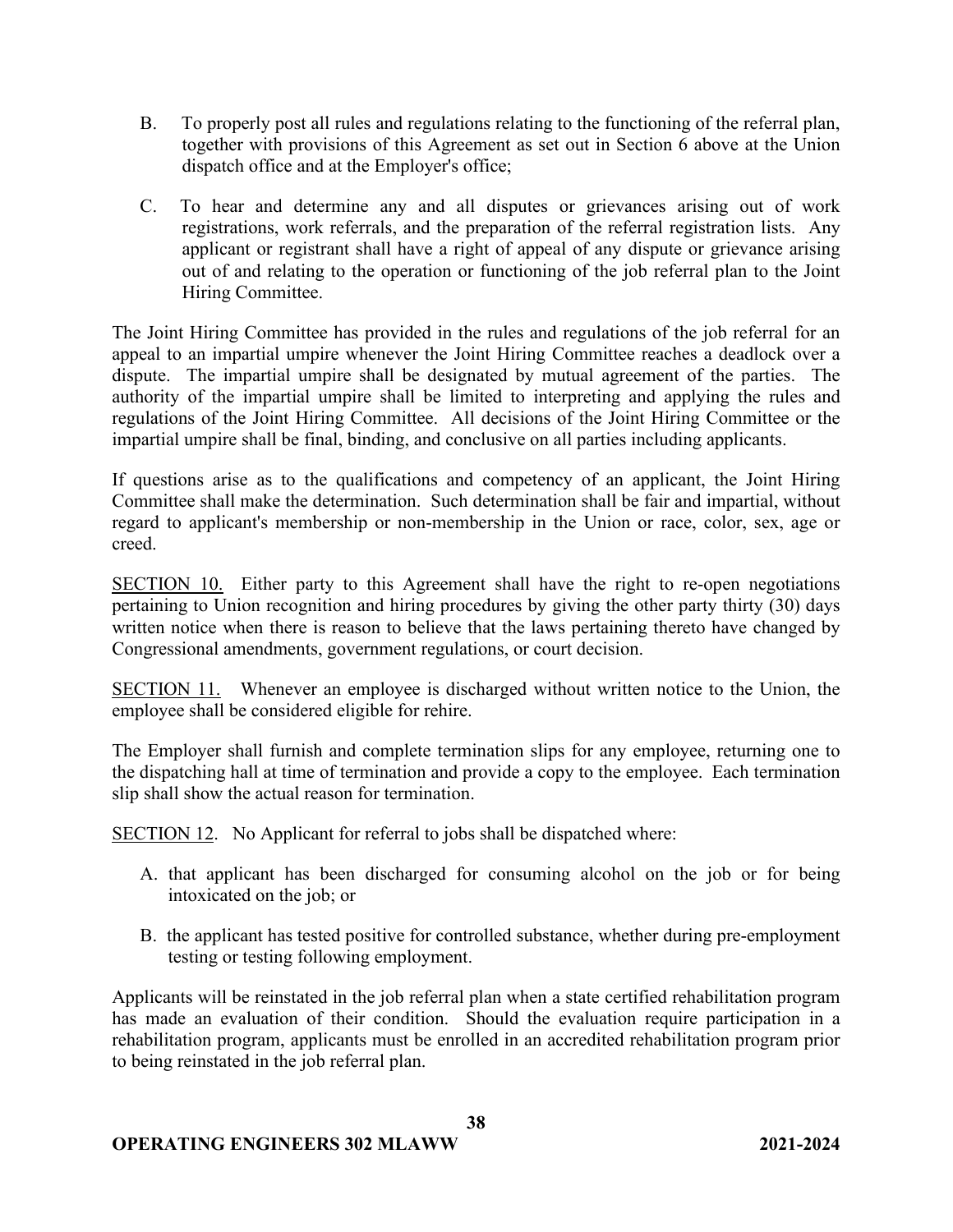SECTION 13. All Operating Engineers who suffer an injury or serious illness shall have their group status frozen on the out-of-work list by presenting the referral hall with a physician's report stating they are unable to perform work as an Operating Engineer. The "freezing" of an applicant's group status does not apply to Health & Welfare or Pension eligibility.

- A. The applicant must register on the out-of-work list. To remain on the out-of-work list, an applicant must renew their registration not later than ninety (90) days from the date of their last registration or re-registration.
- B. When the applicant provides the referral hall with a physician's "Release for Work" document, the applicant shall be considered ready and available for work effective on the date the work release was received in the referral hall. The applicant's group status on the out-of-work list will then revert to the status as it was on the date it was frozen and all referral hall rules shall apply.

SECTION 14. Members that are called to active duty with the National Guard or a military reserve unit may register on the out-of-work list. During the active duty period it is unnecessary to re-register to maintain an out-of-work date.

- A. The member must prove active duty status and then they will not be contacted for work during the active duty period.
- B. Upon separation from active duty the member shall notify the hiring hall of change in status within thirty (30) calendar days.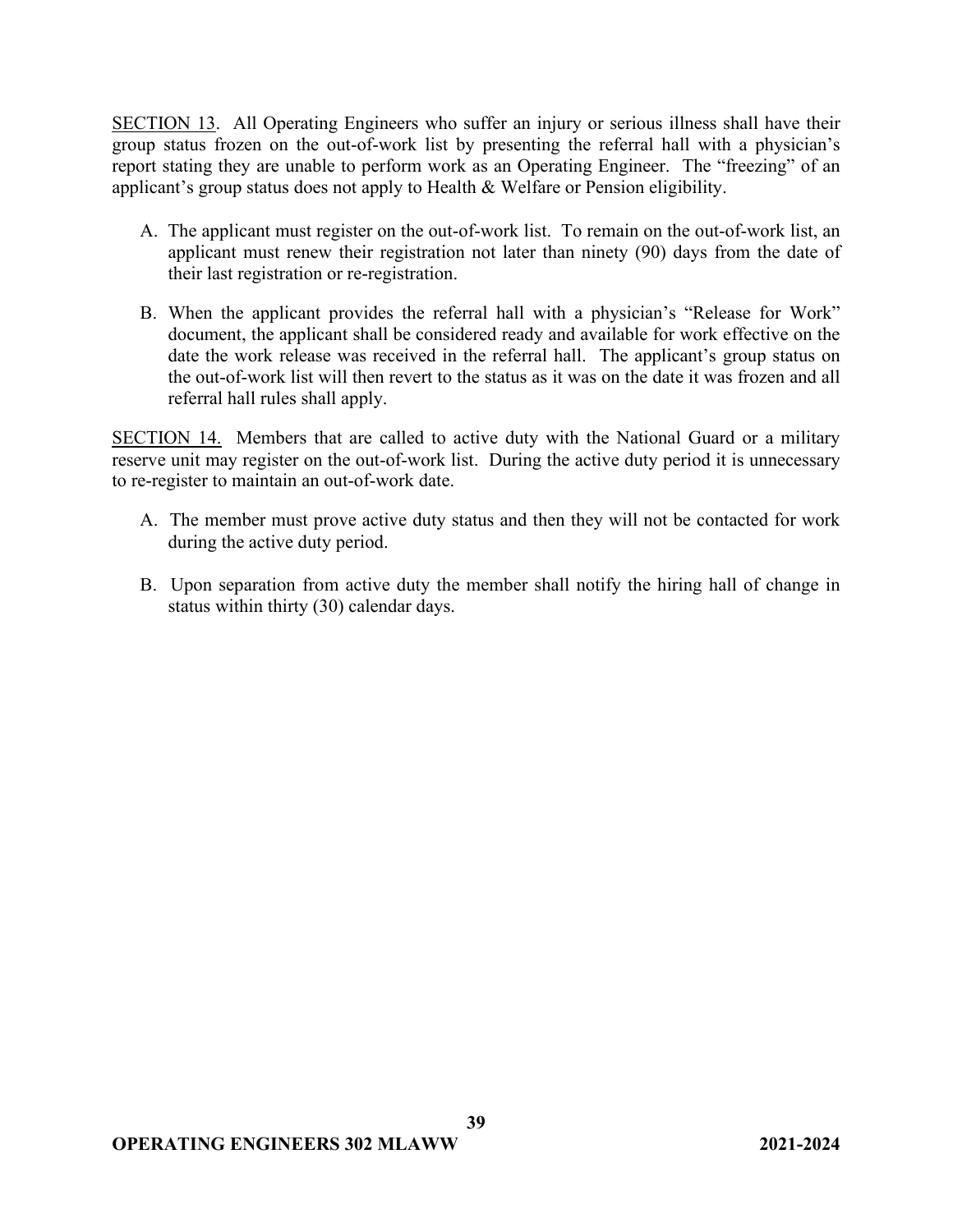## **CRANE RENTAL ADDENDUM**

In accordance with Appendix 2, Section 13 of the existing Master Labor Agreement, the following conditions shall govern crane rentals:

Employers engaged in crane rental related services and who furnish crews therewith shall recognize the following conditions:

SECTION 1. When a crane is rented to any job of less than thirty (30) calendar days duration, the following schedule of conditions will apply:

- A. When the Employer's headquarters are located in one of the cities set forth in (b) below, the center of such city shall be the measuring point from which additional remuneration will be compensated. In the event the Employer's headquarters are located outside of these specific cities, the city center of the specified city nearest the Employer's headquarters shall be designated as the measuring point.
- B. Zone Pay Differential:
	- (1) When jobs are located outside of the city limits of Everett, Mount Vernon, Bellingham, Port Angeles, Aberdeen-Hoquiam (with the city center of Aberdeen being considered the city center for both towns), Shelton, Bremerton, Seattle, Wenatchee, and Yakima and camp or board and lodging are not provided, the following additional remuneration will be paid:

| Zone 1 | 0 - 25 radius miles  | Basic hourly wage rate                                                 |
|--------|----------------------|------------------------------------------------------------------------|
| Zone 2 |                      | over 25 - 45 radius miles Basic hourly wage rate $\pm$ \$1.00 per hour |
| Zone 3 | over 45 radius miles | Basis hourly wage rate $+$ \$1.30 per hour                             |

- (2) When the only access roads to a job require employees to travel into a higher travel zone and back to the zone in which the job is located, then the employees shall be paid the zone pay provided for the higher zone.
- C. Ferry Fees:

All necessary ferry fees are to be reimbursed by the Employer in the following manner:

- (1) Employees will be reimbursed at the passenger fare or passenger car fare when substantiated by receipts.
- (2) When employees elect to live at or near the project and forego daily ferry travel, it is recognized that they are entitled to the prerogative of visiting their homes for the weekend and in that event ferry charges shall be paid for such weekend travel as substantiated by receipts.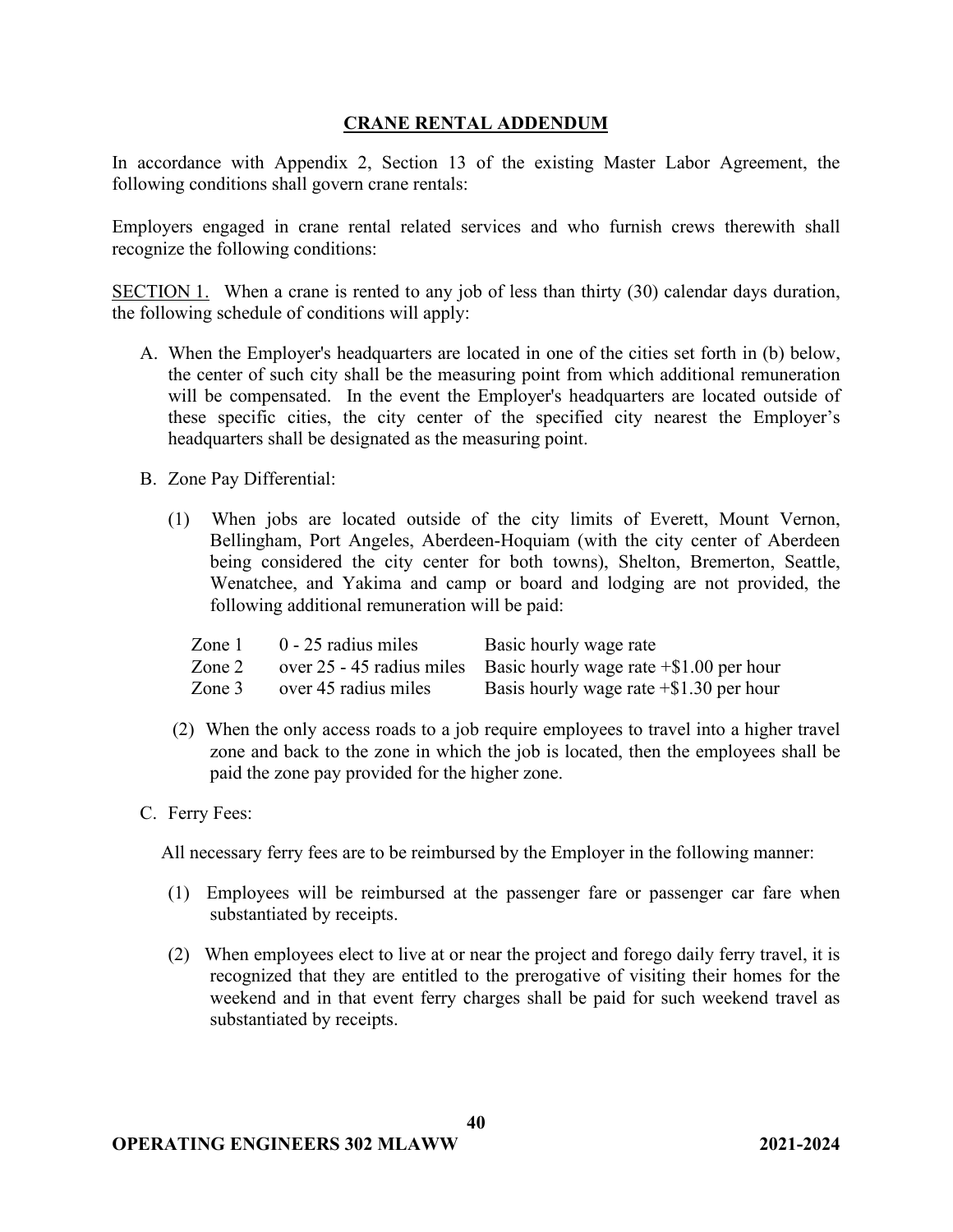D. Lodging & Per-diem:

In areas where it is not feasible or practical for the crews to drive to and from the jobsite daily, the Employer shall provide single occupancy lodging and per-diem of \$50 per day for meals and incidental expenses.

SECTION 2. On short time jobs where rentals extend beyond thirty (30) calendar days, these special conditions shall become null and void on the thirty-first day, and for all days worked thereafter, the conditions shall apply as under the current Operating Engineers Master Labor Agreement.

SECTION 3. On long time duration rental jobs of over thirty (30) calendar days, the conditions of the current Operating Engineers Master Agreement shall apply except for the first day "in" and the termination day "out" of the job when Section 1B above shall apply.

SECTION 4. Where employees are employed to work on a particular operation of a project or on the project as a whole, performing work requiring mutual assistance with a crew or crews of one or more crafts, any one crew of whom receives more favorable travel and board and lodging payments, then those employees affected shall also receive the more favorable conditions of employment. The word "crew" shall be defined to mean one or more members of another craft.

SECTION 5. When employees are required to pilot and/or haul equipment and/or haul materials in support of equipment, the vehicles necessary to perform the work will be provided by the employer.

 $\frac{1}{2}$  ,  $\frac{1}{2}$  ,  $\frac{1}{2}$  ,  $\frac{1}{2}$  ,  $\frac{1}{2}$  ,  $\frac{1}{2}$  ,  $\frac{1}{2}$  ,  $\frac{1}{2}$  ,  $\frac{1}{2}$  ,  $\frac{1}{2}$  ,  $\frac{1}{2}$  ,  $\frac{1}{2}$  ,  $\frac{1}{2}$  ,  $\frac{1}{2}$  ,  $\frac{1}{2}$  ,  $\frac{1}{2}$  ,  $\frac{1}{2}$  ,  $\frac{1}{2}$  ,  $\frac{1$ 

FOR UNION FOR EMPLOYER

Signature Signature Signature

 $\_$  , and the contribution of the contribution of  $\_$  , and  $\_$  , and  $\_$  , and  $\_$  , and  $\_$  ,  $\_$  ,  $\_$  ,  $\_$ Printed Name Printed Name

Printed Name Printed Name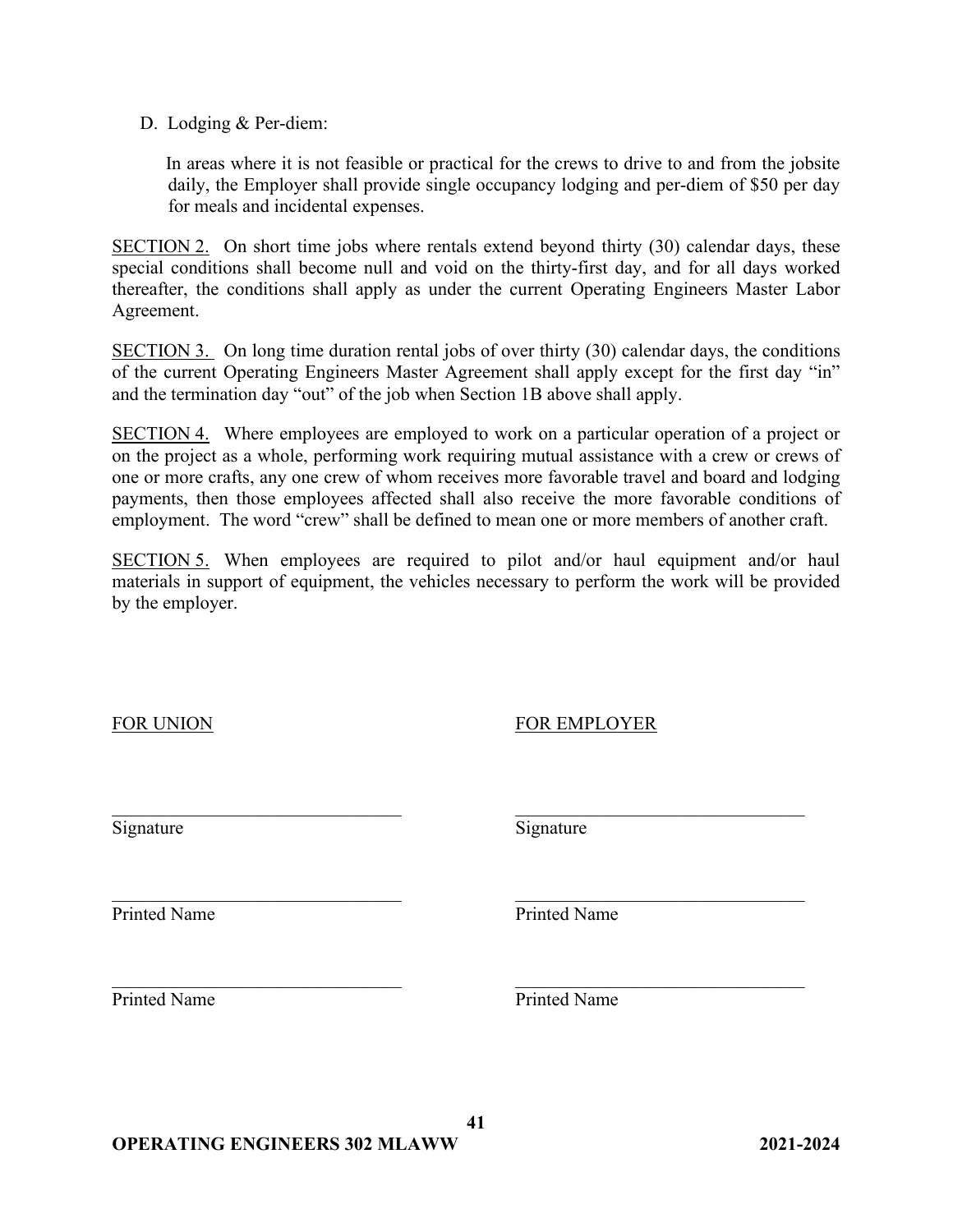# **L O CAL 302/MLAWW CONTRACTORS**

# **CONSTRUCTION SITE SUR VEYOR AGREEMENT**

June 1, 2021 – May 31, 2024

### **INTERNATIONAL UNION O F OPERATING ENGINEERS**

# **LOCAL 302**

Daren Konopaski Business Manager & General Vice President

> MAIN OFFICE 18701 120th Avenue NE Bothell, WA 98011-9514 425-806-0302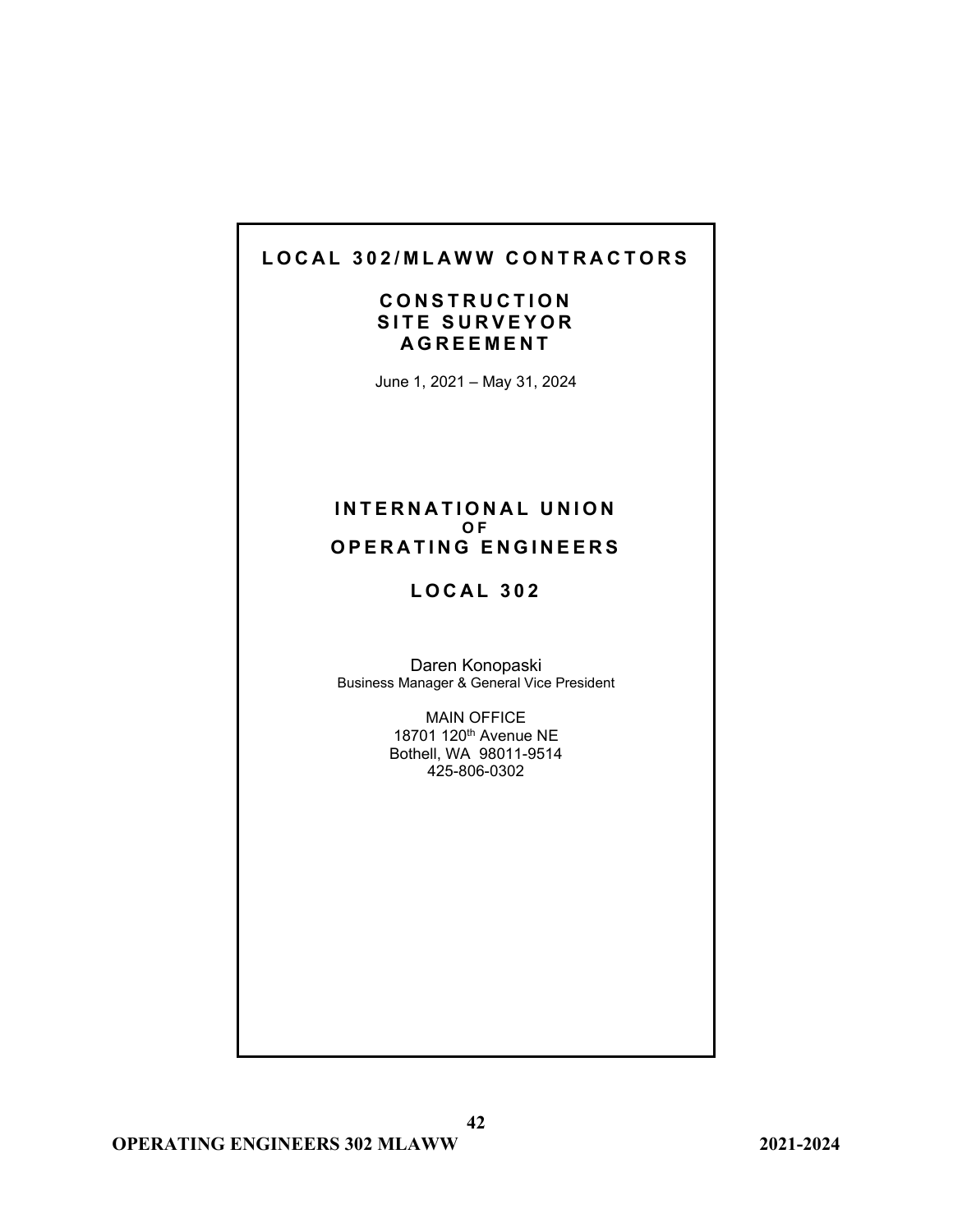#### **CONSTRUCTION SITE SURVEYOR AGREEMENT**

#### **PREAMBLE**

This Agreement is a successor Agreement to the 2018-2021 Technical Engineers Agreement and all other prior Technical Engineers Agreements thereto by and between the Western Washington Independent Contractors and Local 302 of the International Union of Operating Engineers.

### **ARTICLE 1 PRINCIPAL AGREEMENT**

The Employer agrees that all Construction Site Surveyor work performed within the territorial jurisdiction of Local 302 of the International Union of Operating Engineers shall be performed in conformity with the 2021-2024 Operating Engineers Local 302 Master Labor Agreement of Western Washington currently in effect except as modified herein.

### **ARTICLE 2 EFFECTIVE DATE AND DURATION**

This Agreement shall be effective commencing June 1, 2021 and shall continue in force and effect through May 31, 2024. Modification or termination of this Agreement shall be effectuated as provided for under Article 4 of the principal Agreement.

## **ARTICLE 3 WORK DEFINED**

Survey work shall be that work performed by said employees which requires the use of or utilizes a Transit, Tripod-mounted Level, Laser, Electrotape, Electronic Measuring Device, Theodolite, Global Positioning System, Data Collector, or Total station in connection with such work that shall include, but not be limited to, highway, building, heavy construction and engineering projects. Survey work will also include, but not be limited to, the establishment of control points governing construction operations on locations and elevations of embankment, excavations, piles, caissons and utilities.

### **ARTICLE 4 COMPOSITION OF PARTIES**

Whenever the Employer requires employees for the performance of survey work, the size of the survey crew will be determined by the Employer. The first survey employee on the job site shall be a Construction Site Surveyor. Any assistant or additional employees on a survey crew shall be members of the craft. At no time will the composition of a survey party be made up of employees who are not members of the craft. However, in the event the Employer chooses to use an Operating Engineer (already employed) as a member of a survey crew, rather than an

**43**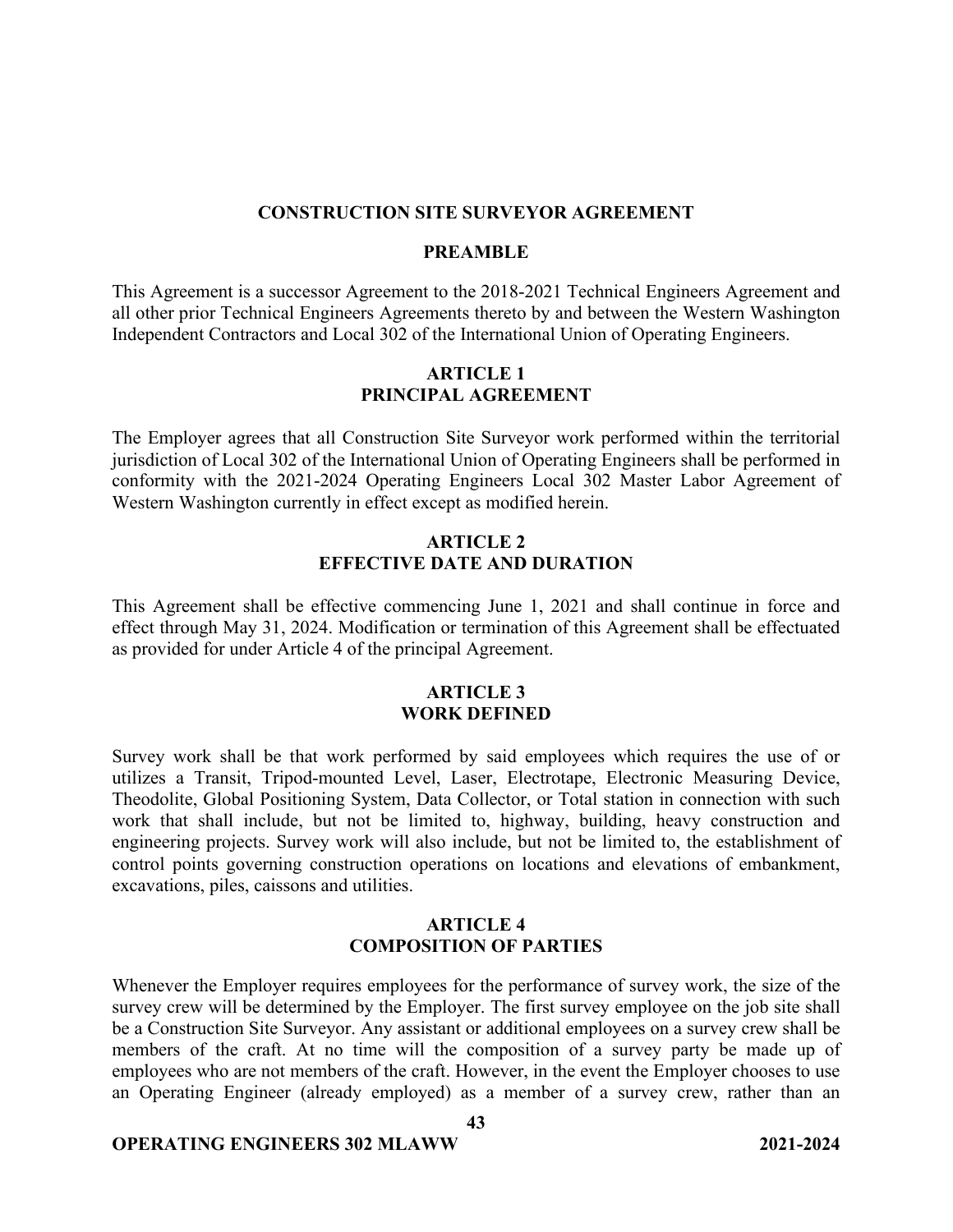Operating Engineer who is regularly employed as a Construction Site Surveyor, the employee shall be paid according to the higher scale.

- (a) A two (2) person survey party shall consist of at least a Construction Site Surveyor and a Chainman.
- (b) A three (3) person survey party shall consist of at least a Construction Site Surveyor and Assistant Construction Site Surveyor and a Chainman.

## **ARTICLE 5 CLASSIFICATIONS AND WAGES**

| <b>CONSTRUCTION SITE SURVEYOR WAGE – Schedule A-1</b> |                       |              |              |
|-------------------------------------------------------|-----------------------|--------------|--------------|
| King, Snohomish, Skagit, and Whatcom Counties         |                       |              |              |
|                                                       | <b>Effective Date</b> |              |              |
|                                                       | June 1, 2021          | June 1, 2022 | June 1, 2023 |
| <b>Construction Site Surveyor</b>                     | \$53.40               | \$55.65      | \$58.05      |
| Assistant<br><b>Construction Site Surveyor</b>        | \$52.13               | \$54.33      | \$56.68      |
| Chainman                                              |                       |              |              |
|                                                       | \$48.83               | \$50.88      | \$53.08      |

| <b>CONSTRUCTION SITE SURVEYOR WAGE – Schedule A-2</b><br>Clallam, Jefferson, Mason, Grays Harbor, Kitsap, Kittitas, Island, San Juan, Okanogan, Chelan, Douglas, |                       |              |              |
|------------------------------------------------------------------------------------------------------------------------------------------------------------------|-----------------------|--------------|--------------|
| and Yakima Counties                                                                                                                                              |                       |              |              |
|                                                                                                                                                                  | <b>Effective Date</b> |              |              |
|                                                                                                                                                                  | June 1, 2021          | June 1, 2022 | June 1, 2023 |
| <b>Construction Site Surveyor</b>                                                                                                                                | \$50.28               | \$52.30      | \$54.45      |
| Assistant                                                                                                                                                        |                       |              |              |
| <b>Construction Site Surveyor</b>                                                                                                                                | \$49.07               | \$51.04      | \$53.14      |
| Chainman                                                                                                                                                         |                       |              |              |
|                                                                                                                                                                  | \$45.90               | \$47.73      | \$49.69      |

## **ARTICLE 6 HIRING PROCEDURES**

Due to the specialized nature of the work performed by Construction Site Surveyors, individuals may be requested by name.